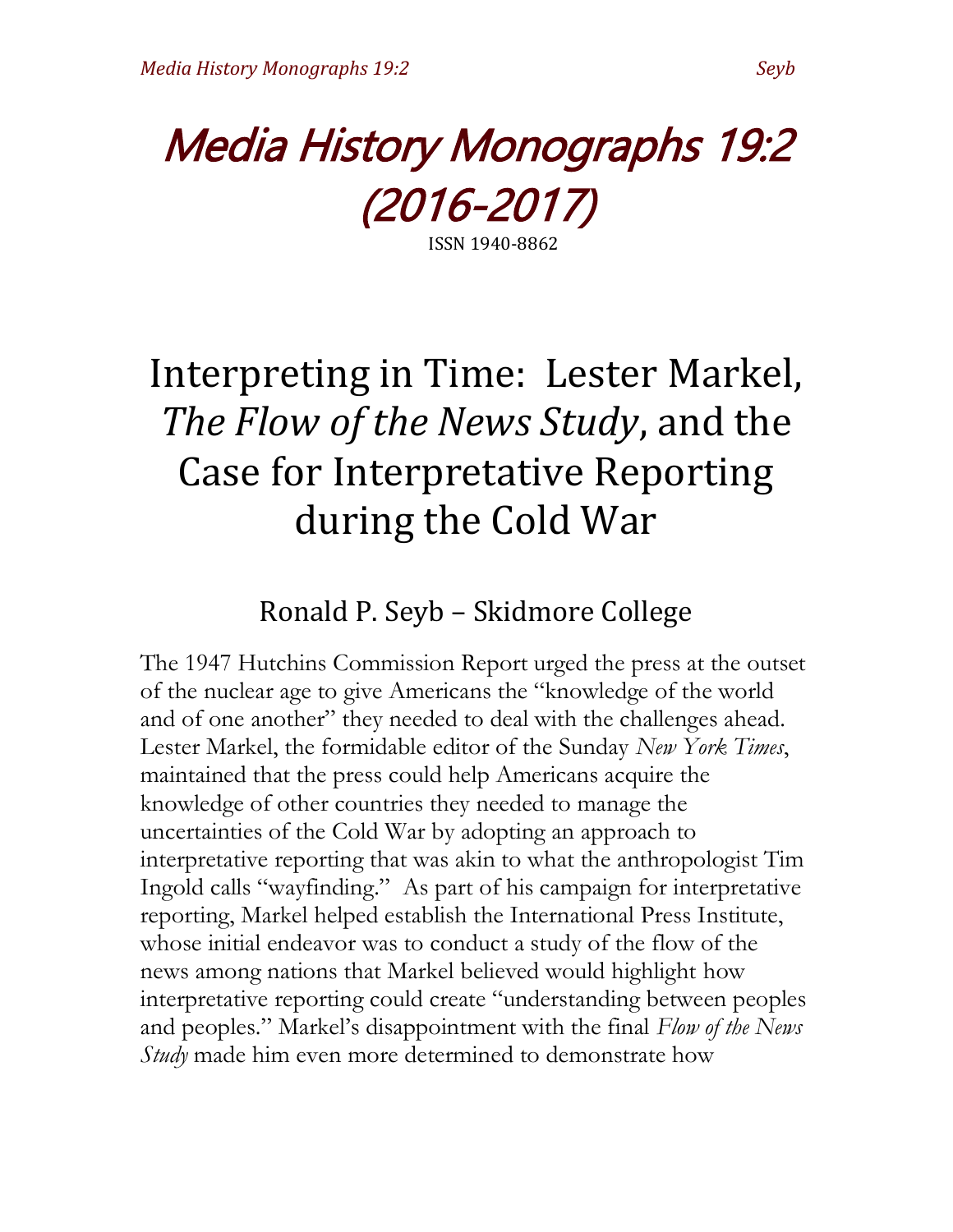interpretative reporting could foster the international understanding he believed was necessary to quell Cold War tensions.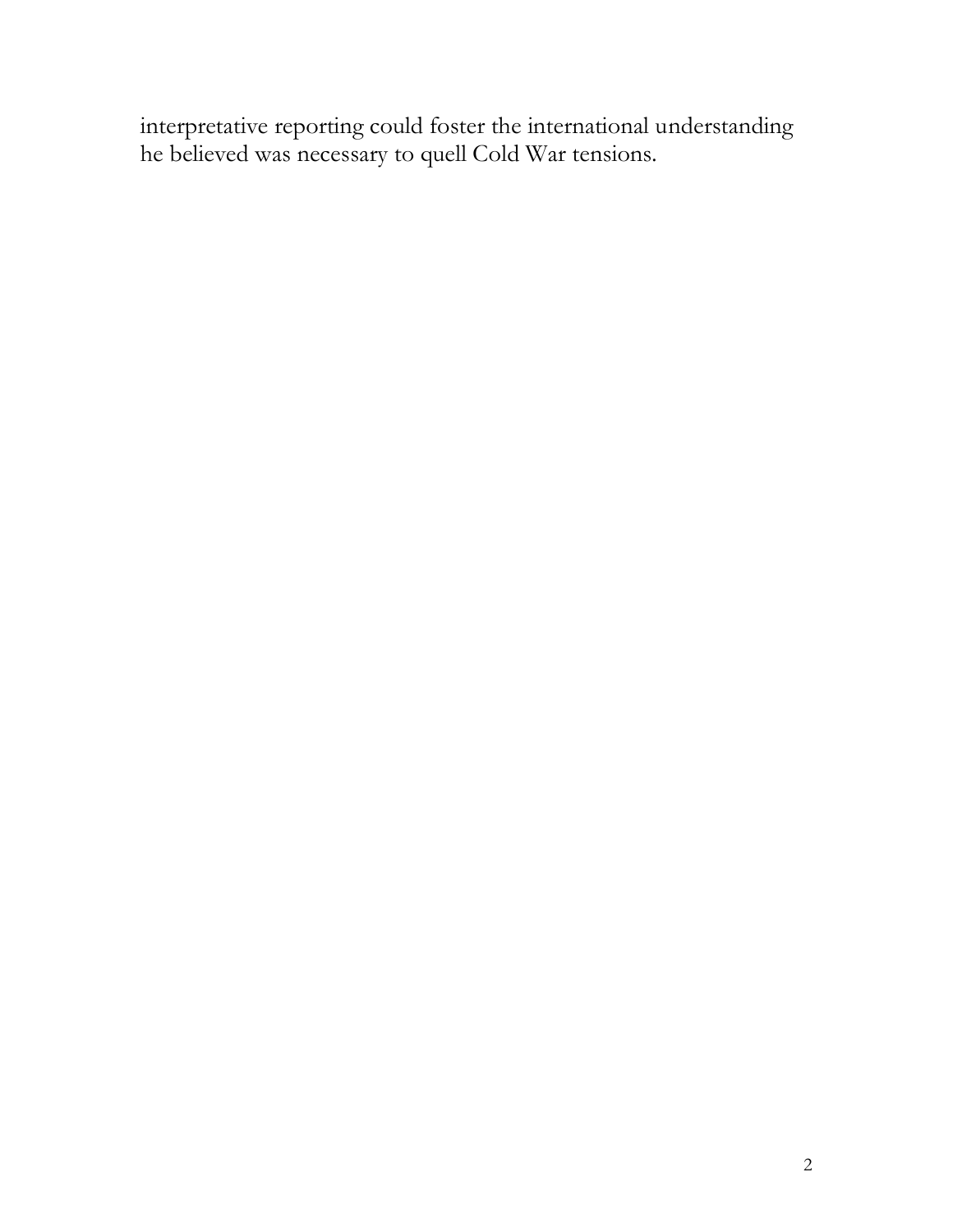On April 9, 1950, Lester Markel, the formidable editor of the Sunday edition of *The New York Times*, took to the pages of *The New York Times Magazine* to highlight what he saw as the governance crisis generated by the Cold War:

> In Year One of the Hydrogen Age, Washington is beset by uncertainties. It is unsure about the world; it is unsure about the nation; most of all, it is unsure about itself.

The indecision is not unique to Washington; it is characteristic of the age. From the beginning of history, man has been largely preoccupied with controlling nature. Now, long before that task has been completed, he is confronted with another and even more difficult one—*the task of controlling man*."<sup>1</sup> (italics mine)

In the same month as Markel's *New York Times Magazine* piece, Paul Nitze, the Director of Policy Planning in President Truman's State Department,

circulated National Security Council Memorandum 68, which called for the construction of an intimidating national security state to combat the threat posed to the free world by the Soviet Union's combination of chiliastic ideology and nuclear arsenal.<sup>2</sup> Secretary of State Dean Acheson defended the bellicosity of NSC 68 against critics such as George Kennan and Charles Bohlen by declaring that the document was designed "to so bludgeon the mass mind of 'top government' that not only could the President make the decision [to use nuclear weapons] but the decision could be carried out…. If we made our points clearer than truth, we did not differ from most other educators and could hardly do otherwise."<sup>3</sup> Acheson was correct that both commentators and politicians were employing similarly charged language to educate the public about the Soviet threat:

> Common to virtually all American officials was a rhetoric of global competition in which the United States, as leader of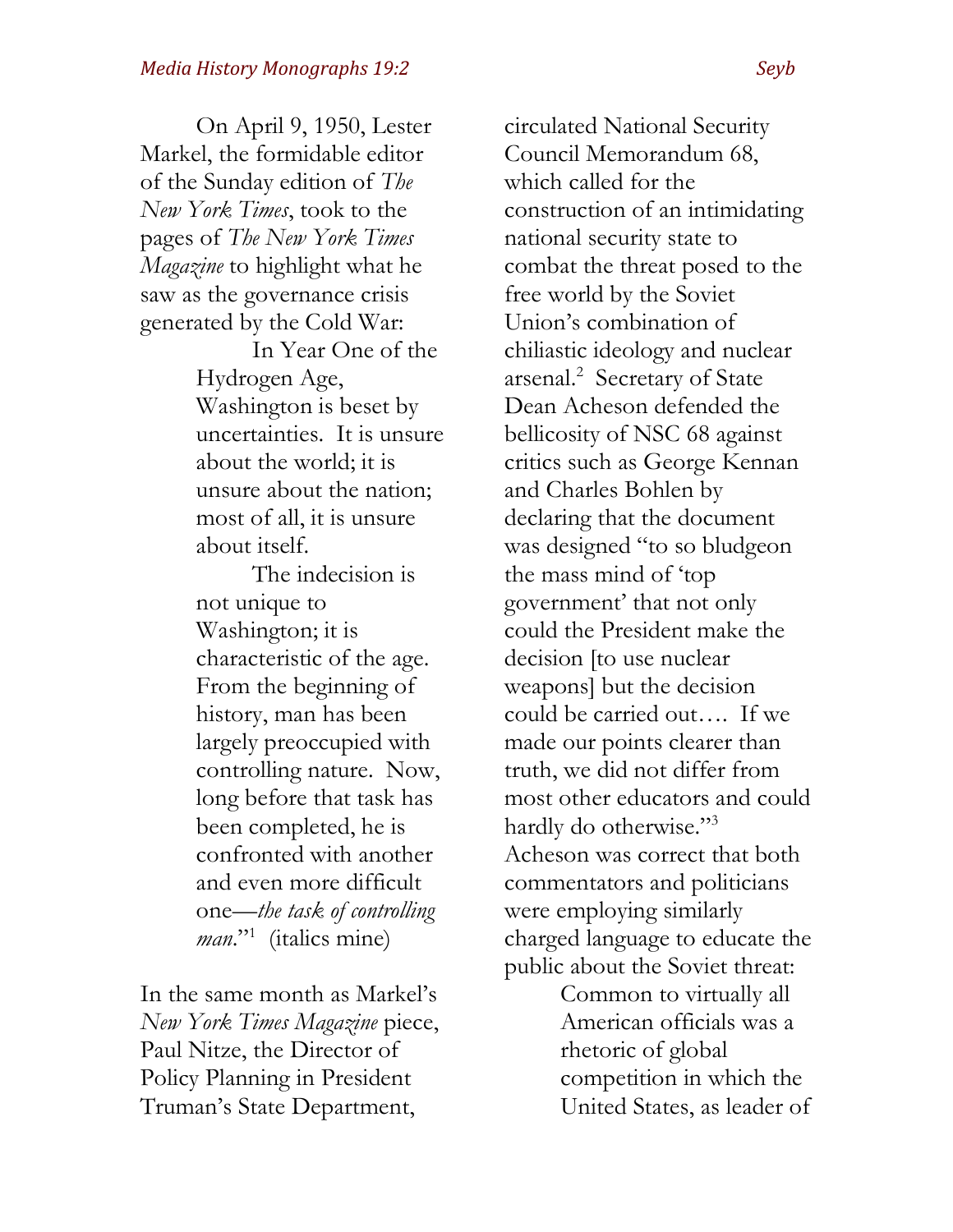the "Free World," was pitted in a worldthreatening struggle with the "Slave World" of communist tyranny. So, too, was the view that the Cold War would last indefinitely.<sup>4</sup>

Such "apocalyptic rhetoric"<sup>5</sup> roiled Americans' emotions. Americans' fears were so acute that in 1949, for example, 70% of Americans opposed the Truman administration's pledge not to use atomic bombs in a first strike.<sup>6</sup> These same fears prompted many Americans to turn to organized religion to manage their fear that the end of days might be nearer than they had previously anticipated.<sup>7</sup> The rise in the number of conservative evangelicals was not driven entirely by Cold War fears. But a perceptible turn toward faith at a time when "whirl was king" was, at least in part, driven by the doubts and fears that Markel worried might lead Americans to retreat from the world rather than wade into it.

The public's concern about the enemy without was matched by its fear of "the enemy within." Many Americans were prepared, according to Stephen Whitfield, "to impose a starchy repression upon themselves" in order to prevent the spread of subversive ideas that might weaken America's ability to combat Communism.<sup>8</sup> Markel's statement that the challenge of Cold War governance was "to control man<sup>"9</sup> was thus consonant with a mind set that accepted that the uncertainty and fear fostered by the nuclear standoff between the U.S. and the U.S.S.R made the wide dissemination of international news essential for impressing upon the public the seriousness of the stakes involved in the superpower stand-off but also dangerous if reporters selected or sculpted news in ways that undermined the U.S.'s effort to win both the ideological and the military battle. Over a decade after his *New York Times Magazine* piece, Markel engaged the question of the press's responsibility to educate the public about Cold War geopolitics without encouraging dissent or disorder: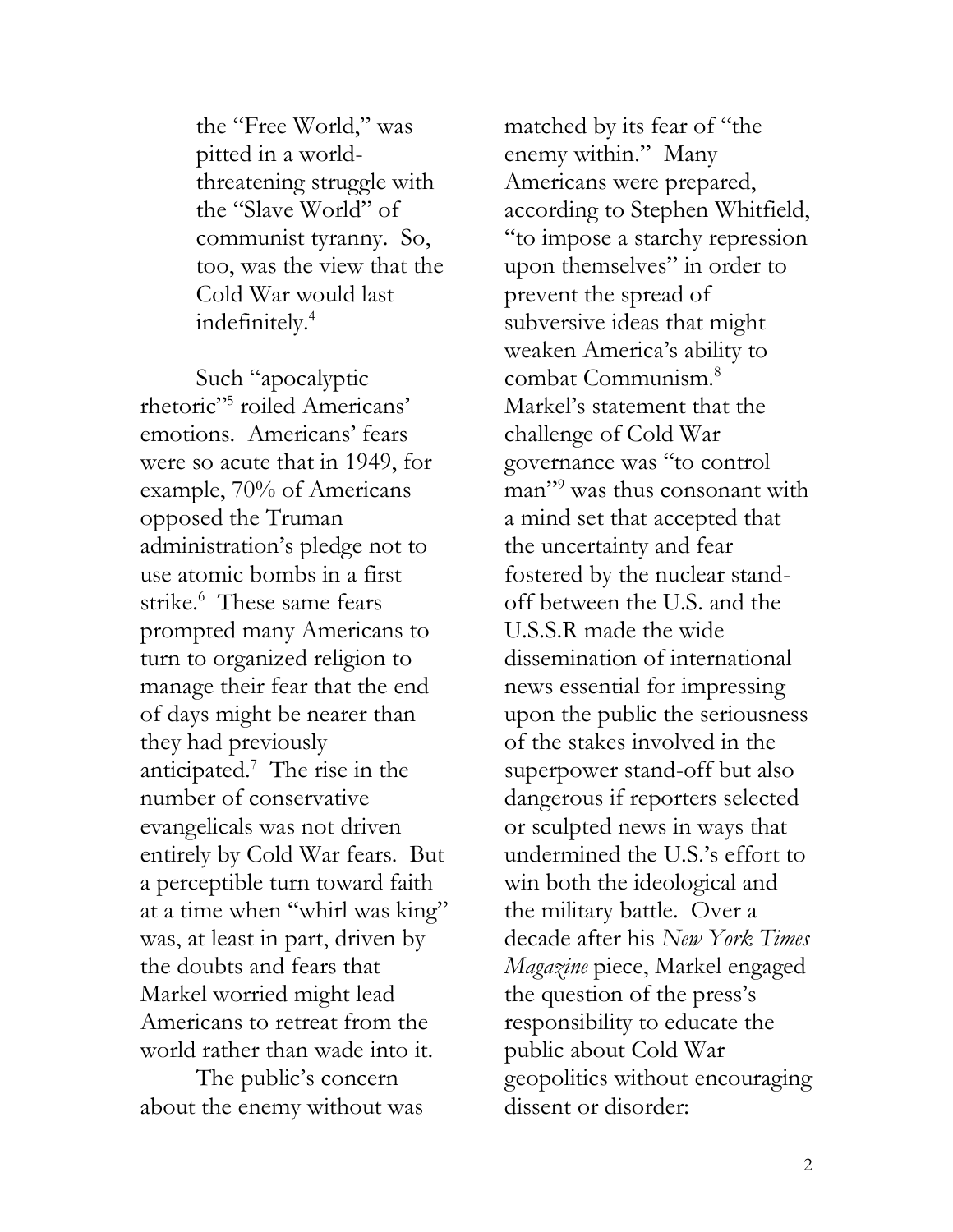There must be complete freedom of the press *in normal times*. But these are not normal times. We are engaged in a Cold War, which, even though undeclared, is as extensive and as crucial as any hot war…. Newspapers should recognize that it is not enough in these critical days to ask: "Is it news?" They must also ask: "Is it in the national interest?" It is not enough that the press be free; it must be responsible also.<sup>10</sup>

Markel contended that while the "sound judgments" required by this fraught period, when a wrong choice could quickly turn civilization into ash, could not be made without "an informed and alert public opinion,"<sup>11</sup> there were matters to which the public could not be exposed without risking the future of the American democratic enterprise. The press, in short, must be vigilant in its efforts to inform without agitating, or, as the 1947 Hutchins Commission Report,

*A Free and Responsible Press*, put it:

> With the means of selfdestruction that are now at our disposal, *men must live, if they are to live at all, by self-restraint, moderation, and mutual understanding.* They get their picture of one another through the press. The press can be inflammatory, sensational, and irresponsible. If it is, it and its freedom will go down in the universal catastrophe. On the other hand, the press can do its duty by the new world that is struggling to be born. *It can help create a world community by giving men everywhere knowledge of the world and of one another*, by promoting comprehension and appreciation of the goals of a free society that shall embrace all men.<sup>12</sup> (italics mine)

The Hutchins Commission's position that the "self-restraint, moderation, and mutual understanding" that were critical to easing international tensions could be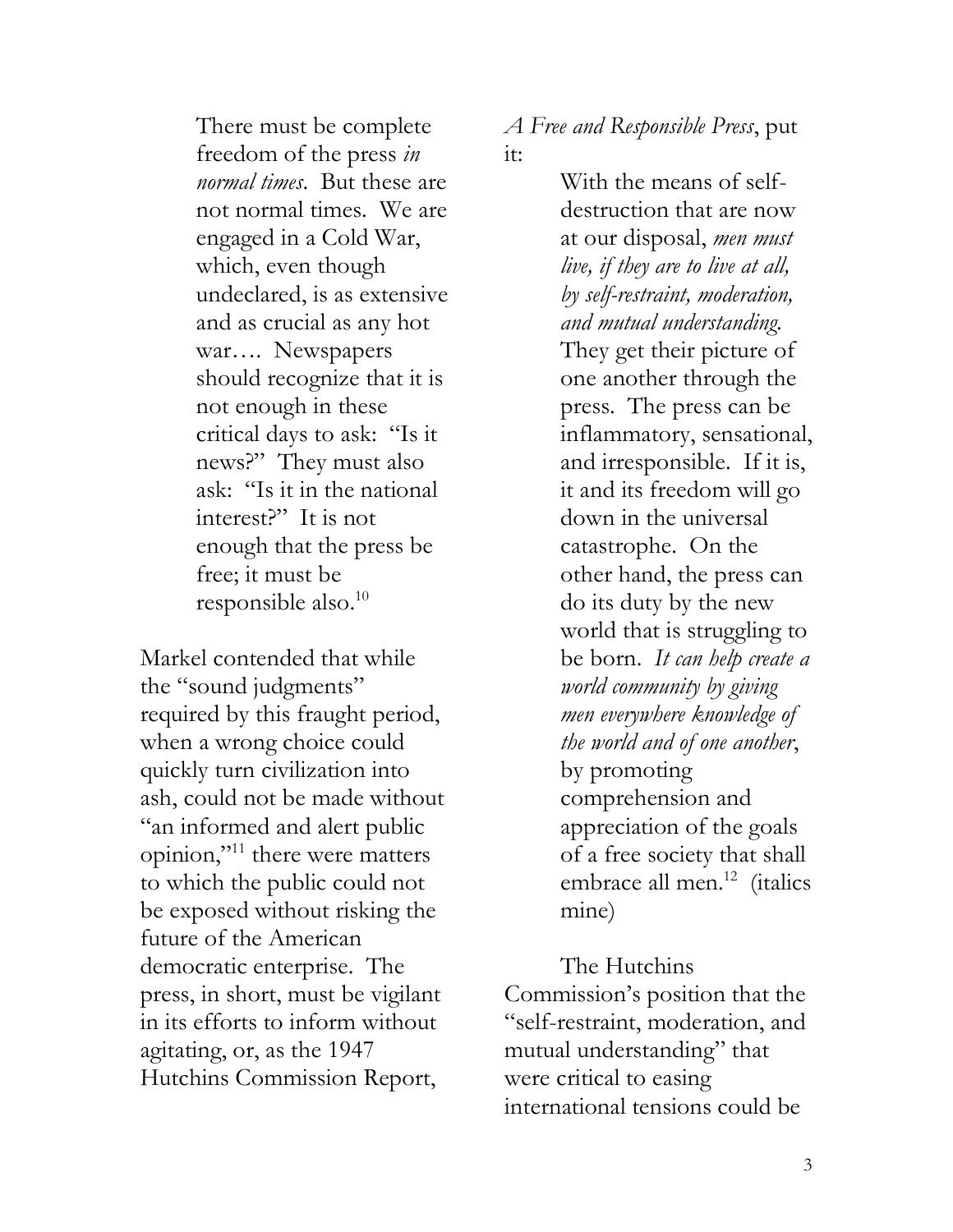cultivated by a press that sought to "help create a world community by giving men everywhere knowledge of the world and of one another" informed Markel's campaign to abet what he called "the flow of information" or "the flow of the news" among countries. Improving this flow of international news could, Markel claimed, "solve the problem of public opinion," which was, in his mind, both to "a large degree a newspaper problem" and "the outstanding problem of the world."<sup>13</sup> Markel, however, did not merely want to increase the amount of international news. He also wanted to change the content of international news in a way that would give Americans the understanding of what he called "the setting, sequence, and significance" of world events and foreign cultures they needed both to manage the disorienting uncertainty of the Cold War era and to begin to "create a world community" built upon the bedrock of a "comprehension and appreciation of the goals of a free society."

## **The Press and the Management of Uncertainty**

In her novel *Intuition*, Allegra Goodman explores the paradoxical relationship between rigor and proof and intuition and trust in scientific inquiry. Near the conclusion of the novel, the head of a research lab, in response to mounting evidence that the remarkable findings of one of the postdocs in the lab may be, if not fraudulent, at least inflated, reflects on the value of doubt in the scientific enterprise:

> She had honed her doubtful instincts once. Doubt had been her scientific ally, the whetstone for her sharpest questions. Now she struggled against doubt as if it were merely an emotion, *and not also a kind of intelligence***. <sup>14</sup>** (italics mine)

Social psychologists have been for some time investigating the influence that doubt or uncertainty has on human judgment and choice.<sup>15</sup> More recently, political scientists and historians have sought, for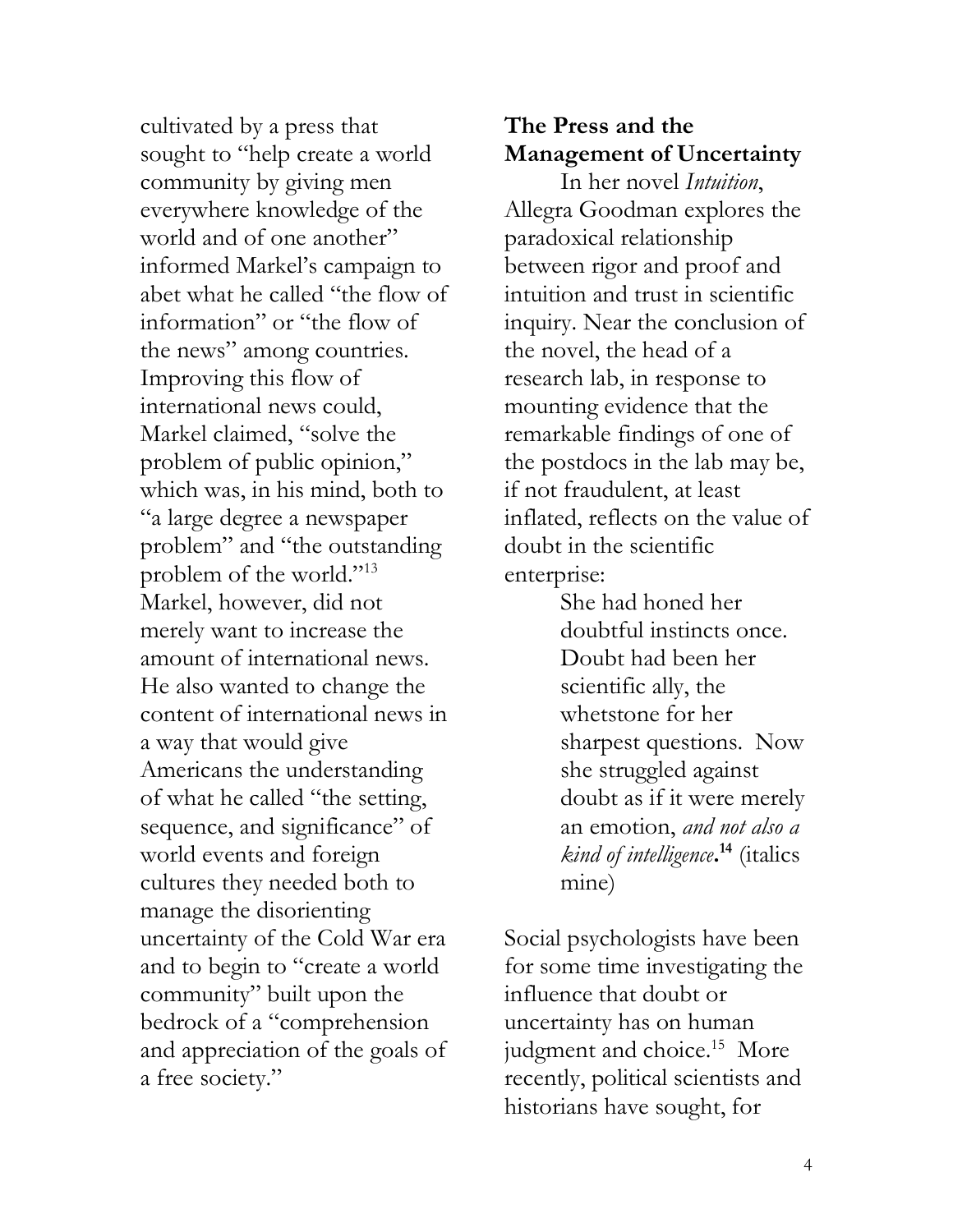example, to distill the defining feature of democracy down to its "institutionalization of uncertainty" through establishing fixed rules that guide decentralized bargaining processes in ways that make policy outcomes indeterminate;<sup>16</sup> to explain how historical moments of "unmeasurable uncertainty" like the Great Depression can prompt political leaders to pursue policies designed "to reduce uncertainty to [normal] risk"; $17$  to explain how uncertainty can be the analytical key to unlocking the otherwise difficult to interpret decisions of the modern Supreme Court;<sup>18</sup> and to explore how factoring doubt into one's theories and models can provide a more realistic view of political behavior, one based on the understanding that even the most strategic and informed of actors must make choices "in the face of uncertainty."<sup>19</sup>

Students of journalism history have also sought to understand how doubt has informed the development of journalistic norms and practices. In *Discovering the News*, for example, Michael

Schudson makes a compelling case that the epistemological questions raised by the socioeconomic, political, and intellectual disjunctures of the post-World War I period prompted journalists to embrace the scientific method as the appropriate approach to, in the words of journalist and social commentator Walter Lippmann, pierce the veil of the "pseudo-environment" that was a function of humans' cognitive and perceptual limitations, the growing distance between Americans and the centers of economic and political power, and the emergence of a public relations industry capable of privileging one version of the facts over others.<sup>20</sup> The result of this turn toward science was the establishment of objectivity as the method by which journalists could provide their readers with "a picture of reality on which men can act."<sup>21</sup> This picture, however, would be precisely that: a representation of the world that, while an approximation of reality, was not reality itself. Objectivity hence did not erase doubt but instead harnessed it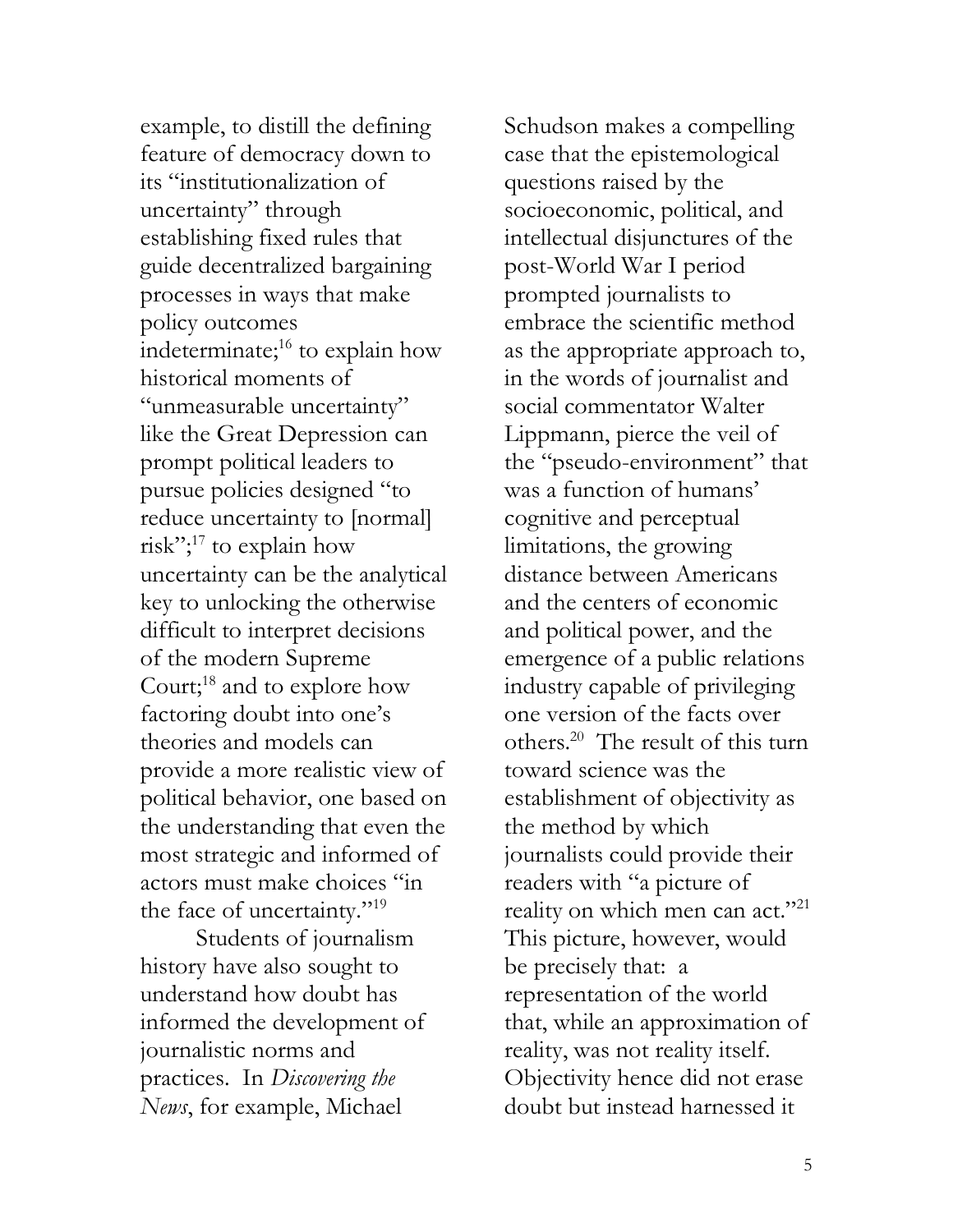in a way that would presumably prompt journalists to construct, as Lippmann suggested in *Public Opinion*, more useful "fictions" about or "maps" of the world.<sup>22</sup>

Lippmann's contention that doubt is a form of intelligence as much for the journalist as it is for the scientist is a position that has not always been endorsed by a profession that instructs journalists "to believe only what is observable and quantifiable."<sup>23</sup> Journalistic objectivity has been encased for some time in a rhetoric of facticity<sup>24</sup> that has allowed journalists to parry many challenges to their cultural standing and influence. The press's legitimacy since the post-World War I period has been anchored in journalists' commitment to a mode of inquiry that is ostensibly characterized by "an honest attempt to assemble facts as fairly and accurately as possible."<sup>25</sup> Journalistic objectivity has thus become synonymous with "fact-based journalism" or "the idea that reporters should provide straight, unbiased information."<sup>26</sup>

The relationship between objectivity and factual reporting has been, however, more complex than the rhetoric of facticity suggests. Lippmann's contention in *Public Opinion* that although facts cannot be known with any certainty, journalists could nonetheless employ a method that could provide their readers with "a picture of reality" is perhaps the best example of the uneasy relationship between fidelity to the facts and a commitment to divining the truth. If, as Lippmann noted *in Liberty and the News*, "truthfulness were simply a matter of sincerity the future would be rather simple."<sup>27</sup> The question of "What is truth?" Lippmann claimed in 1920, was as pertinent at that time as it was when a "jesting Pilate" posed it eons ago.<sup>28</sup> Journalistic objectivity hence must be more than a commitment to the facts; it must be a vehicle that can take the public to the truths that often are elided or even obscured by the facts.

Interpretative journalism constituted one effort by journalists beginning in the 1930s to shape objectivity into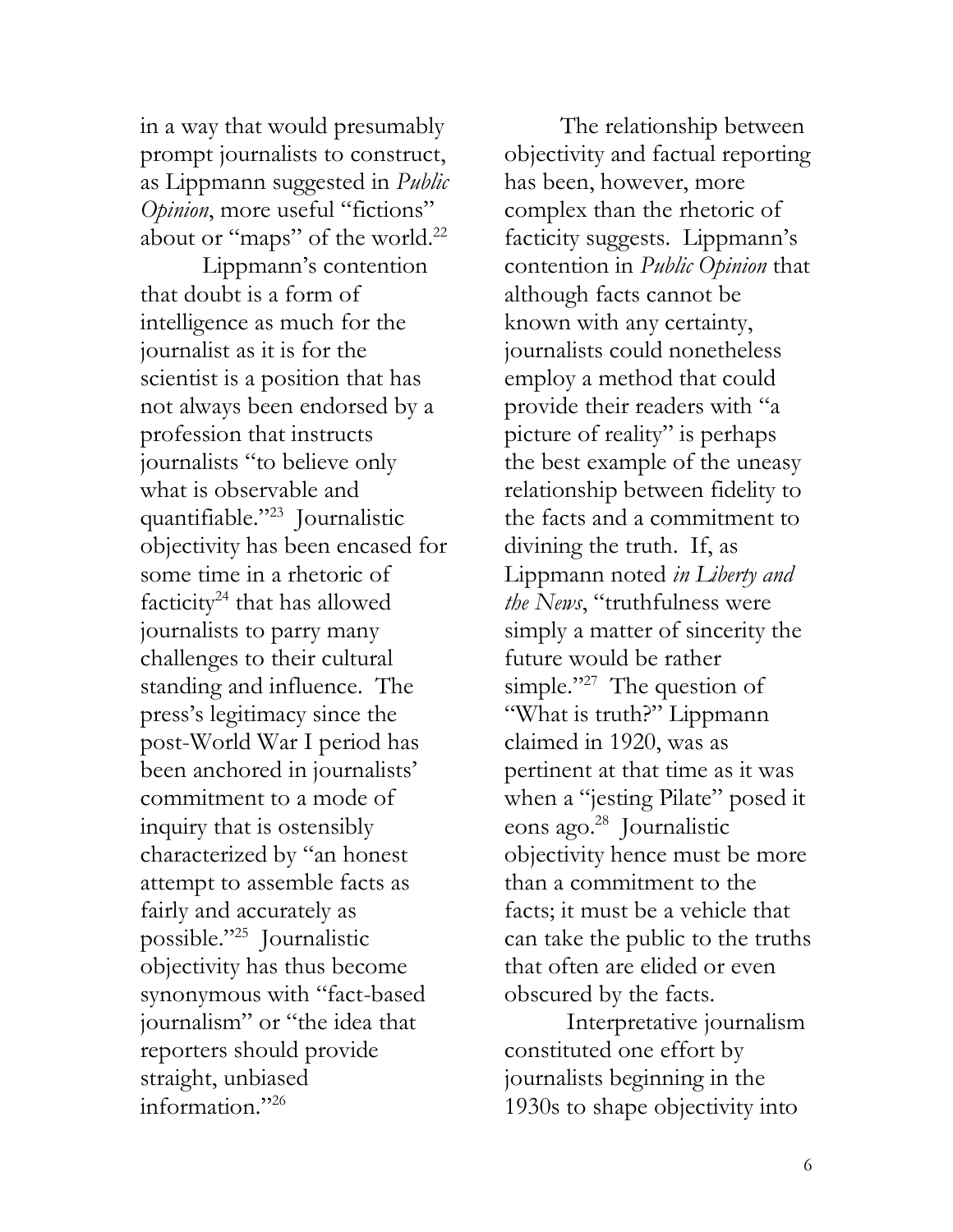a craft that could transport journalists and their readers to the fundamental truths that rested beyond the facts. As Edwin Emery notes, "the impact of the political-socialeconomic revolution of the New Deal era, the rise of modern scientific technology, the increasing independence of economic groups at home, and the shrinking of the world into one vast arena for power politics forced a new approach to handling the news."<sup>29</sup> This new approach rejected "old– style objectivity, which consisted in sticking to a factual account of what had been said or done,… [in favor] of a new concept of objectivity which was based upon the belief that the reader needed to have a given event placed in proper context if truth really was to be served."<sup>30</sup>

One of the most vocal and influential spokespeople for interpretative reporting was Lester Markel, the editor of the Sunday *New York Times* from 1923 until 1964. Markel's addition in 1935 of the "News of the Week in Review" to the *Times* Sunday edition, a section devoted to providing readers

with the background and analysis they needed to grasp "the meaning of facts," $31$  is often cited by press historians as an important moment in the rise of interpretative reporting.<sup>32</sup> It was, however, when the Cold War became particularly precarious during the 1950s and 1960s that Markel chose to make his most forceful and public case for interpretative reporting as a way to help Americans navigate "a mine-trapped and fog-bound world, a world in which facts are few and hunches difficult."<sup>33</sup>

Markel's efforts to address what he saw as the public's lack of engagement with and limited understanding of the Cold War conflict bore many similarities to Walter Lippmann's campaign in the 1920s to combat the new instruments for "manufacturing consent" that had emerged during the post-World War I period.<sup>34</sup> Markel shared Lippmann's pessimistic view of the public's interest in and understanding of public affairs, noting in a perhaps too candid moment that "20% of the population can be placed in the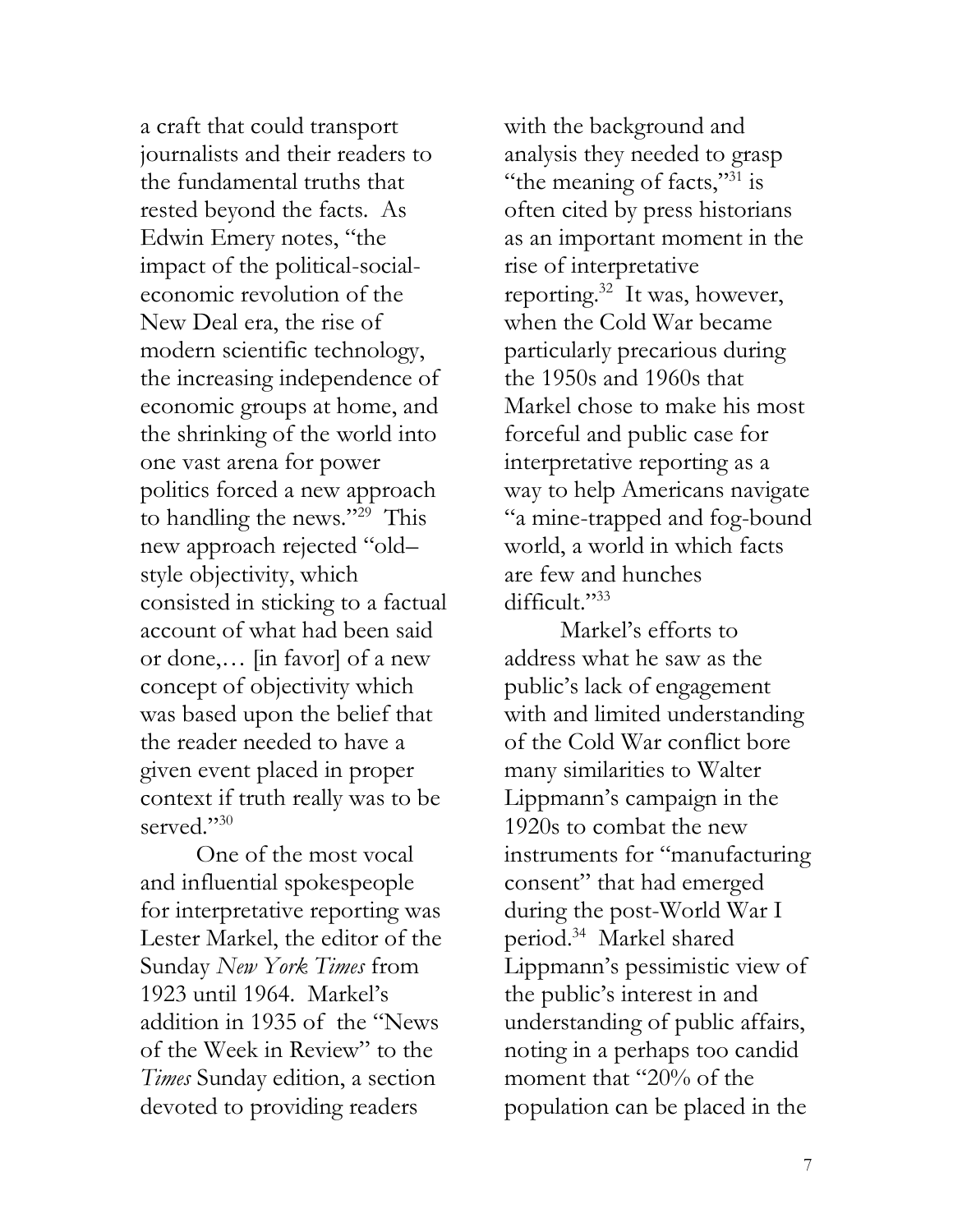moron category, another 20% is ignorant and unwilling to learn, some 40% do not know but are willing to learn, provided that the task [is] not too formidable. This leaves the enlightened 20%; on them a great responsibility rests."<sup>35</sup> Markel, however, had more confidence than did Lippmann in Americans' willingness, at the least, "not to turn away from complexity," provided "that the effort to know is not made too difficult":<sup>36</sup>

> I am convinced that people want to know. I believe that if they do not read important news, to a large extent it is because this reading is too difficult for them. If the news were made understandable to the reader, he would read it as eagerly as he does the local story. $37$

While Lippmann in 1922 had argued in *Public Opinion* that the creation of a world in which much of importance happened "out of reach, out of sight, out of mind"<sup>38</sup> of most Americans required the establishment of "intelligence

bureaus" manned by social scientists who would parse and distill information about the actions of distant political institutions and corporations for both reporters and the public,<sup>39</sup> Markel maintained that reporters could work in tandem with schools to teach Americans how to cut through the modern age's complexity:

> The schools must supply to the citizens of the future the methods and the tools for thinking. The publishers of the written word must assume the task of extension and cultivation of education, of keeping adult minds alert of current thought and contemporary events.

The two assignments cannot be separated. Unless a man knows how to think, it is futile and sometimes dangerous to give him facts.<sup>40</sup>

Markel's preferred means for extending and cultivating Americans' education was interpretative reporting, a form of reporting that he conceded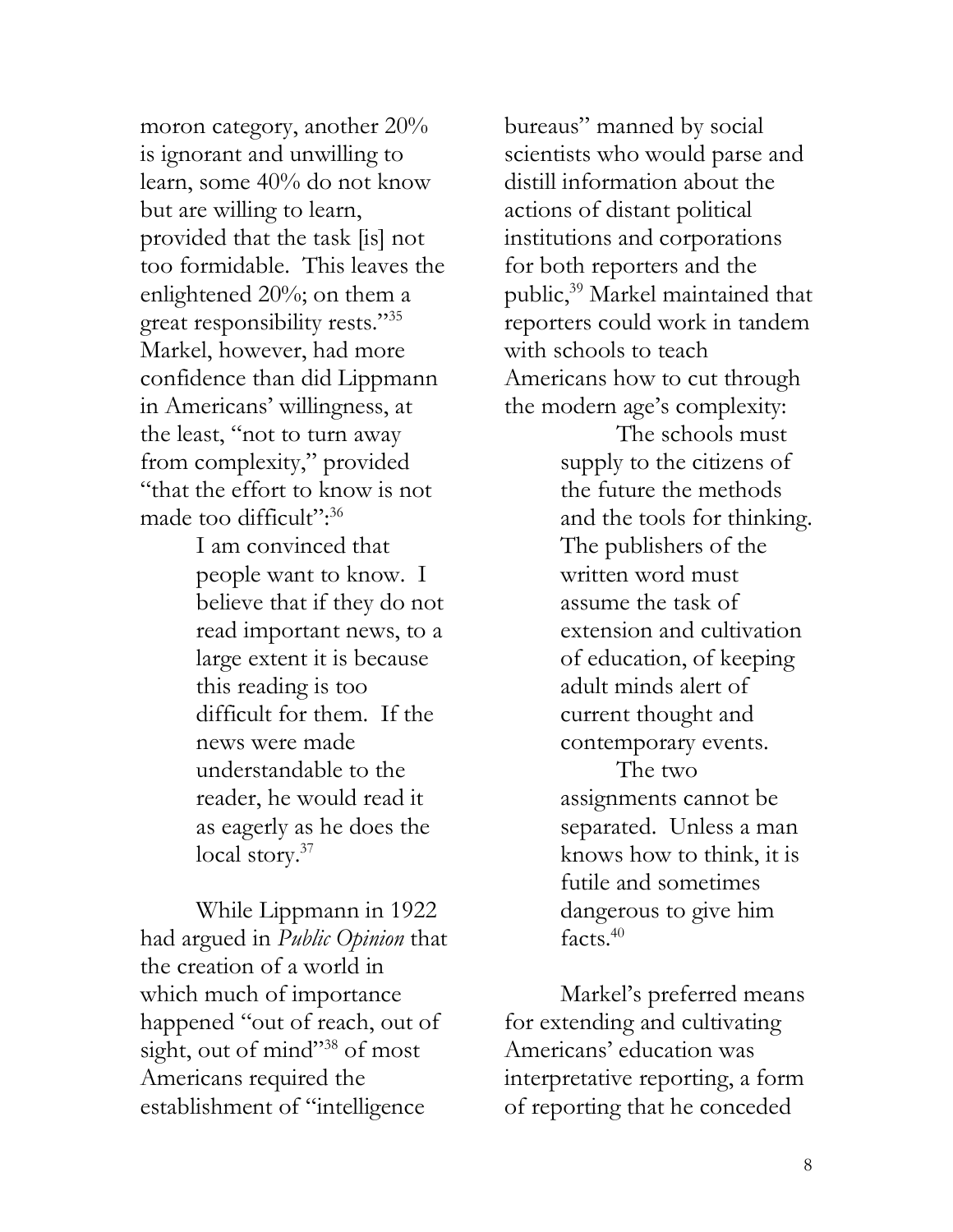could, if the journalist was not vigilant, "spill over into opinion."<sup>41</sup> Interpretation or "background"—terms that Markel used interchangeably despite efforts by many of his interlocutors to draw a conceptual distinction between the two—required "objective evaluation,"<sup>42</sup> evaluation that must be scrupulously detached and focused not on "what happened" but "why it happened and what it means."<sup>43</sup> Interpretation would, Markel claimed, give readers "a deeper sense of the news."

Markel often used a hydraulic metaphor to make the point that interpretative reporting's critical virtue was that it placed "an event in the larger flow of events" in a way that would give it "setting, sequence, and, above all, significance."<sup>44</sup> Interpretation was thus for Markel a technique that was designed to place an event in time, allowing the reader to know its antecedents, its present incarnation, and its future direction. He expanded further on this view in an address at the University of Michigan on March 17, 1965, arguing that while "the world

must include the reporting of immediate events,… it must also encompass the broader trend of events, the recording and appraisal of the currents discernible in the far-frompacific ocean that is the world today."<sup>45</sup> By 1972, the emergence of what Markel called "trend stories" made him even more convinced that public understanding could only be generated by "articles concerned not so much with daily spot news but with larger news currents."<sup>46</sup>

The controlling image in each of these statements and others like them was one of movement, whether that be in a current or a flow, with the consequence that Markel's interpretative reporters were not so much mapmakers who sought to orient their readers by giving them a top down view of their present position, but what the anthropologist Tim Ingold has called "wayfinders" who sought to give them a sense of how their present location was a product of their past travels and experience and a point of departure for their next destination. Wayfinding,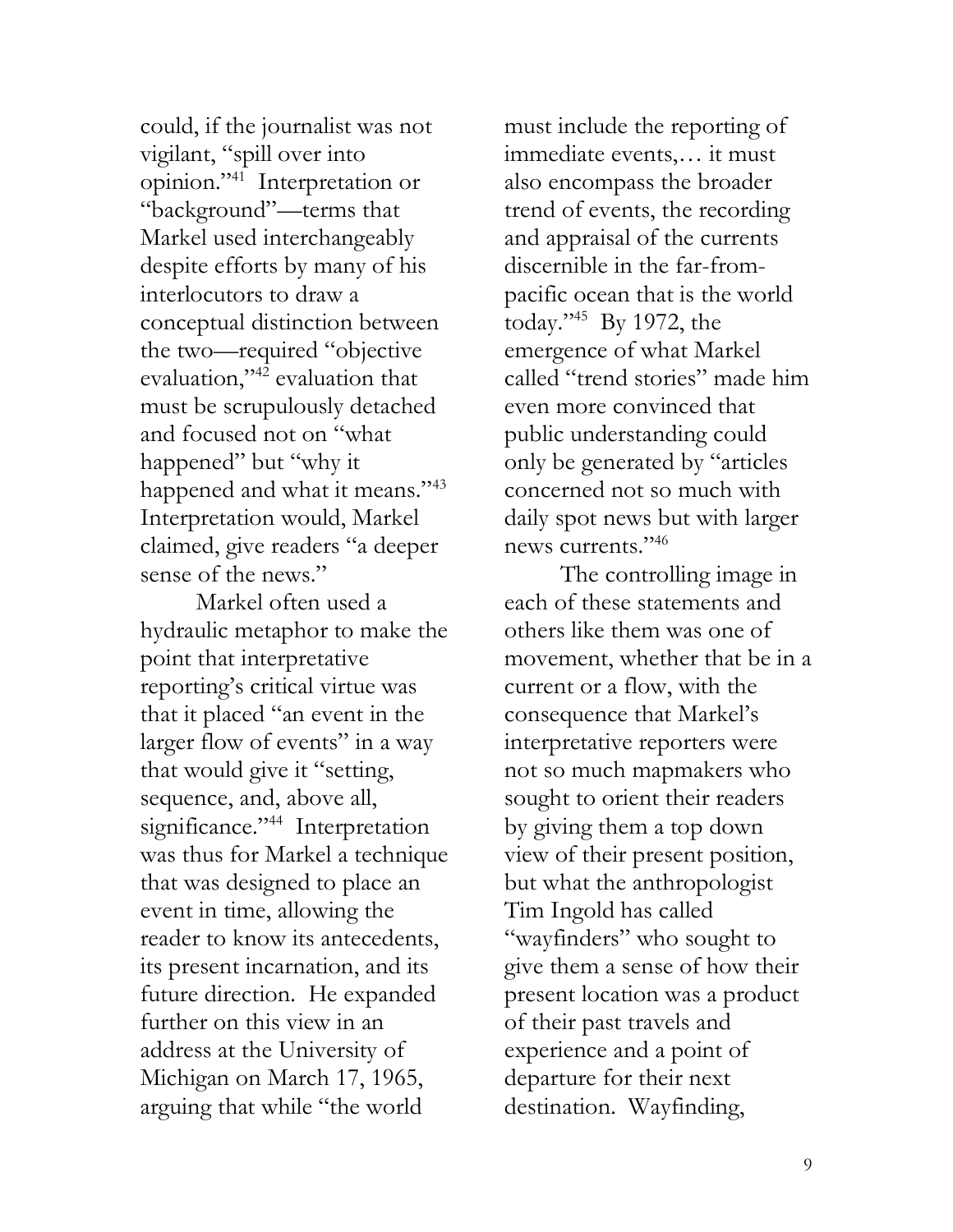according to Ingold, is a kind of mapping of the environment that produces "not so much representations of space as condensed histories."<sup>47</sup> Markel's version of interpretative reporting sought to produce a map of the new Cold War landscape that would allow readers to navigate this new space.<sup>48</sup> The map that Markel wanted wayfinding reporters to provide their readers was one that could create "understanding between peoples and peoples rather than an understanding between leaders and leaders or between diplomats and diplomats."<sup>49</sup> By generating mutual understanding among peoples kept apart by regime conflict, interpretative reporters could, Markel contended, reduce Cold War tensions.

#### **Interpretative Reporting: Mapping the Cold War Landscape through Wayfinding**

While Ingold's subject is how humans orient themselves in their physical environments, his discussion of wayfinding can be a useful heuristic for understanding strategies that

humans use to manage doubt more generally, particularly the kind of doubt that can generate existential fear and confusion about the proper direction to take. The unsettling questions, "Where am I?" and "Which way should I go?"<sup>50</sup> pertain not only to navigating a defined space but also to navigating a murky emotional and intellectual landscape.<sup>51</sup> Americans in the 1950s and 1960s were, in Markel's view, struggling to discern how they arrived at their present position, one where their past convictions about both themselves and the people of other countries were being undercut by new geopolitical realities, and one that fostered uncertainty about how to reorient themselves.

The analogy between navigating a geographic area and navigating a new political and intellectual context is not perfect. It neglects, for example, to take into account that lost travelers have a strong desire to re-orient themselves while lost citizens can and often do simply retreat from public life, choosing not to continue searching for a path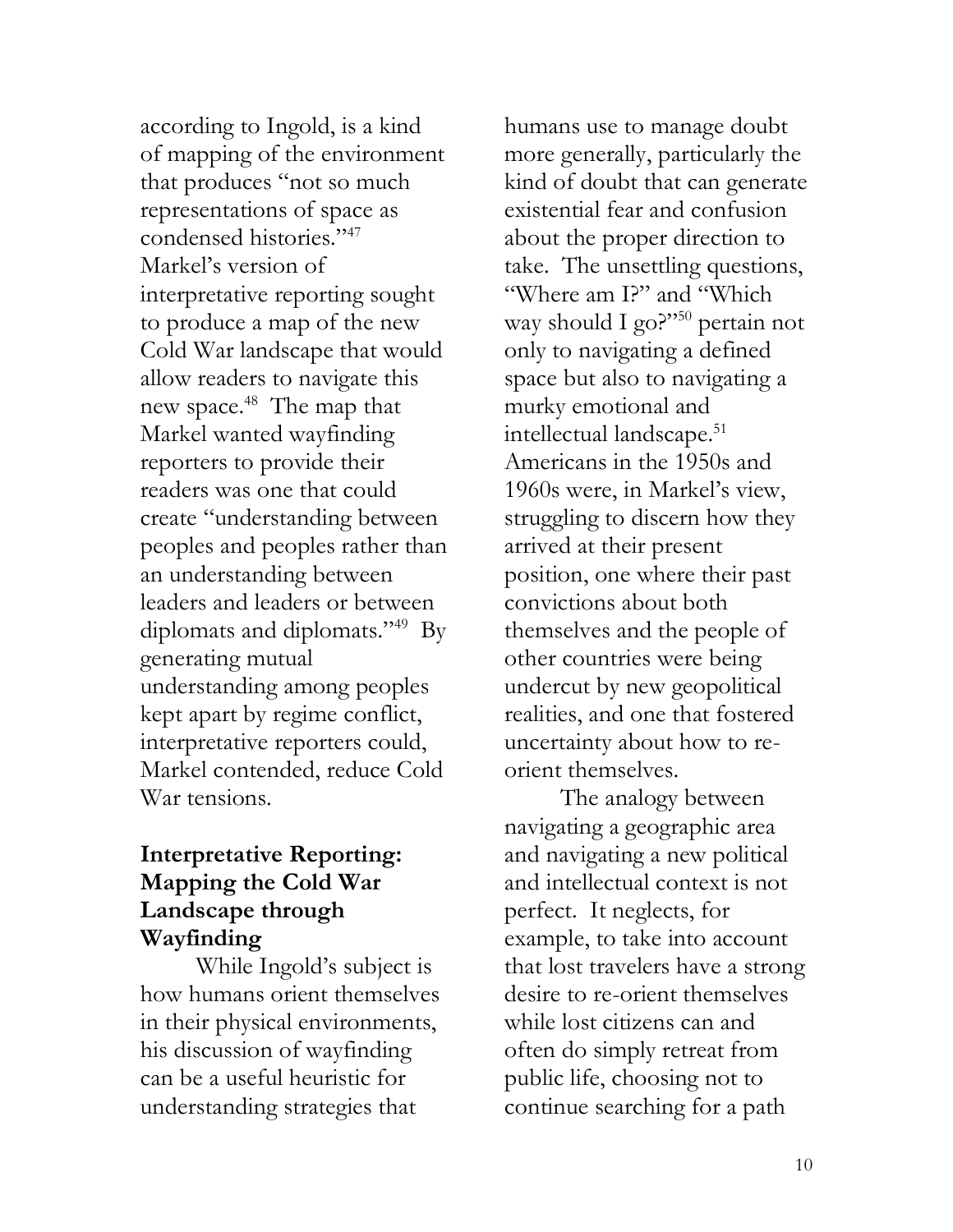out of their predicament but instead giving up the search. $52$ Employing Ingold's definitions of wayfinding and mapping<sup>55</sup> can, nonetheless, throw into relief both Markel's conceptualization of the challenges the Cold War moment posed to Americans' self-concept and his case that interpretative reporting could give the public the knowledge of other countries it needed to re-gain its footing in a shifting landscape. Highlighting the similarities between Markel's approach to interpretative reporting and Ingold's understanding of the virtues of wayfinding as an approach to mapping a landscape can also expose why Markel's argument for an understanding of interpretative reporting that would give readers a sense of "setting, sequence, and significance" was not endorsed by many other journalists, who feared that providing the background and context necessary to place events in the flow of time the way that Markel suggested could bring journalists too close to the line separating news from opinion and informing from instructing.

Ingold maintains in "To Journey along a Way of Life: Maps, Wayfinding and Navigation" that the metaphor of the map, which "has long been dominant in cognitive psychology"<sup>54</sup> and has been appropriated by scientists to characterize their theories<sup>55</sup> elides important elements of the process of situating ourselves in the world or answering the questions "Where am I?" and "Which way should I go?"<sup>56</sup> While maps are anchored in the principle of vertical integration, in which "local particulars obtained by observation on the ground are fitted within an abstract conception of space so as to form a representation of the world as though one were looking down upon it from 'up above,'" efforts by humans to orient themselves are much more informed by the principle of lateral integration, which "is performed by the organism as a whole as it moves around attentively, from place to place. Such movements do not merely connect places that are already located in terms of an independent framework of spatial coordinates. Rather,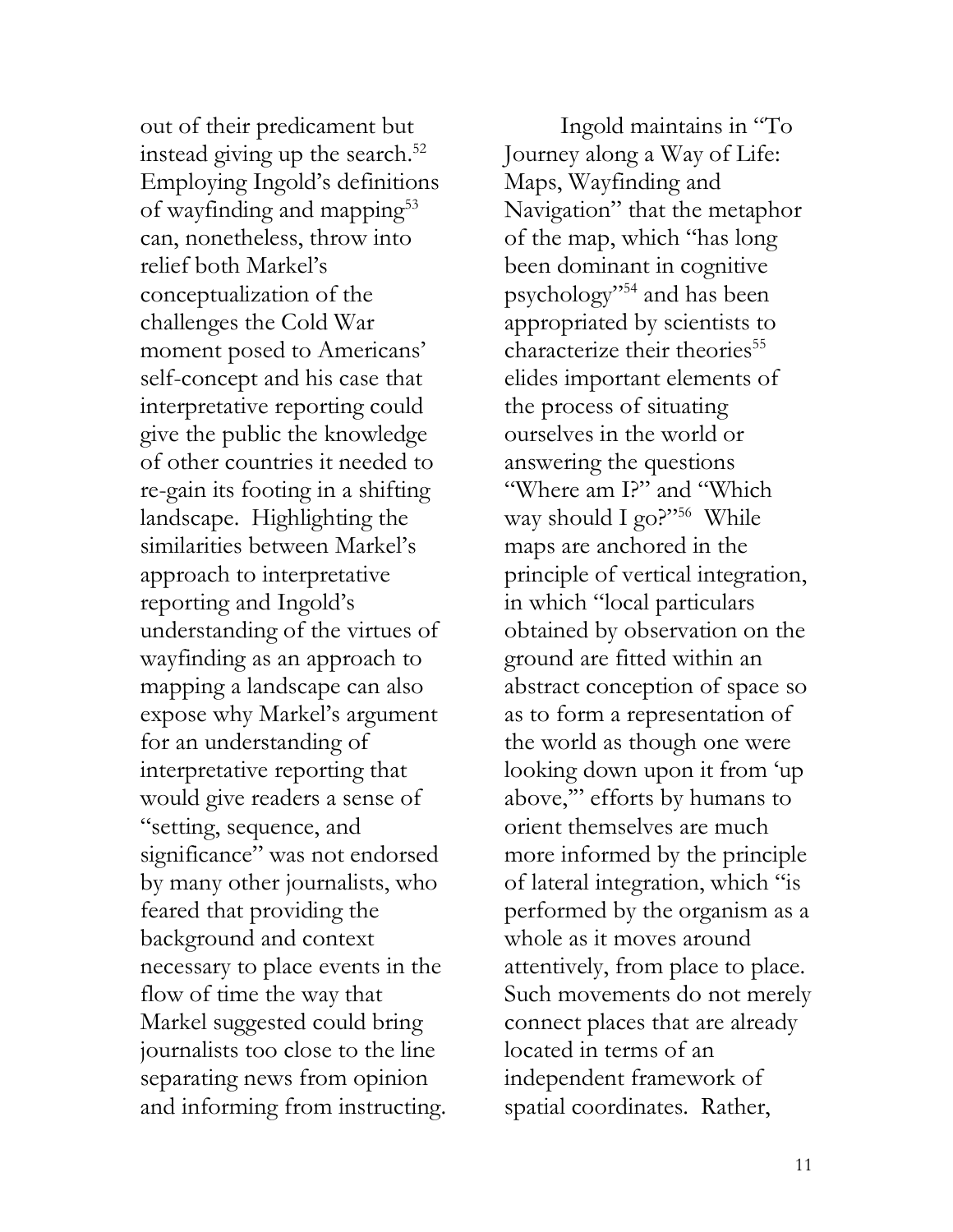they bring these places into being as nodes within a wider network of coming and going."<sup>57</sup> "Places [thus] exist not in space, but as nodes in a matrix of movement."<sup>58</sup> It is this process of lateral integration, Ingold maintains, that allows us to know where we are even when we cannot give our precise location in space or, more concretely, find ourselves on a map.<sup>59</sup>

The effort to orient oneself in the world is, according to Ingold, one that is guided by "know[ing] as we go," with knowledge being "cultivated by moving along paths that lead around, towards or away from or to places elsewhere."<sup>60</sup> All knowledge, according to this conception, is local, acquired from a close-tothe-ground perspective in in which one must situate "one's current position within the historical context of journeys previously made."<sup>61</sup> Places "do not have locations but histories" or stories that we draw on to orient ourselves, with each subsequent movement adding to our storehouse of histories and stories that we can use to gain

an even firmer purchase on our environment. Wayfinding is thus an activity that "more closely resembles storytelling than map-using." $62$ 

One of the more important properties of wayfinding is that it undermines the comforting but erroneous view that the totalizing vision or unified theory of the world offered by science can be achieved.<sup>63</sup> The acquisition of knowledge through movement ensures that "the map keeps changing as one goes along,"<sup>64</sup> with the consequence that knowledge acquisition is "a process, not just a picture."<sup>65</sup> To accept the reality of wayfinding is thus to embrace uncertainty; to use uncertainty, in short, as a propellant to move to another location.

Lester Markel's understanding of interpretative journalism does not correspond precisely with Ingold's conception of wayfinding. Markel was not prepared to jettison journalistic objectivity, with its commitment to a detached, social scientific approach to analyzing problems and explaining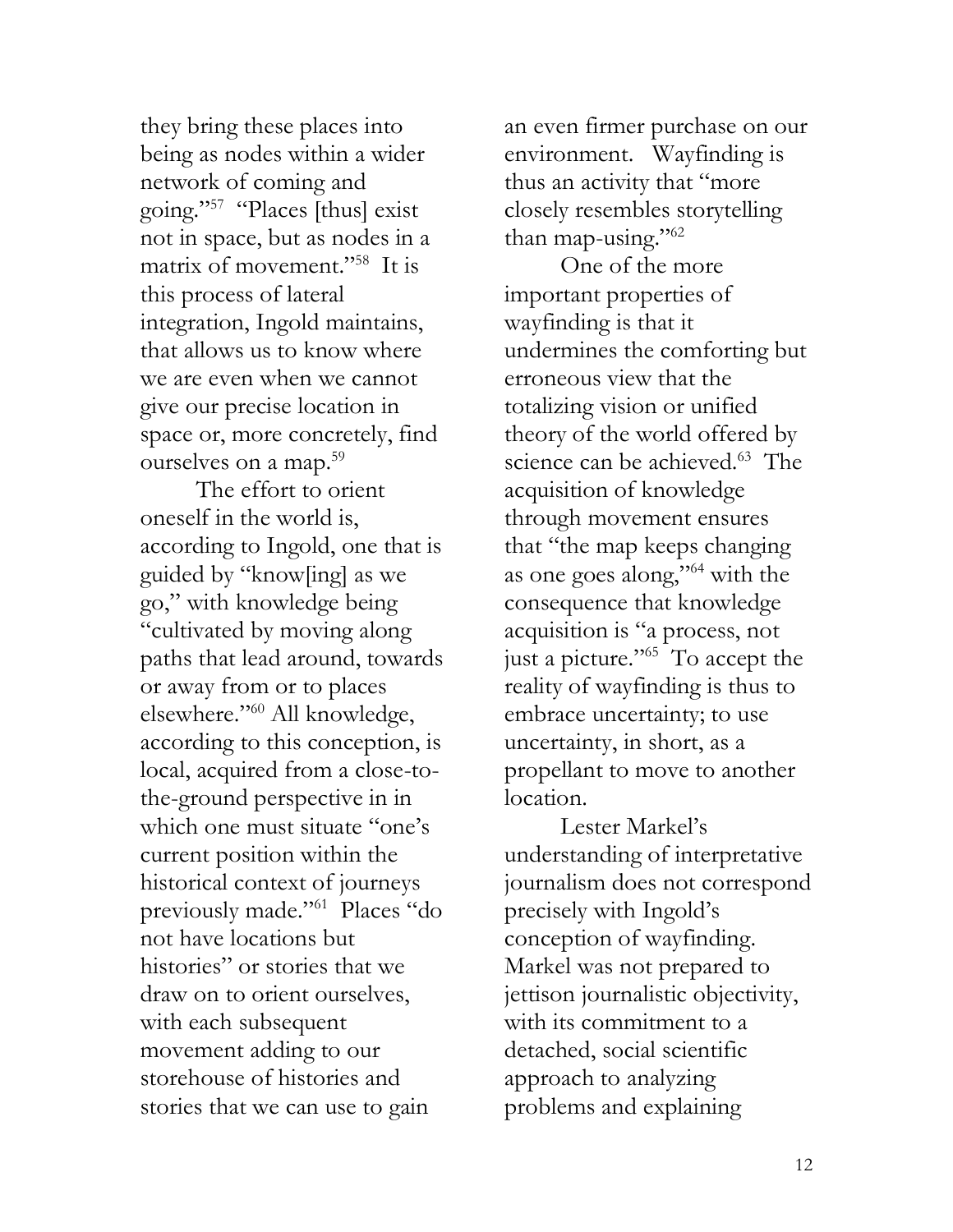phenomena that promised, in Ingold's words, "a totalizing vision above and beyond the world."<sup>66</sup> Nor did Markel maintain that doubt and uncertainty should be treated as "as a kind of intelligence" that could impel further movement or inquiry. Markel maintained often that knowledge could be an antidote to doubt by, if cultivated assiduously, giving Americans the understanding they needed to make the sound decisions that would allow them not merely to navigate but to master the global environment. Markel's acknowledgement, however, of the need to treat world events not as phenomena that can be rendered understandable by fitting them into a theory, a schema, or a cognitive map but as events that can be understood only by tapping into the flow of time by assessing the lessons or the stories of past encounters, assessing how these lessons or stories illuminate the present context, and sifting through these stories to inform subsequent movements suggests that his brand of interpretative reporting was

akin to wayfinding. Reporters needed to be wayfinders if they were to provide their readers with a map of the Cold War landscape that highlighted the common terrain held by the people of countries both in the East and the West that was currently obscured by the fog of regime conflict.

Not all of Markel's fellow editors found his conceptualization of interpretation persuasive, however.<sup>67</sup> For example, Markel's article "Interpretation?—Yes!" in the January 1, 1961 issue of *The Bulletin of the American Society of Newspaper Editors* stimulated a raft of responses from editors and reporters, offering positions ranging from emphatic support to strong condemnation.<sup>68</sup> The contribution of James Pope of the *Courier-Journal and Louisville Times* was representative of the latter:

> But many of us who are responsible for news columns like to associate reporting with factual news (there is such a treasure if we labor at it) and we want to see more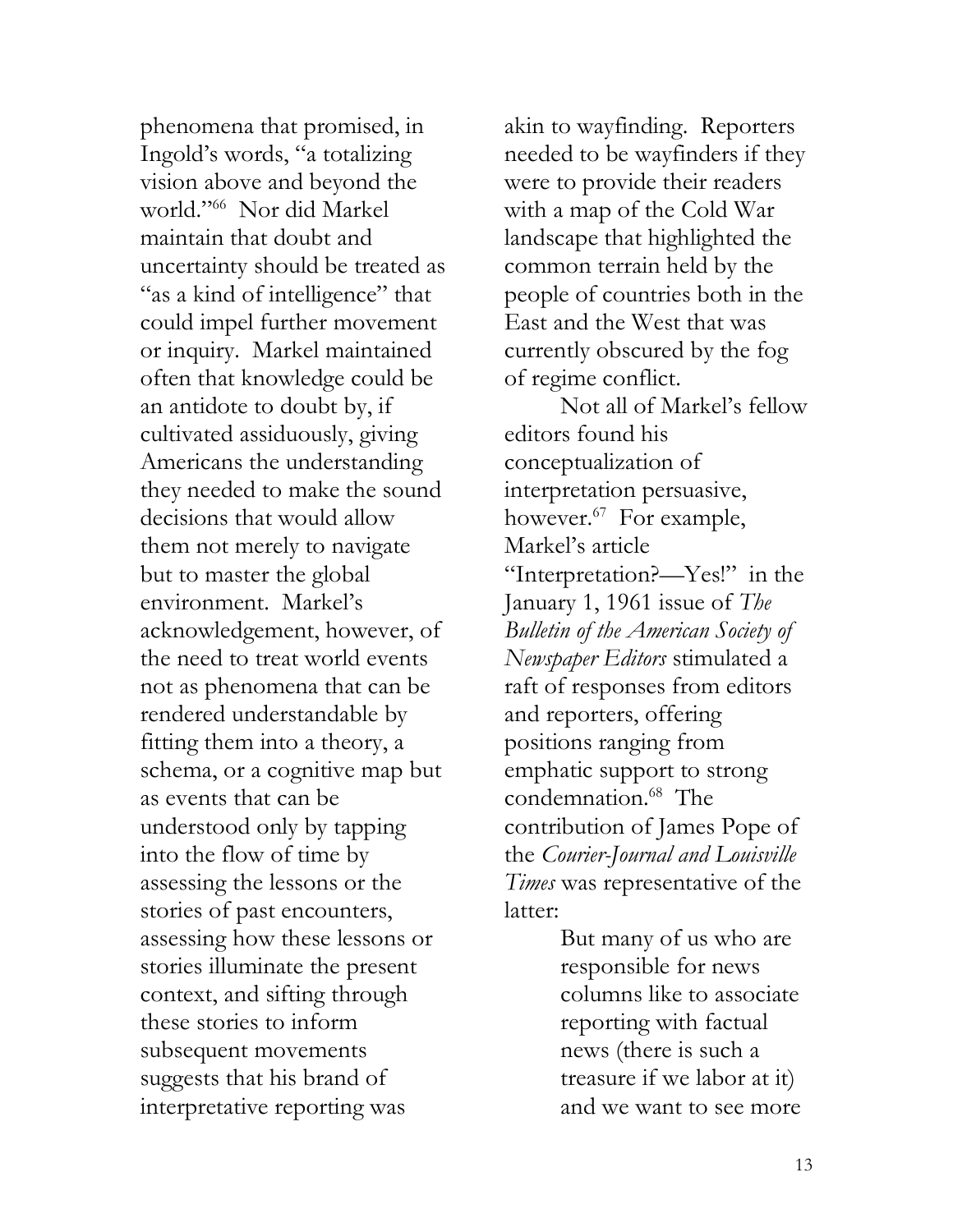and more readers get a paper which enables them to do the same. The interpretative function, if we have any understanding of it, does not belong here. To us, "interpretative reporting" is a contradiction in terms. Sometimes wellmeaning, sometimes slyly designed to deceive."<sup>69</sup>

The divisions among his colleagues about both what interpretative reporting entailed and whether it had a place in the news columns was apparent in what Markel viewed as his most important effort to buttress newspapers' role in increasing global understanding: *The Flow of the News Study*, which was issued by the International Press Institute in 1953. The study sought through surveys of news producers and news consumers in the United States, eight European countries, and India both to understand how newspapers in these countries depicted other countries and to identify reforms that newspapers could adopt to improve the flow of foreign

news among countries in ways that would increase global understanding.

Markel was, in the end, disappointed with *The Flow of the News Study* for a variety of reasons. The most important of these was that the final version of the study focused, in Markel's mind, on the quantity of international news in the countries under study rather than on its quality or its capacity to create the understanding among people of different nations that Markel thought could quell Cold War tensions.

## **The Cold War Origins of the International Press Institute**

Michael Harrington claimed that "1948 was the least year of the thirties."70 Harrington's willingness to put a period on a decade of progressive change was due in part, as James Patterson notes, to the tempering of reform activity in the United States as "Cold War fears rose to the center of American society." These fears informed "politics, and foreign policy in 1949 and early 1950, generating a Red Scare that soured a little the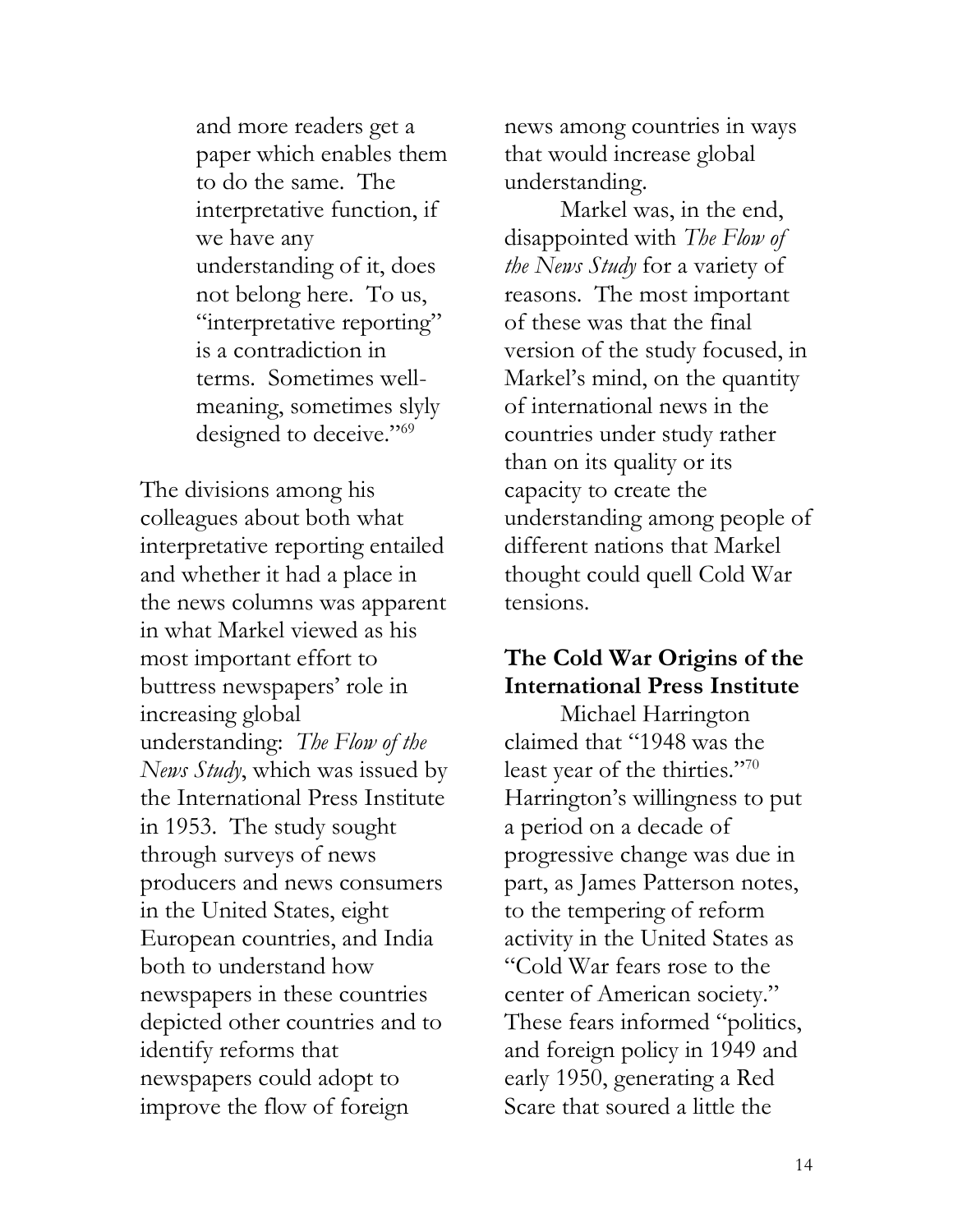otherwise optimistic, 'can-do' mood of American life until 1954."<sup>71</sup> Markel was not the first commentator to highlight the press's responsibility to prepare the public to contend with this new distant and threatening world.<sup>72</sup> The Hutchins Commission had begun this campaign a year before Harrington declared the thirties over in its 1947 report, *A Free and Responsible Press*. The Report treated the post-war moment as a hinge point in history, one during which "a new world [was] struggling to be born under the shadow of potential self-destruction."<sup>73</sup> This fraught moment demanded a free press that would, by acting in concert with other social agencies, maintain an "American mentality" that was "accustomed to the noise and confusion of clashing opinions and reasonably stable in temper in view of the varying fortunes of ideas."<sup>74</sup> Conditions that generated "anxiety, suspicion, resentment, gullibility, and despair" could push the pubic to demand state interference in the workings of the press.<sup>75</sup> The press, however, could,

create "the mental conditions" necessary to sustain a free and independent press through committing itself to socially responsible journalism capable of providing the public with "a truthful, comprehensive, and intelligent account of the day's events in a context which gives them meaning."<sup>76</sup> This meant not only presenting the facts but "reporting the truth about the fact[s]."<sup>77</sup> Reporters' pursuit of the truth must include giving readers a purchase on "the flow of information and interpretation concerning the relations between two racial groups such as to enable the reader to set a single event in its proper perspective."78

Lester Markel was especially interested in tracking this flow of information between groups and countries in order both to identify gaps and distortions in this flow and to improve and channel it in a way that would increase global understanding. Markel on several occasions defined, at least to his satisfaction, what he meant by improving the flow of the news as follows: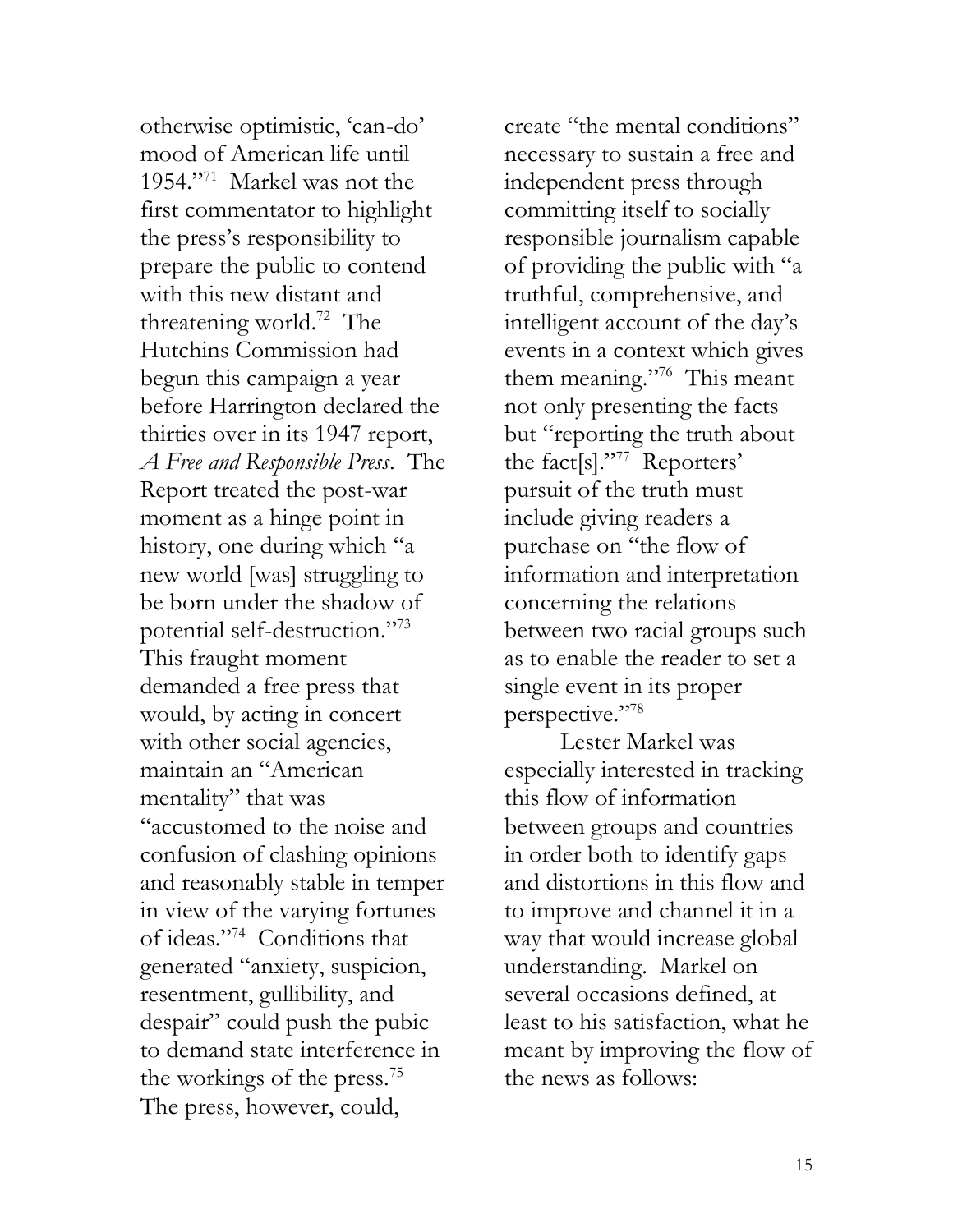To me the concept [of the flow of the news] is quite simple, to wit: (a) world peace depends on understanding; (b) understanding comes about only through good information; (c) the dayto-day reports in the newspapers are the most potent source of such information; (d) there is not at this time an adequate flow of the news from other countries; (e) therefore, one of the prime tasks of American journalists is to improve the "flow of the news."79

Markel's interest in conducting research that could both assess and improve the flow of the news across borders prompted him to propose at the Annual Meeting of the American Society of Newspapers Editors in April 1949 the formation of an International Press Institute.<sup>80</sup> The other attendees agreed "to appoint a committee to investigate the possibility of such an institute."<sup>81</sup> The committee's report led to the convening of a conference in

New York in October 1949 of 35 editors from 15 countries, who decided both that the establishment of such an institute was "desirable and feasible" and that Markel should head an organizing committee to formulate a plan for the new institute. $82$ 

Markel envisioned a permanent secretariat that "could perform an invaluable service [by] undertak[ing] studies of the kind of news that circulates between one country and another, [the] manner of news presentation and [the] methods of news transmission."<sup>83</sup> The objective of such studies and other activities the institute would design to address the "outstanding problems of journalism" was to advance Markel's position that "world peace depends on understanding between peoples and peoples rather than an understanding between leaders and leaders or between diplomats and diplomats."<sup>84</sup> Such understanding, however, could not be achieved unless editors from across the globe first tried to understand each other. The IPI would allow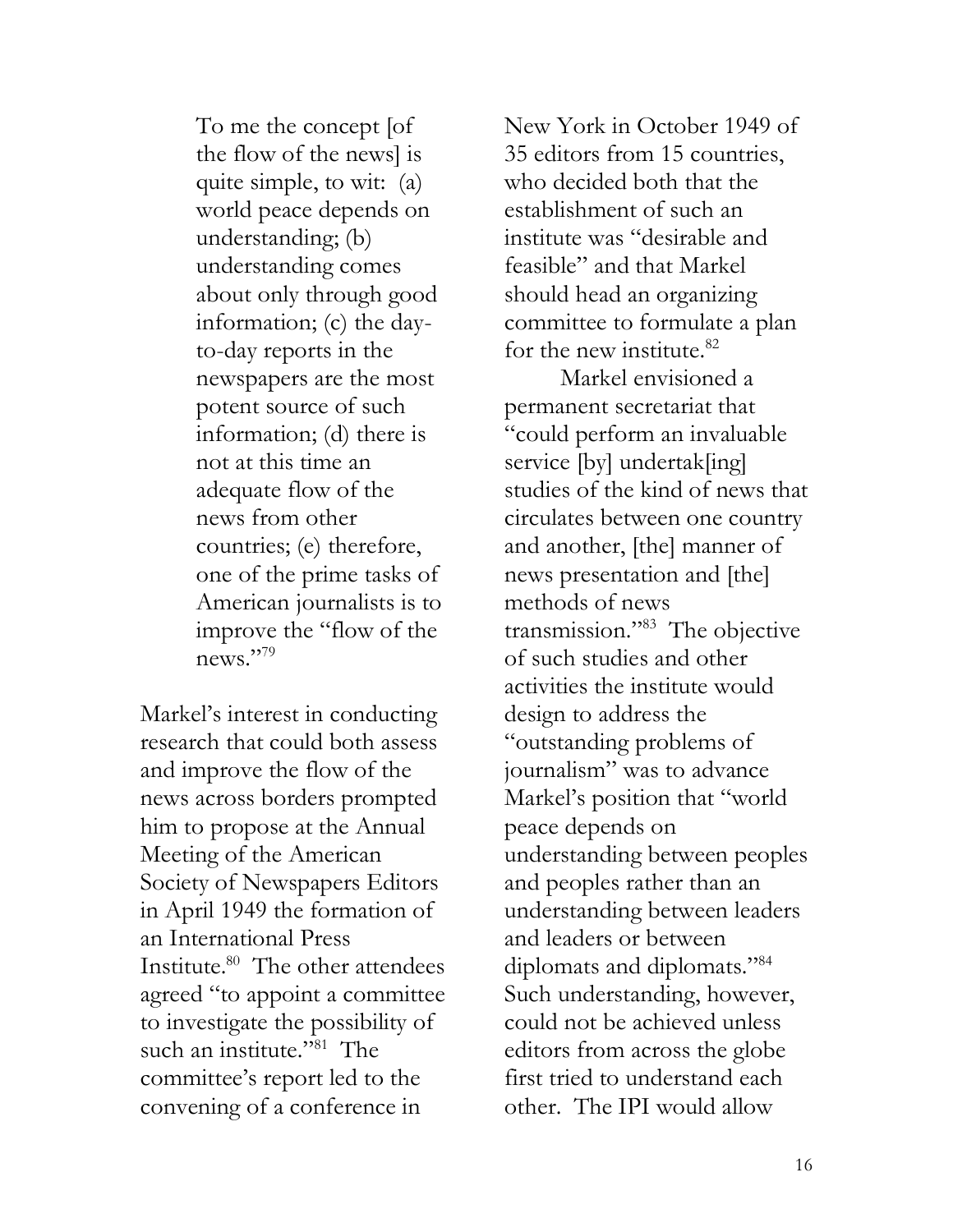editors from an array of countries to have "personal meetings… to discuss common problems" with the intent of "broadening understanding."<sup>85</sup>

Markel laid out his vision of the IPI in an April 20, 1950 "Report to the American Society of Newspaper Editors on the International Press Institute." The report began by presenting Markel's position that newspapers could play an integral role in promoting international understanding by exploring "the question of how we obtain precise intelligence and true information about the rest of the world."<sup>86</sup> Markel wrote that an editor's task was to make sure that "reports from overseas shall be accurate, objective, and significant (I add the adjective 'significant' because it implies the interpretation that is vital to understanding in a world of increasingly complex news)."<sup>87</sup> This parenthetical statement allowed Markel to insert his long-standing interest in interpretative reporting into the mission of the IPI. In this instance, interpretative reporting, Markel claimed, was to help editors and reporters

"discover what motivates others" in order that they could give their readers the "guidance [to make] wise decisions."<sup>88</sup> Such decisions would allow newspapers to make an important contribution to waging the "psychological struggle" of the Cold War, a dimension of the Cold War that Markel argued had thus far been neglected as energy and resources continued to be poured into the military conflict between the United States and the Soviet Union. The true battle was to combat the "wide areas of ignorance and deep pools of prejudice" about the United States that persisted in many spots in the world<sup>89</sup> by, as Markel stated in his 1953 commencement address at Bates College, "improv[ing] the flow of the news among nations so that they shall have true views of one another and so arrive at an understanding."<sup>90</sup>

Markel, however, feared from the time of the IPI's establishment in 1949 that the Institute would become merely "a Cook's Agency for editors,"<sup>91</sup> an organization that booked travel for editors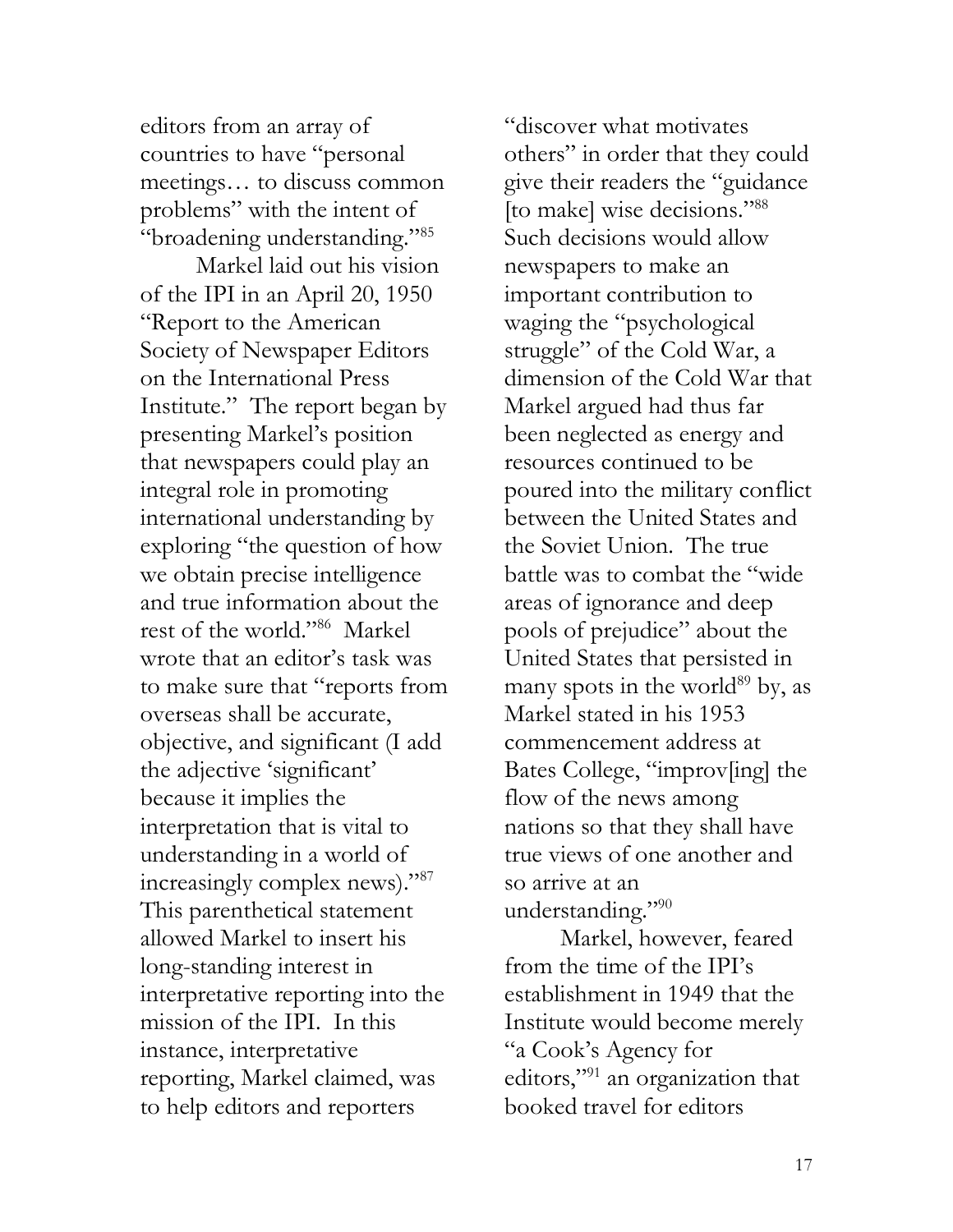seeking pleasant spots to converse about common problems. Markel hence insisted that the members of the IPI focus their exchanges on "improv[ing] the information [peoples] have of one another—in other words, a betterment of the 'flow of the news.'"<sup>92</sup> While "annual meetings of editors of various countries have great value in bringing about contacts and thus understanding," such exchanges were, to Markel's mind, "not enough." Unless there was "a constant study of the flow of the news and an unflagging effort to improve it, the full objective cannot be attained."<sup>93</sup> Markel contended that this work would be distinct from that conducted by the Hutchins Commission in that it would be produced by editors for other editors and thus would be "the press looking at the press" rather than the product of "the attitudes of professors of journalism."<sup>94</sup>

Markel did, however, concede that the IPI did share with the Hutchins Commission a commitment to cultivating the mutual understanding that he argued was the missing piece

of America's strategy for winning the Cold War. Markel identified IPI's Cold War mission in a report to the ASNE on April 12, 1950:

> The problem of making certain that others understand us is measured… by the nature and depth of the Cold War. It is now recognized that the struggle is psychological as well as an economic and military one. In the military area, through the North Atlantic Pact, we have taken a long step toward the kind of united front that will lead to a retreat by Moscow. In the economic areas, notably through the Marshall Plan, we have begun to do the job. But in the psychological areas we are not making the kind of effort that will ensure victory. There are abroad, let us face it, wide areas of ignorance and deep pools of prejudice against us.<sup>95</sup>

Markel was, however, quick to underscore that "the prime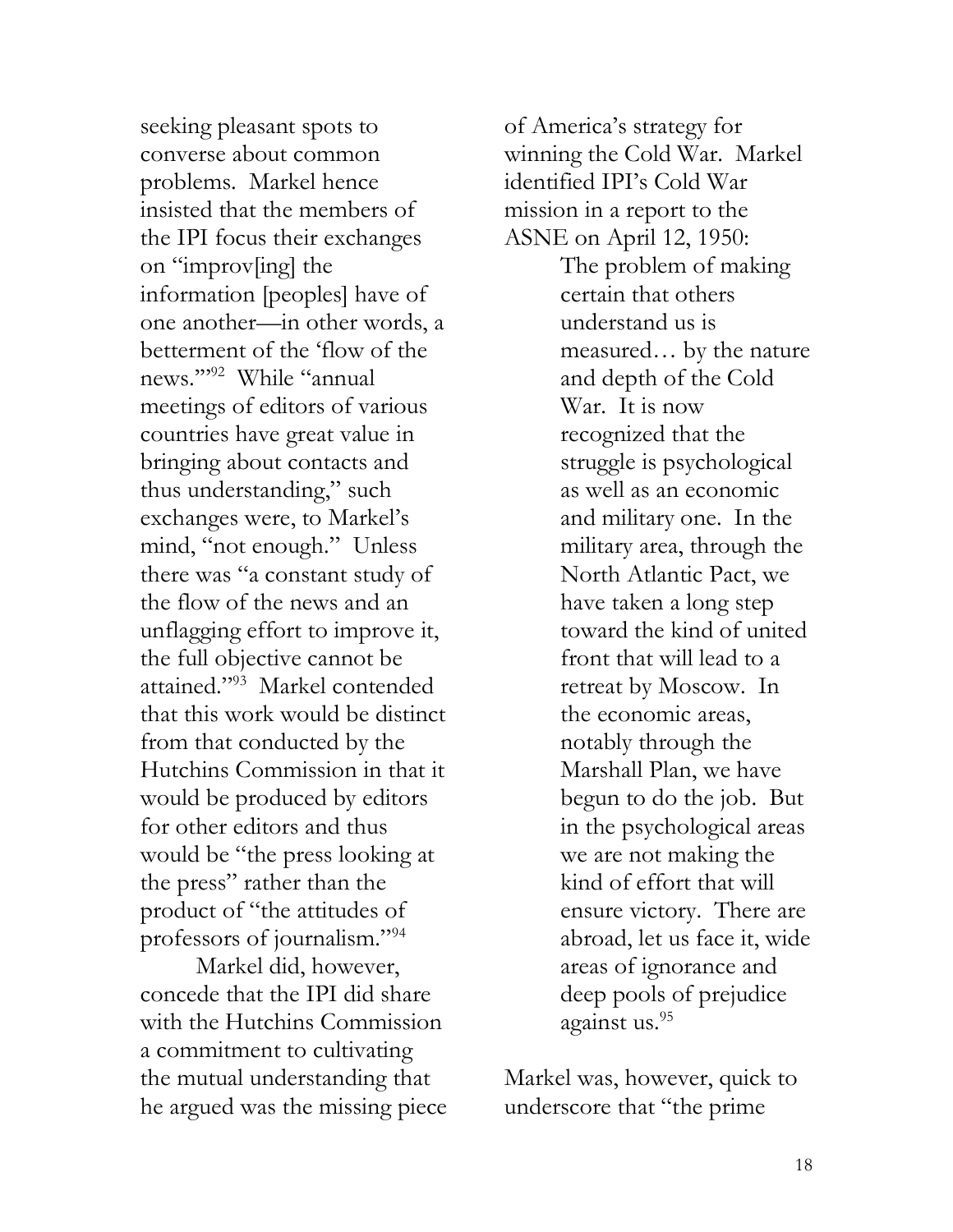purpose of [the IPI] is not to fortify our side in the Cold War."<sup>96</sup> The "ultimate project was much broader": "to bring about understanding between editors and editors and between peoples and peoples."<sup>97</sup> This could only be achieved, according to Markel, through an examination of the flow of the news among countries with the purpose of trying to improve that flow.<sup>98</sup>

#### **The Flow of the News Study: It's a Long Way to Interpretation**

The 1953 *Flow of the News Study* was based on surveys of "editors, agency executives, foreign correspondents, and readers" in the United States, eight Western European countries, and India. Its purpose was to discern both how newspapers depicted the politics and people of countries other than their own and what might be done to achieve what Markel called the "better flow of information" that could create "greater understanding among nations."<sup>99</sup> Markel expanded on this position in his commencement address at

Bates College the same year the study was published:

> Individual reporting could do a great deal to improve understanding. But we are having too much sensational news, too much trivial news. *We are not getting interpretative news—the facts plus the explanation without which the reader gropes in a maze of words and gives up.* To improve the flow of the news among nations so that they shall have true views of one another and so arrive at understanding—this is the basic task of the press in the international field.<sup>100</sup> (italics mine)

The published study began by distinguishing between news and information by suggesting that "news" was a record of events while "information" was the kind of deeper analysis "upon which the people of free countries base certain vital decisions."<sup>101</sup> But the authors quickly collapsed this distinction by referring to "news as information," claiming that "the importance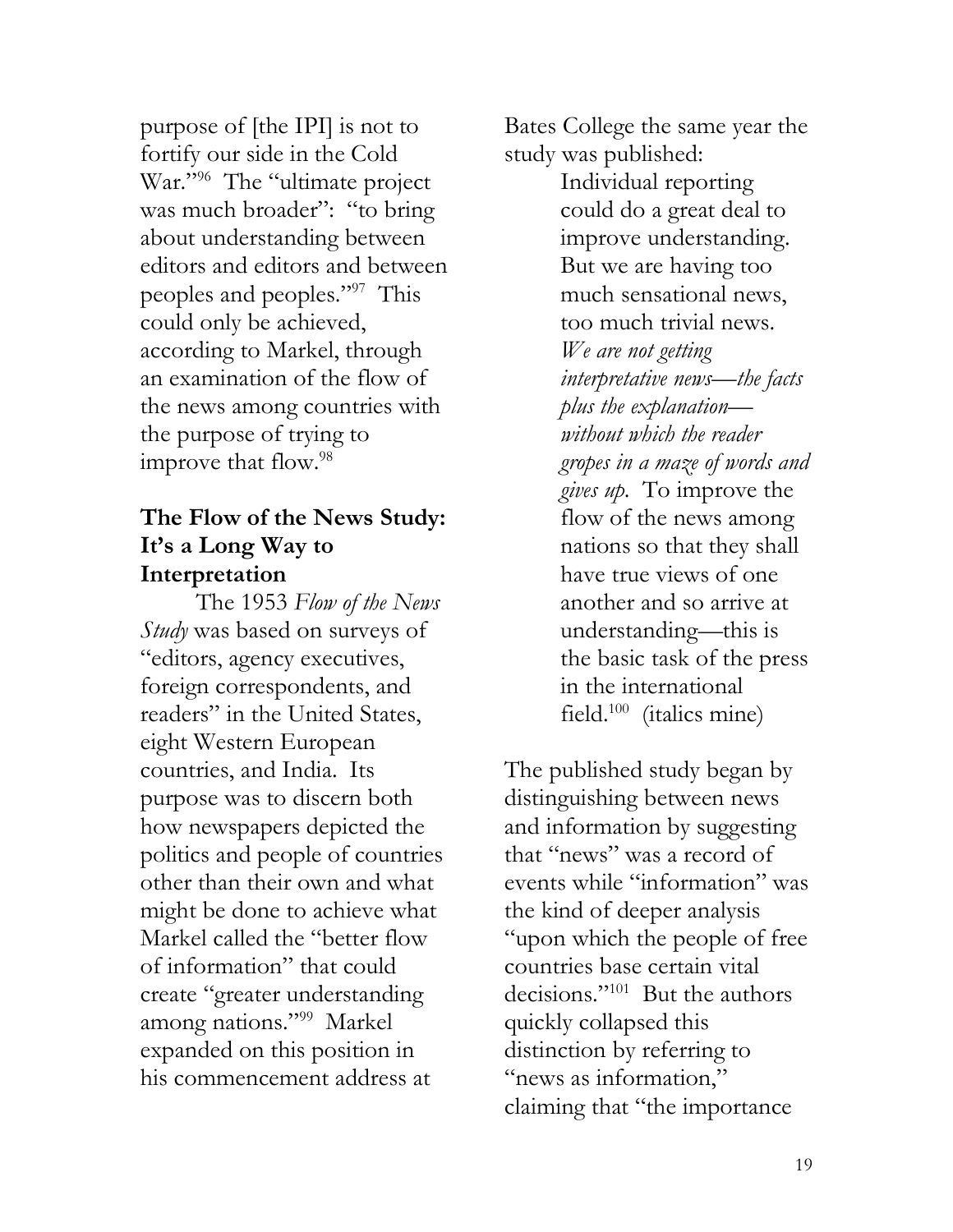of news as information has increased at a time when it is more and more difficult to make foreign news completely informative."<sup>102</sup> That "information" and "interpretation" were close to synonymous was evident, in particular, in the study's recommendations for improving the American press's foreign coverage.

While the study's authors maintained that it was "not undertaken to revolutionize the coverage and handling of foreign news but to describe it,"<sup>103</sup> its recommendations for improving, in particular, the American press's foreign coverage were tilted toward encouraging American editors to make a turn toward interpretation, though its characterization of interpretation focused more on "setting" than on "sequence."<sup>104</sup> That the study found that many editors maintained that "foreign news stories should explain the meaning of events they report, and in terms that will have significance for American readers" is not surprising.<sup>105</sup> The framing of this position,

however, tracked much of the language and the argumentation that Markel had used and would continue to use to make his own case for interpretative reporting:

> The kind of writing that produces this significance is called interpretation by many editors. Others call it background. Some agency executives like the term explanatory writing and that is close to what newspaper editors and others mean by either background or interpretation *But whatever term is used, it denotes the kind of writing that is designed to give meaning to bare facts, to provide, setting, sequence, and significance.<sup>106</sup>*  (italics mine)

The study's recommendations, however, sought to produce reporting that would give readers a better sense of "setting" than of "sequence." Interpretation's chief virtue, according to the study, was its capacity to convey foreign news to the American public "in a more simple, understandable way."<sup>107</sup> The key to achieving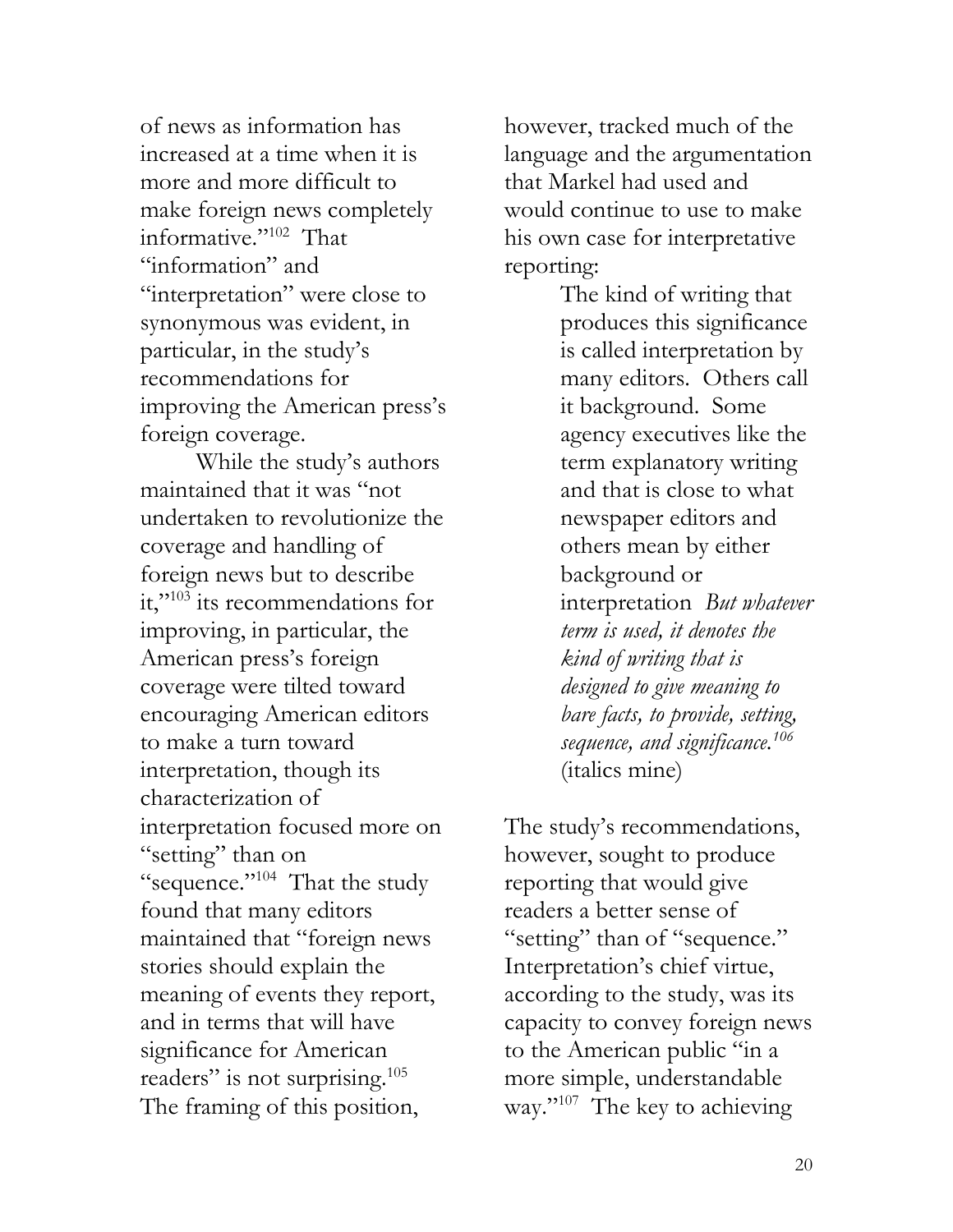this was to relate foreign news to Americans' daily lives. Interpretative reporting could, in short, orient Americans by giving them a sense of their relationship with the world outside of the U.S.'s borders:

> The remoteness of foreign events from his own community and his individual perspective is the most important influence upon the reader's attitude toward foreign news, and if he is to read more of it, it must somehow be more closely related to his daily life.<sup>108</sup>

Relating the world's events to Americans' daily lives, while certainly a positive step towards orientation, was insufficient if Americans were not also given a sense of the historical processes or past movements that had shaped these events and were likely to inform what were the next paths they were likely to take. That the study limited itself to encouraging reporters to use interpretative reporting to orient their readers in space was most likely a product of the way the authors approached the study, an

approach that sought to tease out patterns in survey responses rather than explore how international reporting could be improved. That reporting the data took priority over debating the data is further evinced by the concluding pages of the section on interpretation, which present an edited transcript of an exchange among wire service executives at the 1953 General Assembly of the International Press Institute, an exchange that was included to illustrate the "increasing trend" of news agencies to include "more and more interpretation in foreign news writing."<sup>109</sup> The participants in this debate, however, confined themselves to the question of whether or not interpretation was appropriate in news stories, eliding the more vexing and, for Markel, more important, question of what interpretation entailed.

Markel's disappointment with *The Flow of the News Study* was both profound and vocal. He fired his first volley on September 1953 at a man who would quickly become his chief foe within IPI, the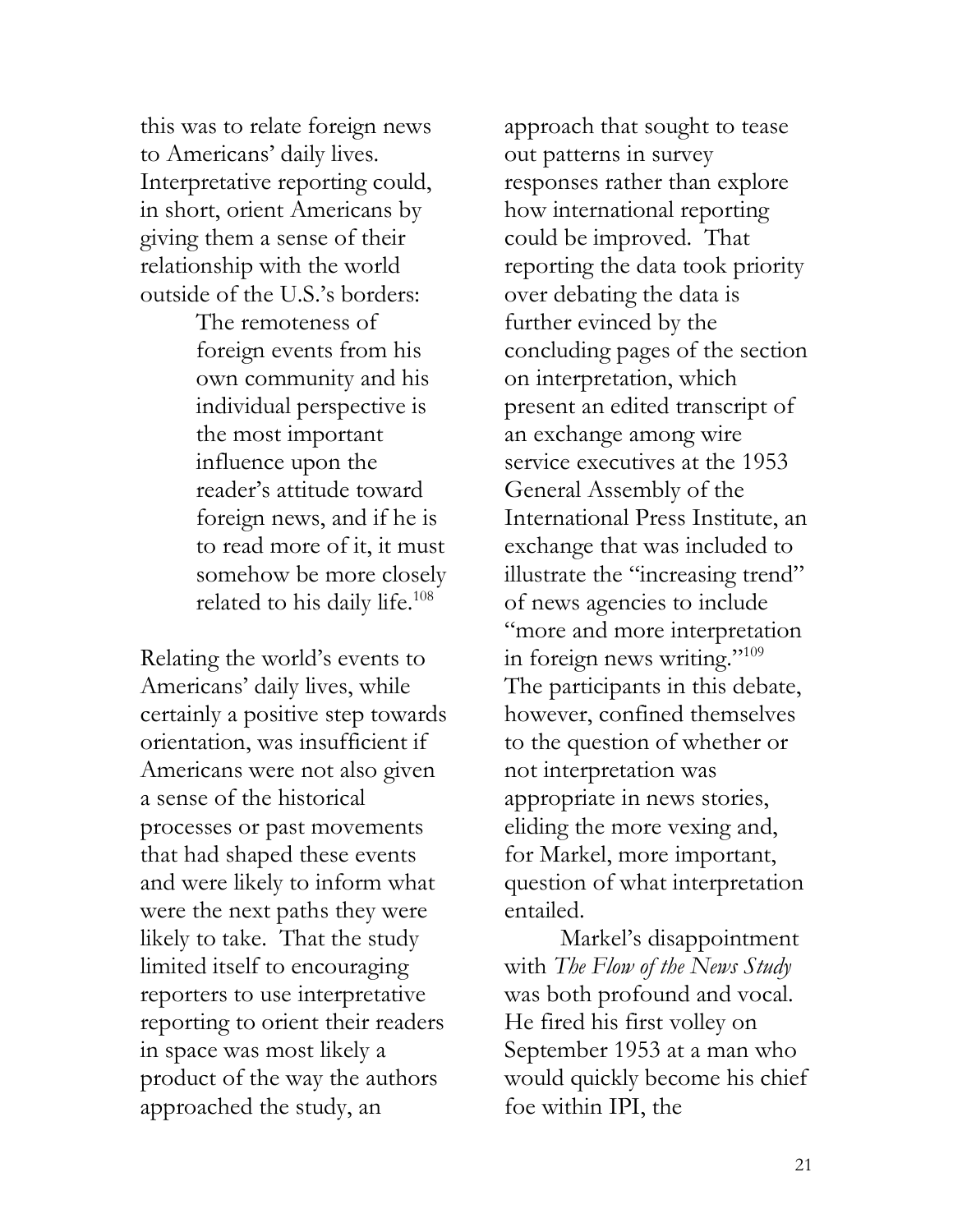organization's Director, E.J.B. Rose.<sup>110</sup> The occasion of Markel's letter to Rose was Markel's review of the proposed text of *The Flow of the News Study*. Markel claimed that the report was flawed not only because some of its criticisms of the news agencies and newspapers studied were, he believed, unfair. The study was also, Markel contended, critical of these press organizations for the wrong reasons. Markel argued that the study suggested that newspapers should "cover large areas of the world, even though there is no news breaking in some of these areas, and that they ought to print more 'cultural news' as against 'spot' news." He contended that this was not consistent with his vision of the study, which was to use its findings to encourage journalists to concentrate on "important events" and do so in a way that gave these events "the interpretation that is required."<sup>111</sup> The report, in short, was "measuring quantity of news rather than quality of news" in an attempt to identify the holes in international coverage rather than the

interpretive lapses in that coverage. There was, however, Markel conceded, "nothing to do about it at this late stage" in the drafting process. $^{112}$ 

Markel later claimed that his diagnosis of the fundamental flaw in *The Flow of the News Study* was justified by the press coverage of the study when it was released. Most outlets, according to Markel, simply reprinted "a short AP dispatch, devoted largely to the Gallup survey," while other major publications, such as *The Chicago Daily News*, failed to cover the study at all. This thin coverage "confirmed [Markel] in [his] belief "that a good deal more needs to be explored on the question of interpretation."<sup>113</sup>

Markel's position that *The Flow of the News Study* was merely a beginning rather than an ending recurred often in what became increasingly heated epistolary exchanges with Rose. Markel, for example, resigned from IPI's Executive Committee in 1954 at least in part because he thought that Rose and his allies on the Committee were refusing to follow-up on *The*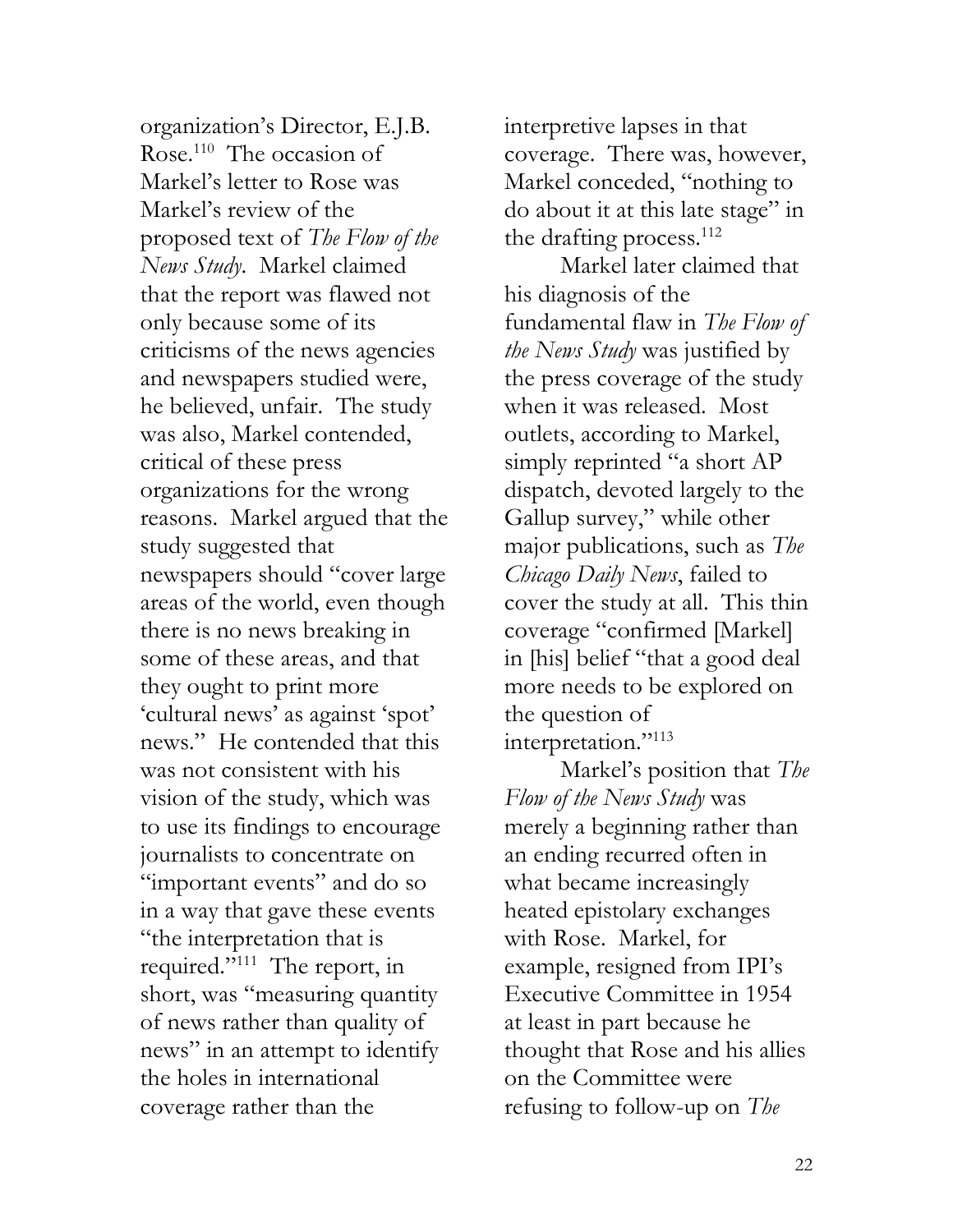*Flow of the News Study*, choosing instead to invest IPI's resources in efforts "to bring editors of various countries together and to provide services of direct use to them."<sup>114</sup> Markel claimed in a "Memorandum on the Flow of the News Project" on April 20, 1954 that "the original concept expressed in January 1953 envisioned a continuing study growing out of the specific study of the project itself," a mandate that Markel claimed in a November 30, 1953 letter to Rose that the Director had intentionally ignored:

> I detect in the comments on the coming year's program a feeling that we have devoted too much attention to the Flow of the News. I register again my individual opinion that if the International Press Institute can improve the flow of the news among nations so that these nations get more accurate pictures of one another it will have done its most important job and I do not think we ought to underestimate that job.<sup>115</sup>

Although Markel was angered by what he often called Rose's "intrigues" against him, he initially resisted leaving the IPI entirely. He confided to a correspondent that he would "feel like a heel if [he] should be in any way responsible for the death of the IPI concept. And that concept will die if Rose and [Urs] Schwarz have their way."<sup>116</sup> He instead chose to continue to harangue Rose about his failure to follow-up on *The Flow of the News Study*, accusing Rose of a campaign to convince the IPI's membership that "the flow of the news is an abstract idea and impossible of realization"<sup>117</sup> and of refusing to act on his "guarantee" to implement the flow of the news study's recommendations.<sup>118</sup> Markel eventually circumvented Rose by soliciting the Ford Foundation for funding to produce an update to *The Flow of the News Study*. This effort was unavailing, principally, according to Markel, because of the Foundation's reluctance to fund an IPI project when "there is a ruckus between Markel and Rose."<sup>119</sup>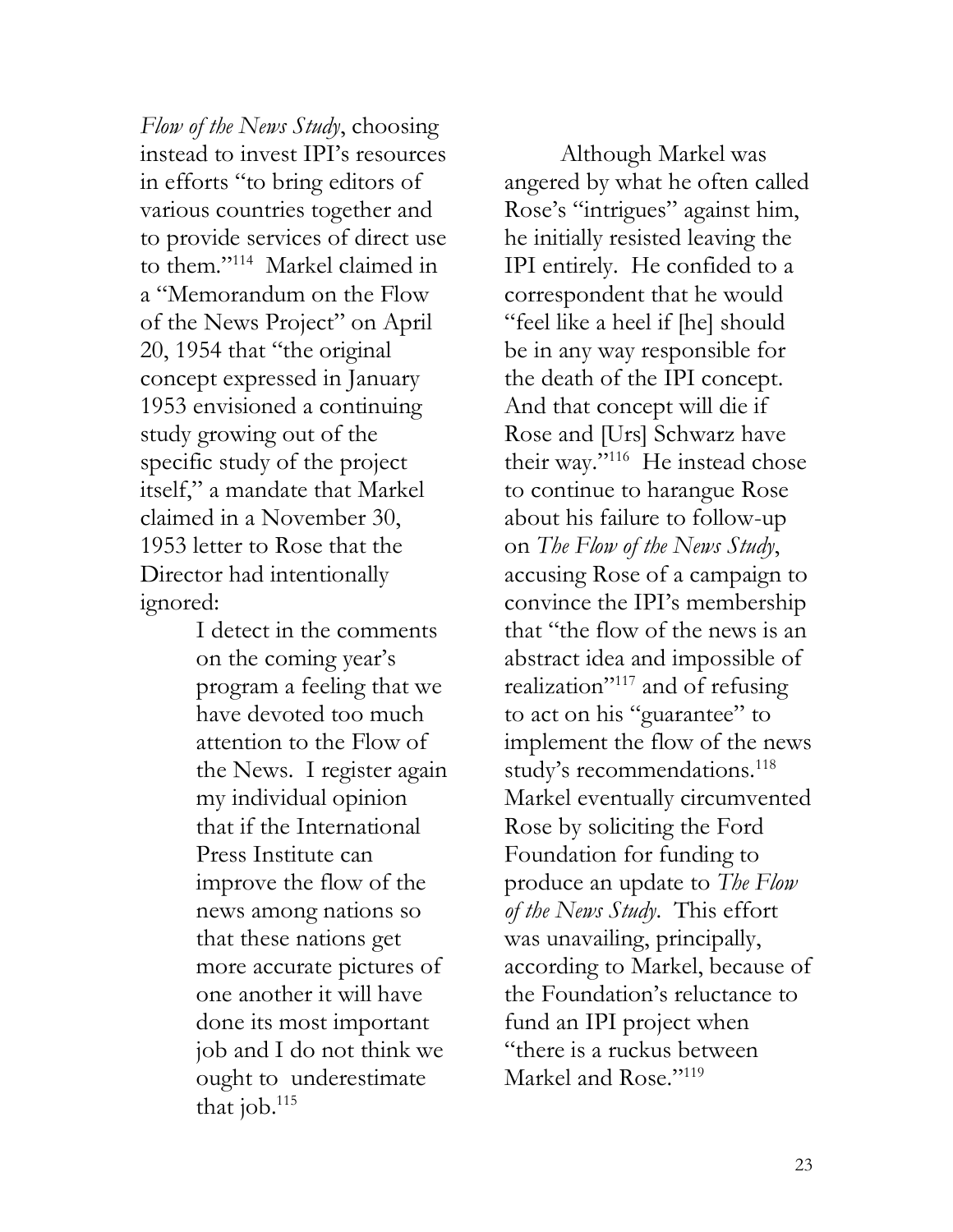Markel softened his opinion of Rose's stewardship of the IPI as he gained some distance from the contretemps of the 1950s. By 1963 he was able to tell Jenkin Lloyd Jones that while "Rose did not like [the flow of the news study] or believe in it," it was the execution of the study, and not necessarily intrigues orchestrated by Rose, that rendered "it about 30% successful in that it asked the right questions, even if it did not come up with any right answers."<sup>120</sup> Markel continued to believe that "*The Flow of the News Study* was an important and essential undertaking as a blueprint for the future activity of the Institute."<sup>121</sup> The Cold War had become, if anything, more complex, and the concomitant "need for international understanding made it urgent that the flow of information be as unhampered as possible."<sup>122</sup> The credo with which Markel had begun the IPI in 1949 was now more relevant than ever: "there cannot be understanding unless there is good information (by which I mean information that is accurate, complete, and in

perspective); and the newspaper is, or should be, the prime source of that information."<sup>123</sup> Markel still believed as late as 1966 that "the basic argument for the IPI itself remained its willingness to re-commit itself to studying the flow of the news" in order first to reveal "the distortions" that impede international understanding and then forge a brand of interpretative journalism that could correct those distortions.<sup>124</sup> It was only by dedicating itself to such "a new and significant research program" that the IPI could address "the crisis in the affairs of the Institute,"<sup>125</sup> and this research program would pivot around a vigorous new *Flow of the News Study*:

> [Apropos] the problem of the "flow of the news," I feel apologetic about the phrase, but I know of no other and so, despite all the cat calls, I hold doggedly to it. But here is the basic argument for improving the news flow; it is, in fact, the basic argument for the IPI itself….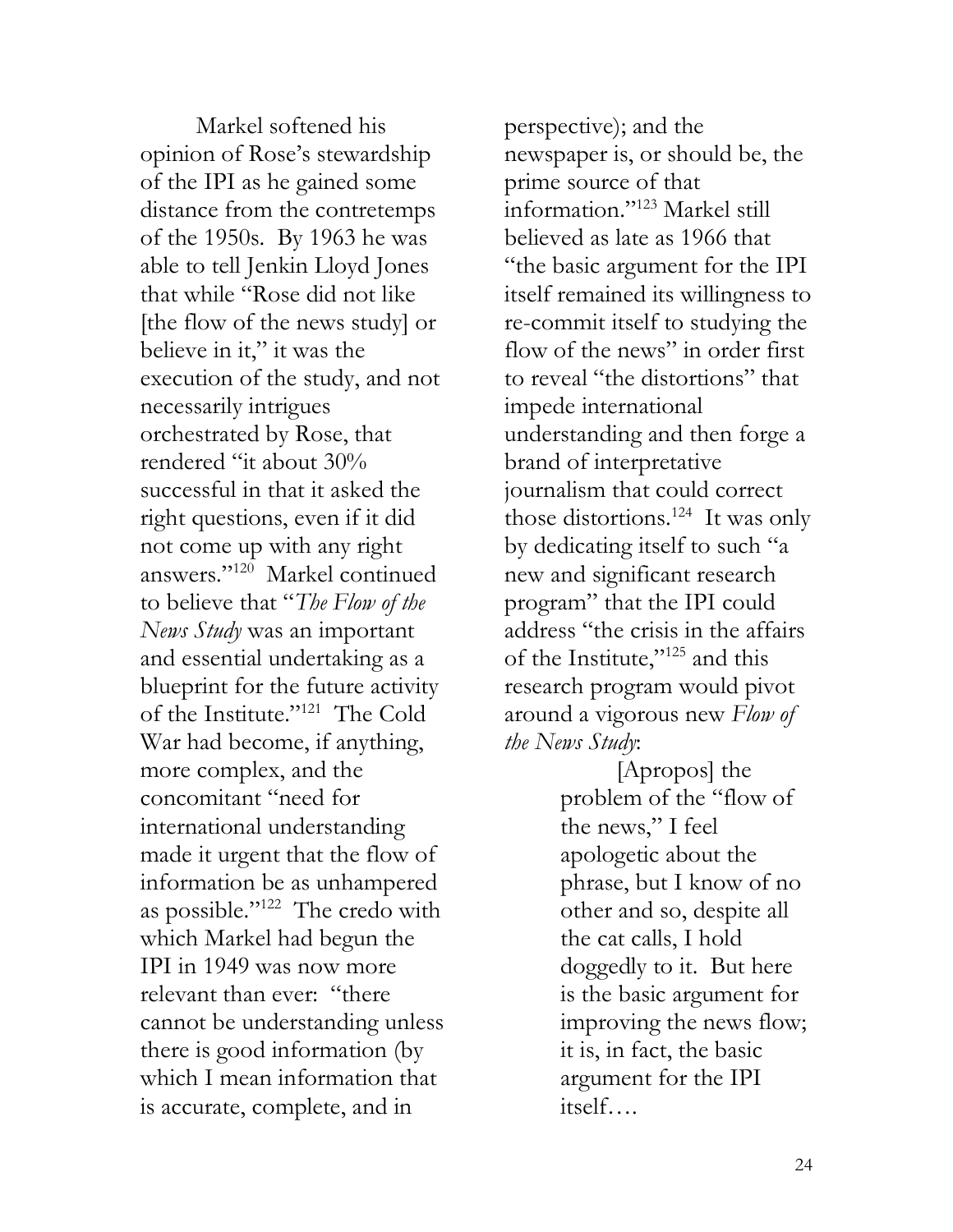… the fact is that the press is not doing the kind of job in the international arena that is needed. Too much of it is devoted to entertainment rather than information, to sensation rather than to solid reporting.

As a result, the pictures nations have, one of another, are often distorted, international relations are severely damaged and there are clogs and rust in the information pipelines.<sup>126</sup>

America was "trying [its] best to play a world role in which [it] had been thrust almost unwillingly."<sup>127</sup> Markel continued to believe that this role required a public that had the kind of accurate and textured picture of the people of other countries that interpretative reporting could provide. *The Flow of the News Study* remained for Markel the best vehicle for fostering the type of interpretative reporting capable of orienting Americans in both space and time such that they could navigate the

new Cold War landscape in ways that would increase international understanding.

#### **Conclusion**

George Kennan, the architect of the policy of containment that came to define America's approach to managing the Soviet threat during the 1940s and 1950s, distinguished between the Soviet regime and the Russian people in a series of lectures he delivered at the National War College in the fall of 1947. While the former, Kennan claimed, could not be negotiated with "because the United States and the Soviet Union shared no common interests," the people of Russia were "still potentially our friends… I believe we still have the possibility of bringing [them] over to our side."<sup>128</sup>

Lester Markel believed that "the urgencies of his time" required newspapers to embrace interpretative reporting in order to "solve the problem of public opinion" that was, in his view, impeding Americans' efforts to manage the uncertainty generated by the Cold War. Fostering the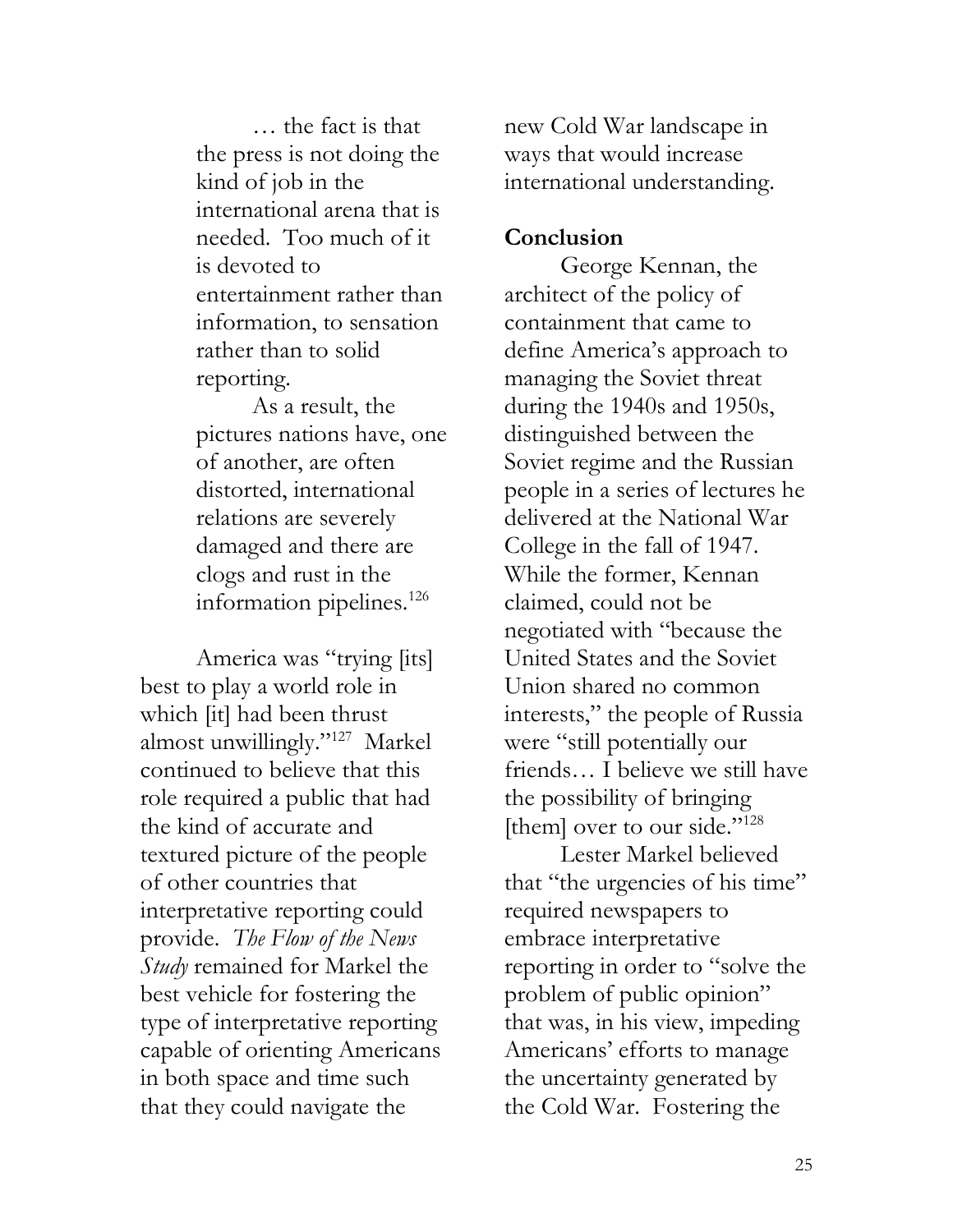mutual understanding between Americans and the people of both the Eastern and the Western blocs was an important part of managing this uncertainty for both the authors of the Hutchins Commission's Report and for Markel. Markel's effort to manage his own uncertainty, which he expressed in his 1950 *New York Times Magazine* article, about the American and the Soviet regimes' ability "to control man" propelled his campaign for a type of interpretative reporting that could create "understanding between peoples and peoples rather than… understanding between leaders and leaders or between diplomats and diplomats." Interpretative reporting could give Americans the sense of "setting, sequence, and significance" that they needed to orient themselves in the changing Cold War landscape in ways that would point them toward rather away from both their allies and their adversaries.

As Ingold maintained in his discussion of wayfinding, "knowing one's present whereabouts has nothing to do

with fixing your location in space… knowing where you are lies not in the establishment of a point-to-point correspondence between the world and its representation, but in the remembering of journeys previously made, and that brought you to the place along the same or different paths."<sup>129</sup> Markel conceived of *The Flow of the News Study* as an exercise that would do more than fix Americans' location in space by tracking the comings and goings of information across borders. It would be instead the first step in a turn toward interpretative journalism that would give Americans a purchase on both the origins and future trajectory of the Cold War and the interests and concerns they shared with the people of other countries, interests and concerns that, if properly understood, could allow the twain of East and West to meet. The failure of the study to go beyond counting and coding stories was thus disappointing to Markel. He did not merely want to track international stories. He wanted to demonstrate how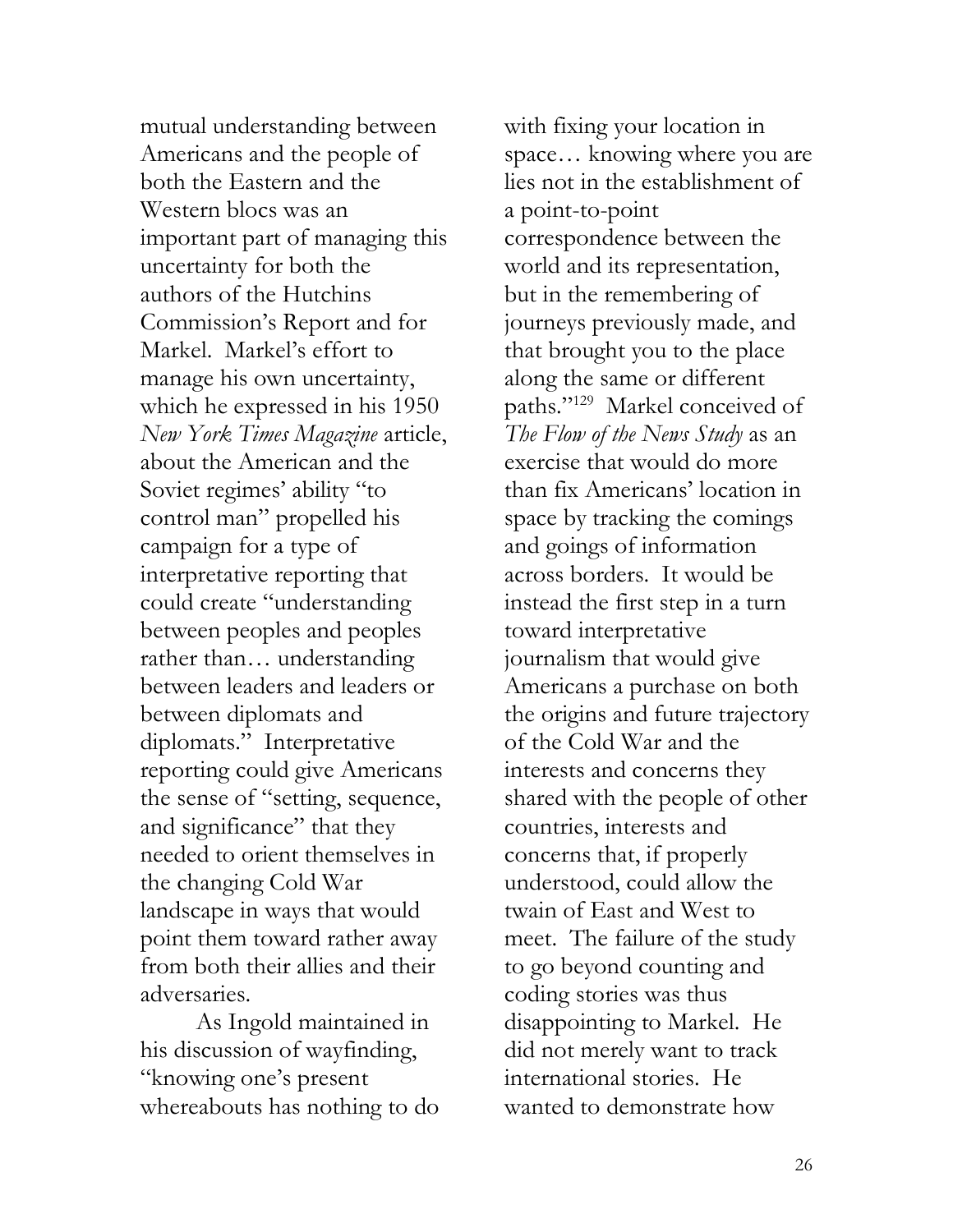interpretative reporting could help Americans manage the uncertainty spawned by the nuclear age by highlighting the interests they shared with both their adversaries and their allies.

The Cold War foregrounded the precarious nature of peace in a way that prompted new fears. The management of a moment when "peace and war kiss each other"<sup>130</sup> even in the performance of daily tasks, required, Markel believed, a press that could give the public the context and explanation it needed to understand where

they were and wither they were tending. Markel maintained that interpretative reporting could situate Americans in both time and in space in a way that would allow them to see commonality where the bellicose political rhetoric of the Cold War suggested there was only division. It was a conviction he did not relinquish even after the failure of *The Flow of the News Study*. Lester Markel continued to wage his own personal twilight struggle against his critics until the end of his career.<sup>131</sup>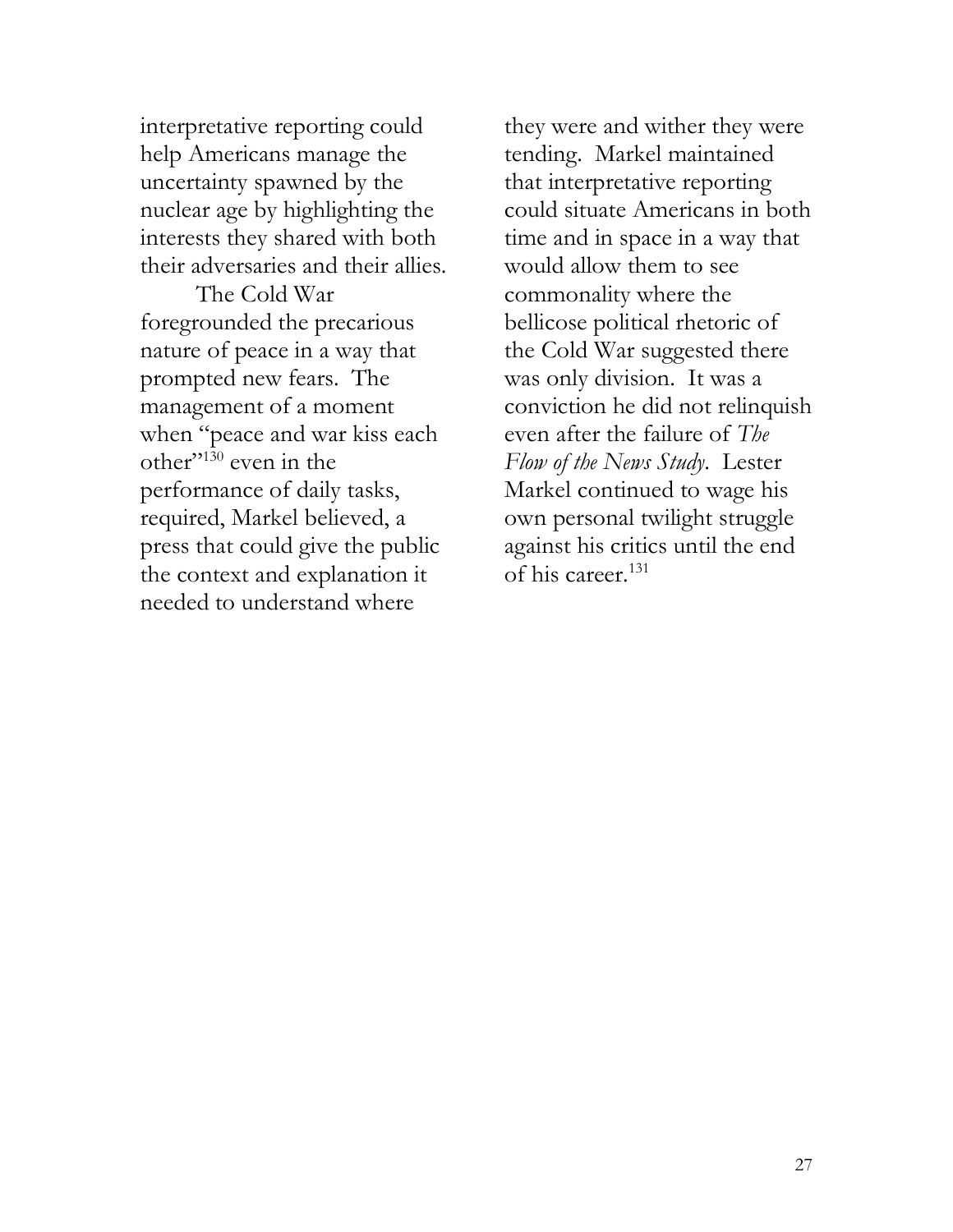#### **Notes**

 $\overline{a}$ 

<sup>1</sup> Lester Markel, "The Great Need—An Informed Opinion," *New York Times Magazine*, April 9, 1950. Markel maintained in his 1972 exploration of public opinion in *What You Don't Know Can Hurt You* that these challenges had by that time become even more daunting: "Almost daily the problem [grows] in proportion and urgency—the problem of informing and spurring public opinion. For years the issue has been evolving, until now it has become the topmost national concern—a matter of prime import for the future of the country, for the welfare of the people, for the course of democracy itself." Lester Markel, *What You Don't Know Can Hurt You: A Study of Public Opinion and Public Emotion* (Washington, D.C.: Public Affairs Press, 1972), 1.

<sup>2</sup> See Christian Appy, "Introduction: Struggling for the World," in Christian G. Appy (ed.), *Cold War Constructions: The Political Culture of United States Imperialism, 1945-1966* (Amherst: University of Massachusetts Press, 2000), 1-2 for a discussion of how NSC 68's heated rhetoric "was a staple of public discourse in the early Cold War." Nitze was clear in NSC 68 that the Soviet Union posed a new type of threat, one that required Americans to re-think the relationship between liberty and order: "It is apparent… that the integrity and vitality of our system is in greater jeopardy than ever before in our history…. The Kremlin design seeks to impose order among nations by means which would destroy our free and democratic system. The Kremlin's possession of atomic weapons puts new power behind its design, and increases the jeopardy to our system. It adds new strains to the uneasy equilibrium-without-order which exists in the world and raises new doubts in men's minds whether the world will long tolerate this tension without moving toward some kind of order, on somebody's terms." "A Report to the National Security Council-NSC 68," April 12, 1950, President's Secretary's File, The Harry Truman Papers, 34. Nitze was correct to conclude that he Soviet Union sought to "impose order" on the world. What Nitze did not realize at the time was that this quest to export the revolution was fueled less by ideology than by a sense of profound insecurity. As Vojtech Mastny notes, "Created by a minority coup rather than by exertion of popular will, the Soviet state was always intrinsically insecure…. Its founders did not consider it secure unless the revolution they promoted to keep themselves in power would triumph abroad as well." Vojtech Mastny, *The Cold War and Soviet Insecurity: The Stalin Years* (New York: Oxford University Press, 1996), 11.

<sup>3</sup> As quoted in John Lewis Gaddis, *George F. Kennan: An American Life* (New York: Penguin Books, 2011), 391.

<sup>4</sup> Appy, *Cold War Constructions*, 2.

<sup>6</sup> Stephen J. Whitfield, *The Culture of the Cold War*, 2nd edition ((Baltimore: The Johns Hopkins University Press, 1996), 5.

<sup>7</sup> This religious revival saw, in particular, an increase in the number of Americans who identified themselves as "pre-millennials, people who believed that the apocalypse

<sup>5</sup> Ibid., 2.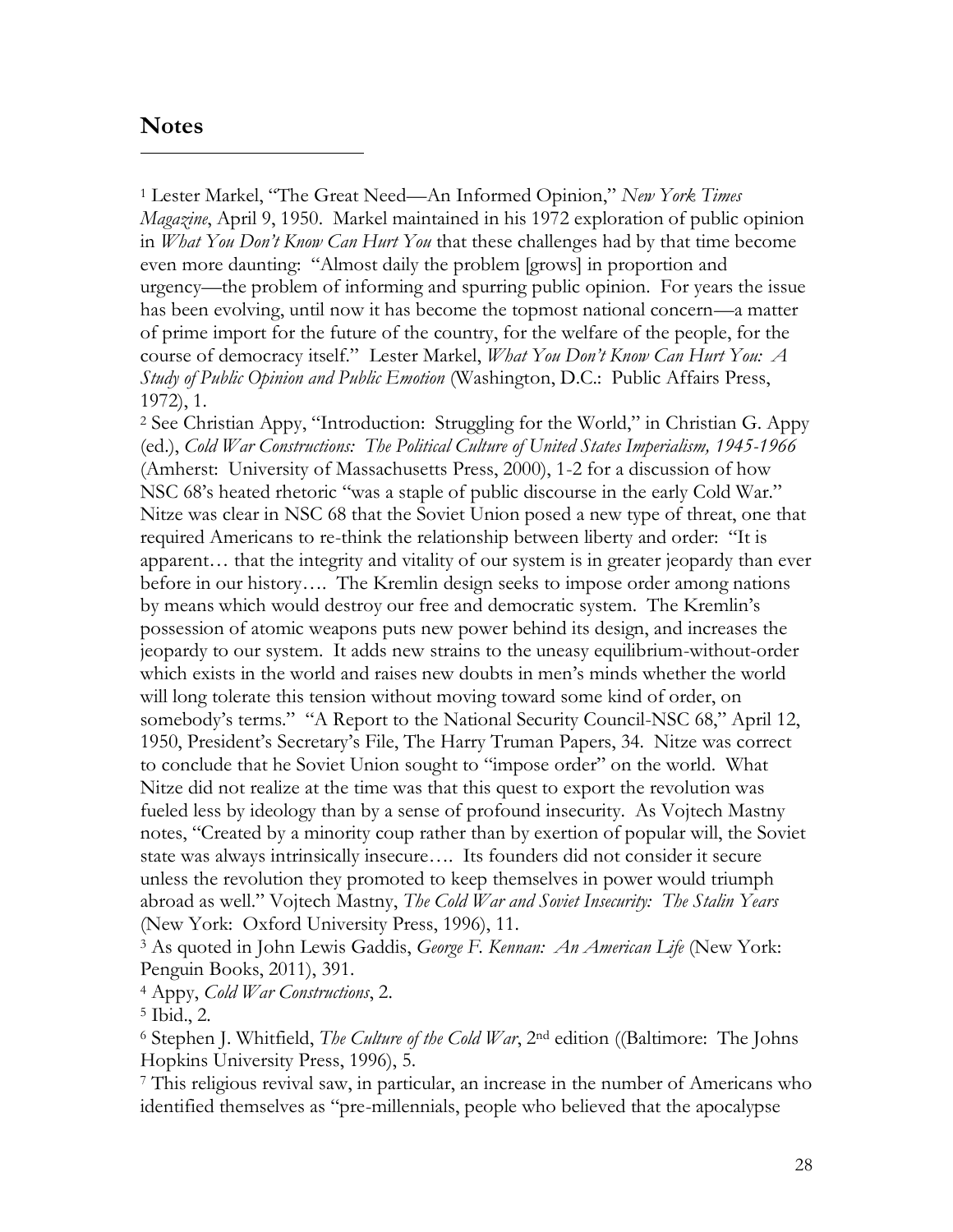would bring on the second coming of Christ." Thomas Patterson, *Grand Expectations: The United States, 1945-1974* (New York: Oxford University Press, 1996), 331. The sociologist David Riesman often became impatient with Eastern elites who failed to acknowledge the evangelical streak that ran through much of America during the 1950s and 1960s. He told the story of lunching with two social scientists in the Kennedy administration who seemed to Riesman to embody "the arrogance and hubris of the era." Riesman finally interrupted their conversation to ask if either of them had ever been to Utah? When they responded, "No," Riesman proceeded to tell them about the influence of the Church of Latter-Day Saints in that state and the spread of evangelicalism more generally. See David Halberstam, *The Best and the Brightest* (New York: Random House, 1992), 42.

<sup>8</sup> Whitfield*, The Culture of the Cold War,* 12.

 $\overline{a}$ 

<sup>9</sup> The notion that the future of the American experiment hinged on "the control of man" was not as new as Markel suggested. James Madison's famous challenge in "Federalist #51" that "you must first enable the government to control the governed; and in the next place, oblige it to control itself" is perhaps the most notable statement of the framers' conviction that "self-regulation," either through the working of institutional checks on "the passions and the interests" or the cultivation of virtue, would be necessary for the republic to survive.

<sup>10</sup> The Commission on the Freedom of the Press, *A Free and Responsible Press: A General Report on Mass Communication: Newspapers, Radio, Motion Pictures, Magazines, and Books* (Chicago: The University of Chicago Press, 1947), 8-9.

<sup>11</sup> In a March 11, 1961 *Saturday Review* article, Markel claimed that "The problem of American public opinion is of paramount importance. If American public opinion is well-informed, our course is likely to be a sound one. If it is uninformed, or badly informed, our course may well be disastrous." Lester Markel, "Interpretation of Interpretation," *The Saturday Review* (March 11, 1961), 89.

<sup>12</sup> The Commission on the Freedom of the Press, *A Free and Responsible Press*, 4. <sup>13</sup> Text of Talk by Lester Markel, Chairman of the Executive Committee, at the First Meeting of the International Press Institute Assembly, Wednesday, May 14, 1952, Box #17, Folder #2, New York Times Company Records: Lester Markel Papers, The New York Public Library.

<sup>14</sup> Allegra Goodman, *Intuition* (New York: Dial Press, 2006), 344.

<sup>15</sup> "Uncertainty management theory" has been an important strain in social psychology since the turn if the 21st century when the work of, in particular, Ian McGregor and Kees van den Bos on how exposure to uncertainty influences subjects' self-conceptions and need for justice generated considerable interest in how uncertainty affected human judgment. See, for example, Ian McGregor and Denise Marigold, "Defensive Zeal and the Uncertain Self: What Makes You So Sure?" *Journal of Personality and Social Psychology* 85(5) (November 2003), 838-52 and Kees van den Bos and E. Allan Lind, "Uncertainty Management by Means of Fairness Judgments," *Advances in Experimental Social Psychology* 34 (2002), 1-60. Van den Bos and Lind's work has advanced our understanding of why people desire to believe in a "just world," a desire that was identified by Michael Lerner back in 1965. See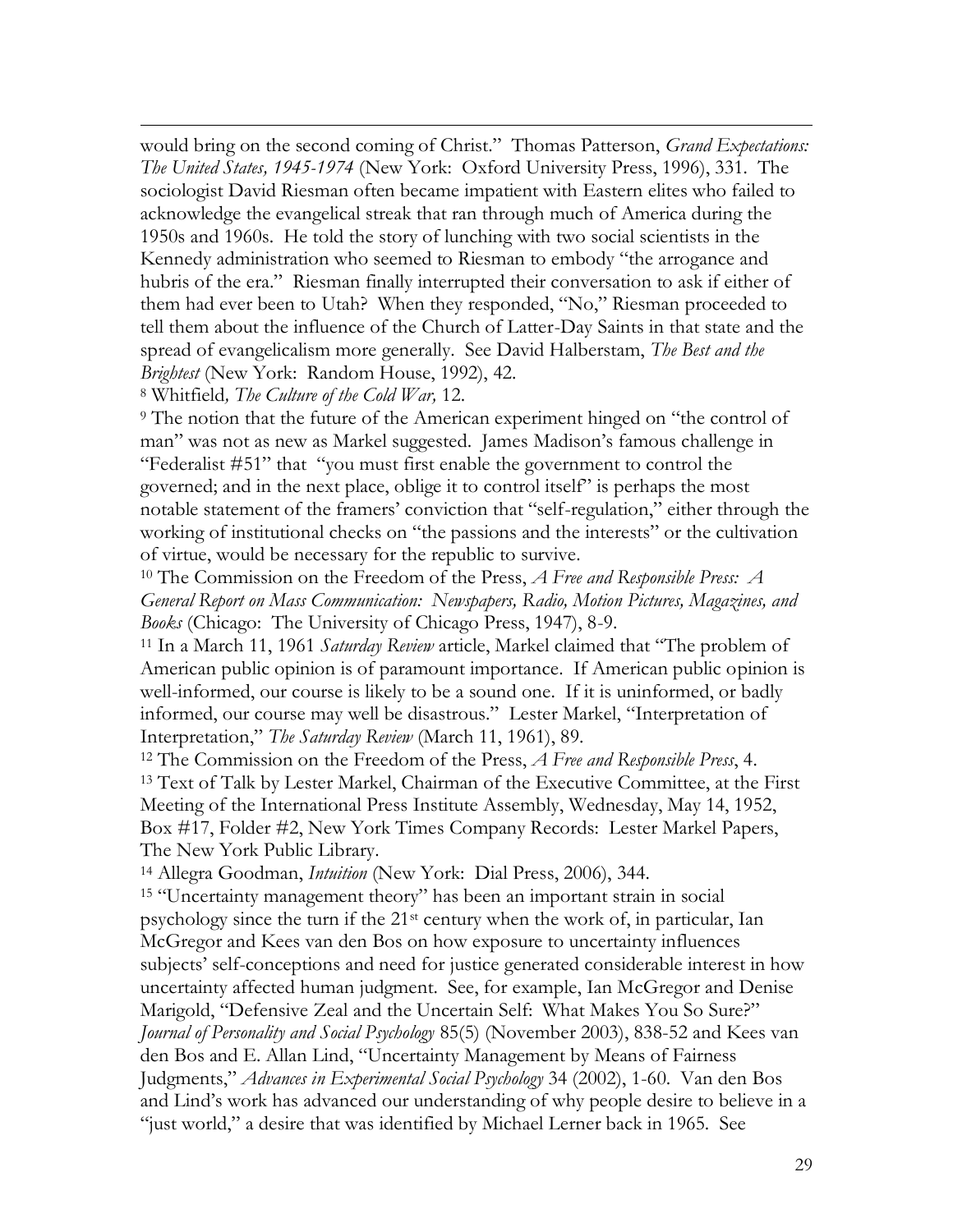Michael Lerner, "Evaluation of Performance as a Function of Performer's Reward and Attractiveness," *Journal of Personality and Social Psychology* 1(4) (April 1965). Since, as Tom Pyszczynski, et al. note, "a just world is a predictable world," the desire for a just world becomes more acute the more uncertainty people confront. For an explanation of "the just world hypothesis," see Michael J. Lerner, *The Belief in a Just World: A Fundamental Delusion* (New York: Plenum Press, 1980). For a review of recent work in uncertainty management theory, see Tom Pyszczynski, Jeff Greenberg, Sander Koole, and Sheldon Solomon, "Experimental Existential Psychology: Coping with the Facts of Life," in Susan T. Fiske, Daniel T. Gilbert, and Gardner Lindzey, *Handbook of Social Psychology*, Volume 1, 5th edition (New York: John Wiley and Sons, 2010), 730, quote on 730.

<sup>16</sup> Adam Prezeworski, *Democracy and the Market: Political and Economic Reforms in Eastern Europe and Latin America* (Cambridge: Cambridge University Press, 1991), 10-14. <sup>17</sup> Ira Katznelson, *Fear Itself: The New Deal and the Origins of Our Time* (New York: W.W. Norton and Company, 2013), 34.

<sup>18</sup> Laurence Tribe and Joshua Matz, *Uncertain Justice: The Roberts Court and the Constitution* (New York: Henry Holt and Company, 2014), 2-6.

<sup>19</sup> Ian Shapiro and Sonu Bedi, *Political Contingency: Studying the Unexpected, the Accidental, and the Unforseen* (New York: New York University Press, 2007), 12.

<sup>20</sup> Michael Schudson, *Discovering the News: A Social History of American Newspapers* (New York: Basic Books, 1978). Lippmann first presented the pseudo-environment concept in *Liberty and the News*, but it was in his next book, *Public Opinion*, that he teased out the implications of the pseudo-environment for human understanding and action. See Walter Lippmann, *Liberty and the News* (Princeton: Princeton University Press, 2008, first published in 1920), 33 and Walter Lippmann, *Public Opinion* (New York: Simon and Schuster, 1997, first published in 1922).

<sup>21</sup> Lippmann, *Public Opinion*, 226. Lippmann underscored that while this picture would be a fiction, it would allow readers, as he had observed a decade earlier in *A Preface to Politics*, the "secret spring of certainty" that was necessary for moderns to be "aggressively active toward the world." Walter Lippmann, *A Preface to Politics* (New York: Prometheus Books, 2005, first published, 1913), 27.

<sup>22</sup> Lippmann, *Public Opinion*, 10-11.

 $\overline{a}$ 

<sup>23</sup> In *Informing the News*, Thomas Patterson chides journalists for gravitating to stories that are readily documentable and quantifiable. His case for a "knowledge-based" approach to journalism hinges on journalists' willingness to embrace rather than recoil from the "new questions and uncertainties" that are the product of the attainment of knowledge. He, however, agrees with Gilbert Orman, the former chair of the American Association for the Advancement of Science, that persuading journalists to adopt a more scientific approach to their craft may fail precisely because such a move would require journalists to court doubt: "Most people think science is about facts and are quite frustrated when they find that science is in large part about uncertainty." Thomas E. Patterson, *Informing the News: The Need for Knowledge-Based Journalism* (New York: Random House, 2013), 70. *In Letters to a Young Journalist*, Samuel Freedman struggles with the same tension between journalistic training that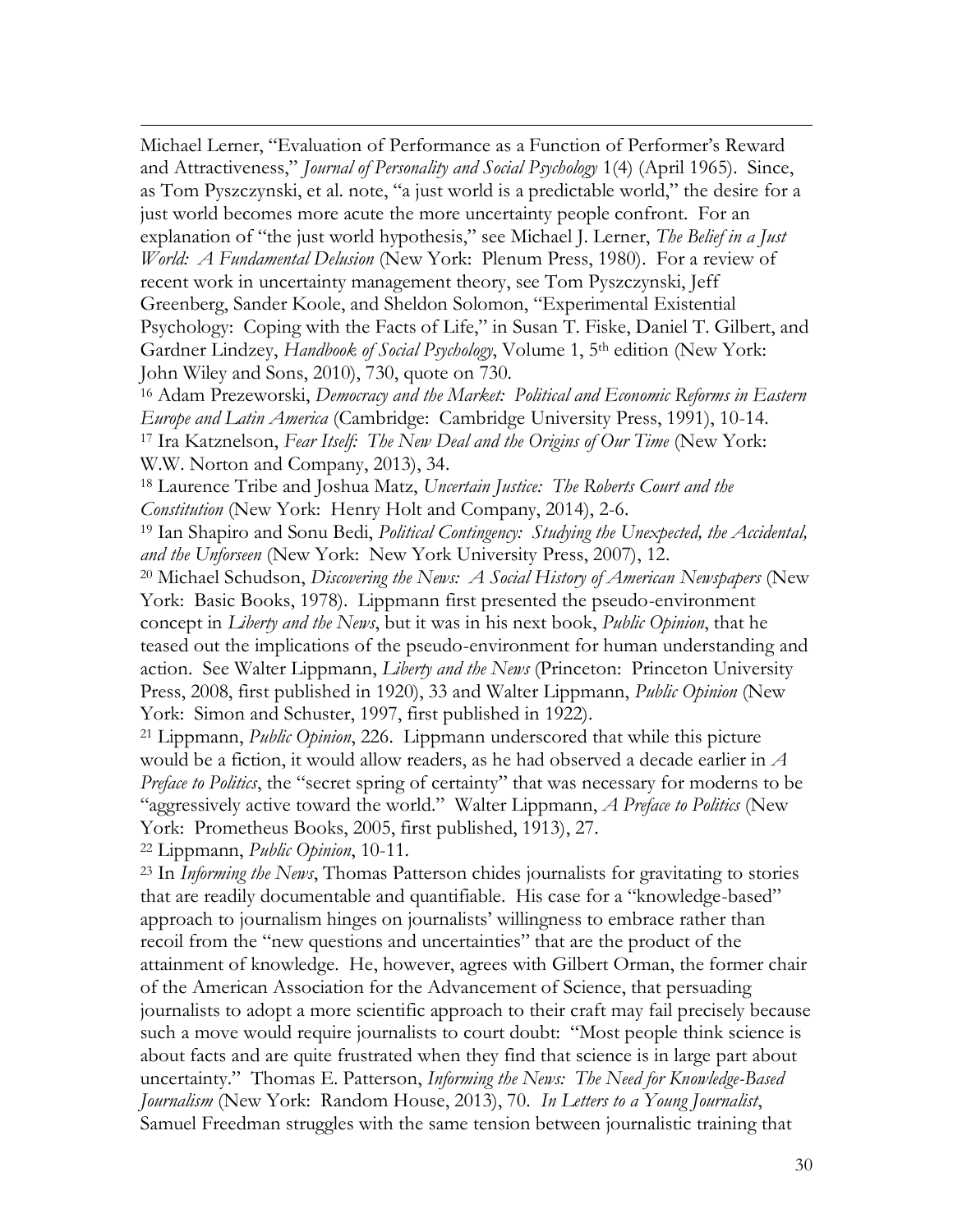commands young journalists "to believe only what is observable and quantifiable" and the imperative that journalists "accept the burden of independent thought" by "welcom[ing] the dissonance of human events" (Samuel Freedman, *Letters to a Young Journalist* (New York: Basic Books, 2011), 50). Freedman observes that many important subjects of journalistic inquiry cannot be explored with absolute confidence (e.g., the interior life of one's subjects), yet journalists are often steered by editors and even colleagues not to go beyond "the facts." Finally, Mitchell Stephens in *Beyond News: The Future of Journalism*, argues that even in the 21tst century reporters cannot shed the "the nineteenth- and twentieth-century notion that journalists are primarily collectors of facts." He suggests that "interpretation informed in particular by social science" or "wisdom journalism" can offer a way off of the fallow ground of "who-what-when-where journalism." It is, he claims, bloggers such as Ezra Klein of *The Washington Post*, Matthew Yglesias of *Slate*, and Nate Silver of FiveThirtyEight, whom he calls "the Young Turks of interpretative journalism," who are carving a path "toward 'analysis, meaning, context, argument,' combined with explanation, plus large doses of 'smart ideas' and insight,' all presented with honesty, openness, flexibility, and often enough, relaxed good humor." See Mitchell Stephens, *Beyond News: The Future of Journalism* (New York: Columbia University Press, 2014), quotes on xx, 105, 106, and 109. The limits of Stephens' position that interpretative journalism can provide meaning and insight without obscuring the truth in a fog of subjectivity becomes clear when journalists and editors must make tough choices about how far beyond documentable facts the former can go in telling a story without crossing the border into fiction. This question is addressed in *The Lifespan of a Fact*, a book that consists of email exchanges between the writer John D'Agata and Jim Fingal, a copyeditor for an unnamed magazine. Fingal's task is to apply journalistic standards for veracity to a piece that both explores dimensions of actors' psychology that do not have clear empirical referents and engages in cultural commentary that is often based on distortions of data, tenuous extrapolations, and even fictionalizations. Fingal seeks in his correspondence with D'Agata to convince the writer that not all choices in a piece of journalism are literary; that a journalist, even one who wishes to dig underneath the facts to expose the unseen currents that propel human action, must show some fidelity to the facts. See John D'Agata and Jim Fingal, *The Lifespan of a Fact* (New York: W.W. Norton, 2012).

<sup>24</sup> See Stephen J. A. Ward, "Fuzzy Logic: The Collapse of the News-Opinion Distinction," Center for Journalism Ethics, School of Mass Communication, University of Wisconsin-Madison, October 3, 2006.

<sup>25</sup> David T. Z. Mindich, *Just the Facts: How "Objectivity" Came to Define American Journalism* (New York: New York University Press, 1998), 73.

<sup>26</sup> Stephen J. A. Ward, *The Invention of Journalism Ethics: The Path to Objectivity and Beyond* (Montreal: McGill-Queen's University Press, 2004), 19.

<sup>27</sup> Walter Lippmann, *Liberty and the News* (Princeton: Princeton University Press, 2008, first published in 1920), 7

<sup>28</sup> Ibid., 9.

 $\overline{a}$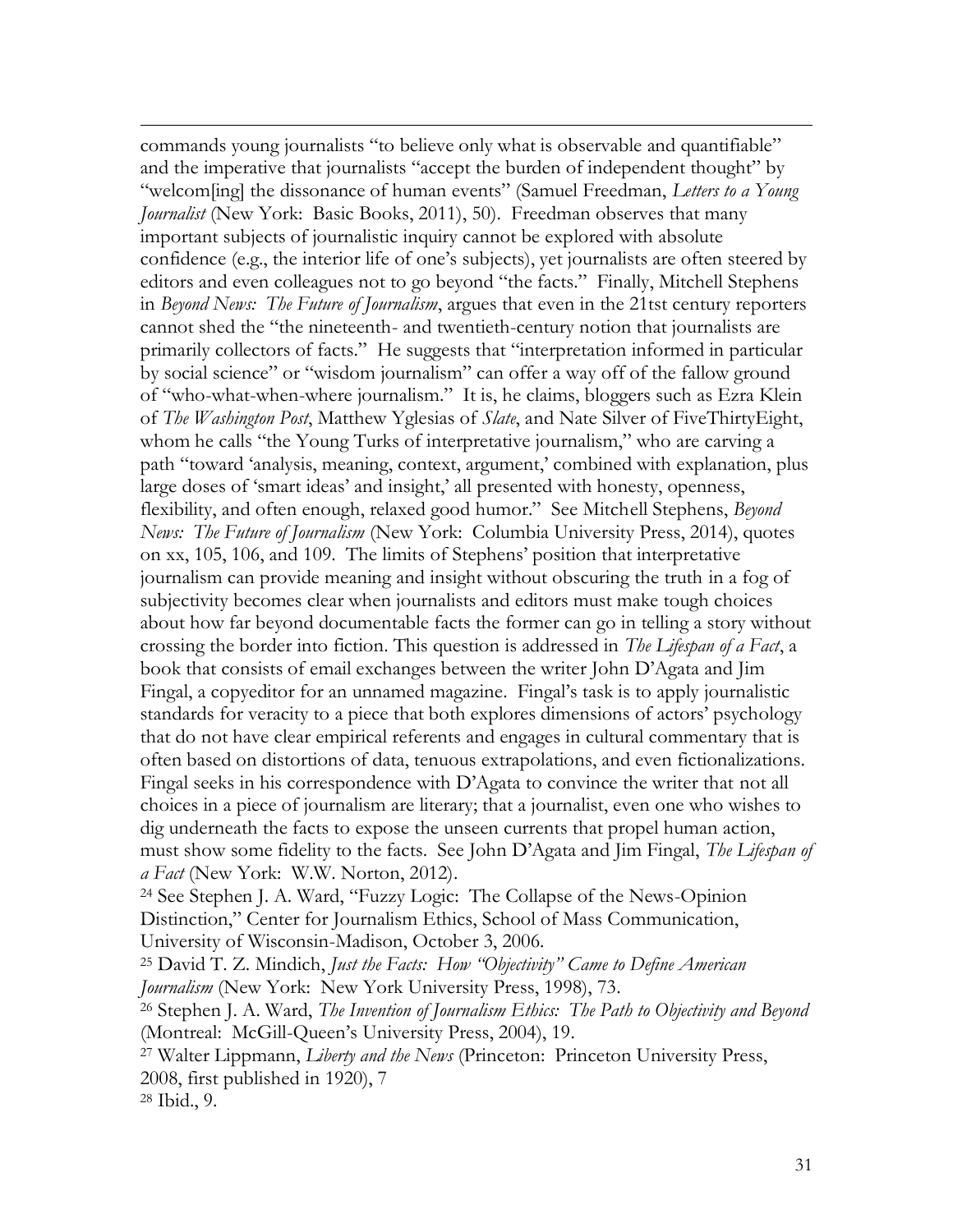$\overline{a}$ <sup>29</sup> Edwin Emery, *The Press and America: An Interpretative History of Journalism,* 2nd edition, (Englewood Cliffs, NJ: Prentice-Hall, 1962), 633. <sup>30</sup> Ibid., 633.

<sup>31</sup> Biography of Lester Markel by Lewis L. Gould, 1997, Box #11, Folder: Biography, New York Times Company Records: Lester Markel Papers, The New York Public Library.

<sup>32</sup> See Emery, *The Press in America*, 647. Emery, however, contends that the Sunday Times' "News of the Week in Review" was not so much an innovation as an effort by Markel to emulate the success *Time* magazine enjoyed at the time because of its intermingling of "opinion and editorial hypothesis" with straight news. See Emery, *The Press in America*, 333. Curtis MacDougall, on the other hand, gives Markel credit for launching the most successful of the experiments with "weekly news reviews." See Curtis MacDougall, *Interpretative Reporting*, 8th edition (New York: Macmillan, 1982), 17.

<sup>33</sup> Lester Markel, "The Future of the Printed Word," Box #13, Folder: Editor and Publisher Conference, 2/23/1956, The New York Times Company Records: Lester Markel Papers, The New York Public Library. This was a phrase that Markel used often in his speeches and writings.

<sup>34</sup> Lippmann, *Liberty and the News*, 2.

<sup>35</sup> Address by Lester Markel to the Association of American Newspaper Editors, April 1960, Box #9, Folder: American Society of Newspaper Editors, January-June 1960, The New York Times Company Records: Lester Markel Papers, The New York Public Library.

<sup>36</sup> "The Role of International Journalism," Remarks by Lester Markel at the 13<sup>th</sup> Annual FIEJ Conference, May 24, 1960, Box #14, Folder: Federation of Internationale Des Editeurs de Journeaux (FIEJ), 1954-1960, 1966, The New York Times Company Records: Lester Markel Papers, The New York Public Library. <sup>37</sup> Text of Talk by Lester Markel, Chairman of the Executive Committee, at the First Meeting of the I.P.I. Assembly, Wednesday, May 24, 1952, Box #17, Folder: International Press Institute, 1952, The New York Times Company Records: Lester Markel Papers.

<sup>38</sup> Lippmann, *Public Opinion*, 18.

<sup>39</sup> Ibid., 239-49.

<sup>40</sup> Markel, "The Future of the Printed Word."

<sup>41</sup> Letter from Lester Markel to Alan J. Gould, April 14, 1959, Box #13, Folder: Editorial Policy (General), 1959-1973, The New York Times Company Records: Lester Markel Papers, The New York Public Library.

<sup>42</sup> Letter from Lester Markel to Alan J. Gould, June 23, 1959, Box #13, Folder: Editorial Policy (General), 1959-1973, The New York Times Company Records: Lester Markel Papers, The New York Public Library. Markel could be quite waspish with those who contended that background and interpretation were distinct. For example, Markel upbraided E.J.B. Rose, the founding director of the International Press Institute and previously a member of the British code-breaking team at Bletchley Park, for giving the IPI's imprimatur to this, in Markel's view, false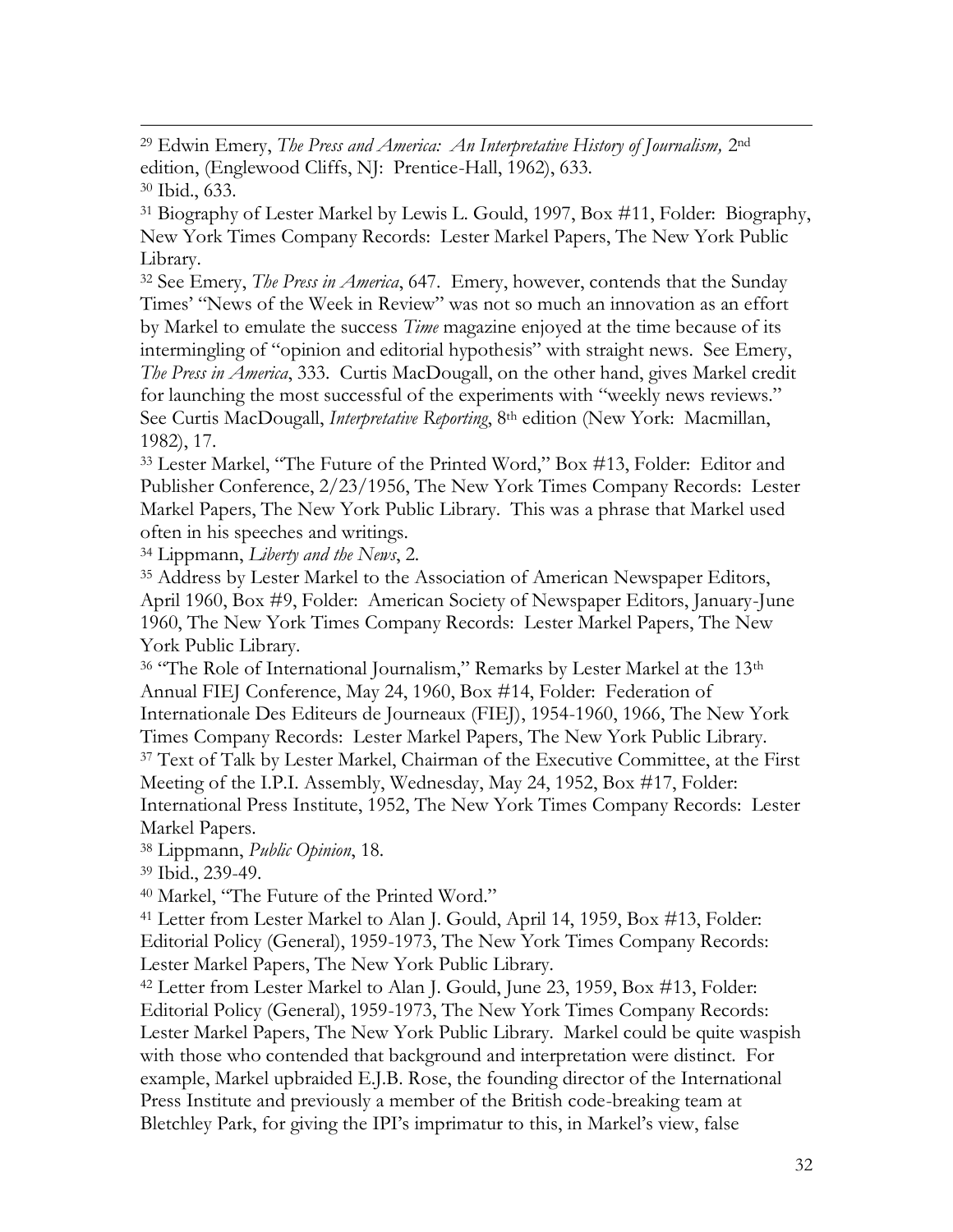distinction: "I see no difference between 'background' and 'interpretation.' I would be interested in having you define the difference as you see it …. If you have been putting out this view as the Institute's position, I feel strongly that it should be corrected, because I believe 'interpretation' is the one immediately important contribution that can be made to [the] understanding of the news and to the betterment of public opinion." Markel's fusillade, however, failed to dislodge Rose from his position: "I do not consider background and interpretation synonymous. To my mind, background includes all relevant facts antecedent to a particular event, a knowledge of which is necessary if one is to put the event in context. Then when all these antecedent facts have been given it may still be necessary to interpret the meaning of the event." See Letter from Lester Markel to E.J.B. Rose, January 12, 1953, Box #17, Folder: International Press Institute, 1953, The New York Times Company Records: Lester Markel Papers, The New York Public Library and Letter from E.J.B, Rose to Lester Markel, January 21, 1953, Box #17, Folder: International Press Institute, 1953, The New York Times Company Records: Lester Markel Papers, The New York Public Library

<sup>43</sup> Memo from Fred M. Huchinger, New York Times Education Page Editor, to Lester Markel, February 9, 1960, Box #13, Folder: Education News, 1953-1963, The New York Times Company Records: Lester Markel Papers, The New York Public Library.

<sup>44</sup> See Opening Address by the Chairman of the Executive Board, Mr. Lester Markel, at the Second General Assembly of the International Press Institute, May 13, 1953, Box #17, Folder: International Press Institute, 1953, The New York Times Company Records: Lester Markel Papers, The New York Public Library. See also Lester Markel, "The Case for Interpretation," *The Bulletin of the American Society of Newspaper Editors* No. 353 (April 1, 1953), 1.

<sup>45</sup> Address by Lester Markel at the University of Michigan, March 17, 1965, Box #18, Folder: Newspapers (General), 1954-1973, The New York Times Company Records: Lester Markel Papers, The New York Public Library

<sup>46</sup> Markel, *What You Don't Know Can Hurt You*, 238.

 $\overline{a}$ 

<sup>47</sup> Tim Ingold, "To Journey along a Way of Life: Maps, Wayfinding and Navigation," in Tim Ingold, *The Perception of the Environment: Essays on Livelihood, Dwelling, and Skill* (New York: Routledge, 2011), 220.

<sup>48</sup> Ingold's distinction between wayfinding and map-using is pertinent here: "Ordinary wayfinding more closely resembles storytelling than map-using. To use a map is to navigate by means of it; that is, to plot a course from one *location* to another in *space*." Ibid., 219.

<sup>49</sup> Outline for Organization of IPI, January 8, 1951, Box #17, Folder: International Press Institute, 1949-1951, New York Times Records: Lester Markel Papers, The New York Public Library. See also Minutes of the First Session of the Initiating Group for an International Press Institute, Held at Columbia University, October 9- 12, 1950, The Second Day, Box #17, Folder: International Press Institute, 1949- 1951, New York Times Company Records: Lester Markel Papers, The New York Public Library.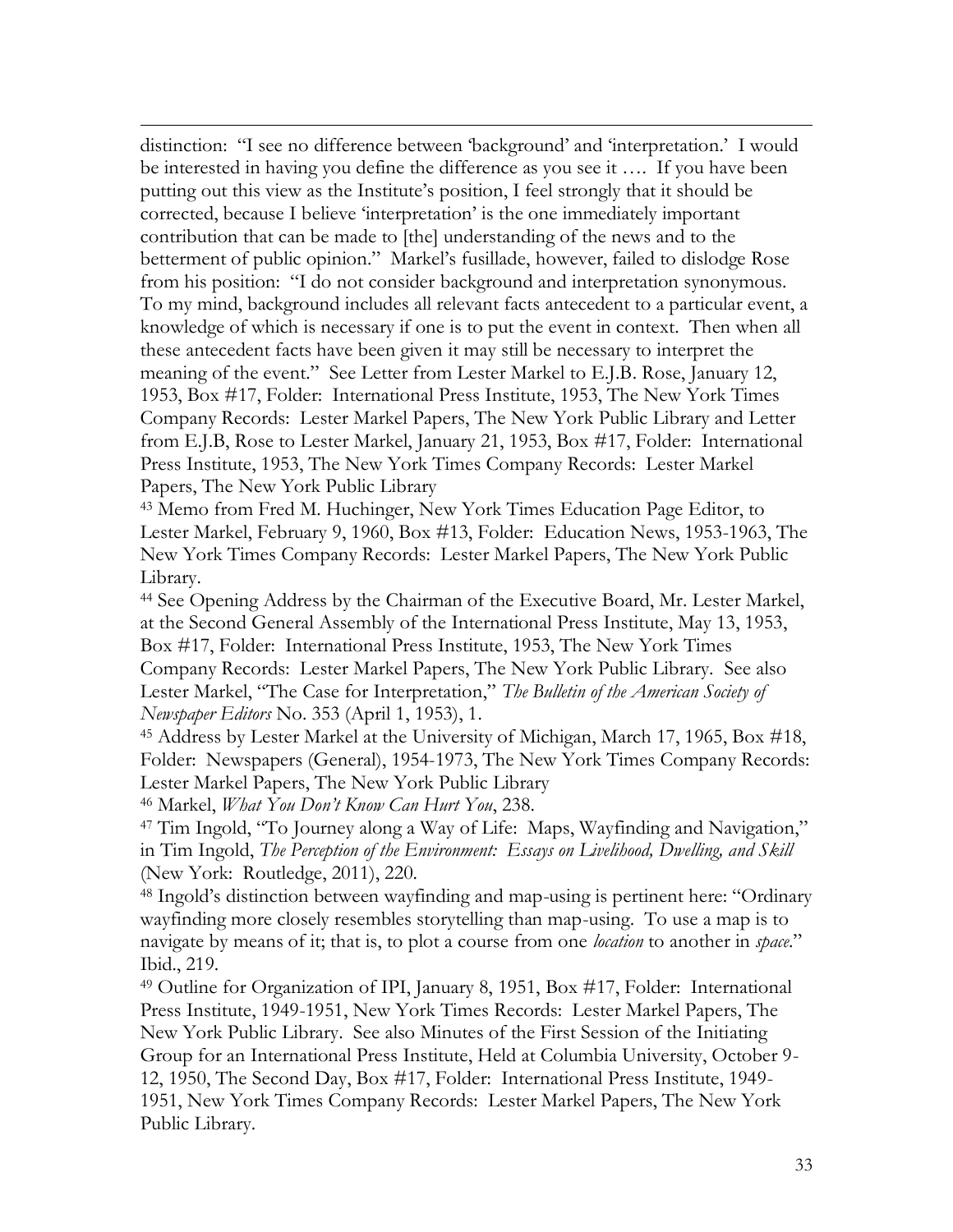<sup>50</sup> Ingold, "To Journey along a Way of Life." 237.

<sup>51</sup> As Ingold notes, "… there is a certain parallel between the processes of knowing and mapping. Both are environmentally situated activities, both are carried out along paths of travel, and both unfold over time." Ingold, "To Journey along a Way of Life," 220. A notable use of navigation as a metaphor to describe efforts by humans to orient themselves emotionally is William Reddy's formulation of a general theory of emotions that takes into account cultural differences while still treating "emotional suffering" as an experience understandable across time and place. Reddy argues that "emotives" or "speech acts" that both describe and change the world allow humans to take charge of their emotional lives by giving them "the freedom to change goals" or navigate onto a new course. See William M. Reddy, *The Navigation of Feeling: A Framework for the History of Emotions* (Cambridge: Cambridge University Press, 2001), especially 122-23.

<sup>52</sup> For the important role that the option to "exit" plays in organizational and political life, see Albert Hirschman, *Exit, Voice, and Loyalty: Responses to Decline in Firms, Organizations, and States* (Cambridge: Harvard University Press, 1970).

<sup>53</sup> Ingold is careful to distinguish between "mapping" and "mapmaking." While mapmaking offers "a totalizing vision above and beyond the world," Ingold maintains that mapping and wayfinding are guided by "narratives of past movement." There is, in short, a temporal character to mapping or wayfinding that is missing from mapmaking. Mapping or wayfinding, like a musical composition, "unfolds over time rather than across space," with the consequence that, to use another metaphor, it is "a kind of retrospective storytelling." See Ingold, "To Journey along a Way of Life, " 231-40, quotes on 237, 238, and 231.

<sup>54</sup> Ibid., 220.

 $\overline{a}$ 

<sup>55</sup> Ibid., 224.

<sup>56</sup> Ibid., 237.

<sup>57</sup> Ibid., 227. In another essay, "The Temporality of the Landscape," Ingold seeks to bring together the archaeologist's understanding of the landscape as a "neutral, external backdrop for human activities" and the anthropologist's understanding of the same phenomenon as "a particular cognitive or symbolic ordering of space" in what he calls "a dwelling perspective, according to which the landscape is constituted as an enduring record of—and testimony to—the lives and works of past generations who have dwelt within it, and in so doing, have left there something of themselves." This perspective illuminates the landscape as a temporal space that "enfolds the lives and times of predecessors who, over the generations, have moved around in it and played their part in its formation. To perceive the landscape is therefore to carry an act of remembrance, and remembering is not so much a matter of calling up an internal image, stored in the mind, as of engaging perceptually with an environment that is itself pregnant with the past." Tim Ingold, "The Temporality of the Landscape," in Tim Ingold, *The Perception of the Environment: Essays on Livelihood, Dwelling, and Skill* (New York: Routledge, 2011), 189. <sup>58</sup> Ingold, "To Journey along a Way of Life," 219.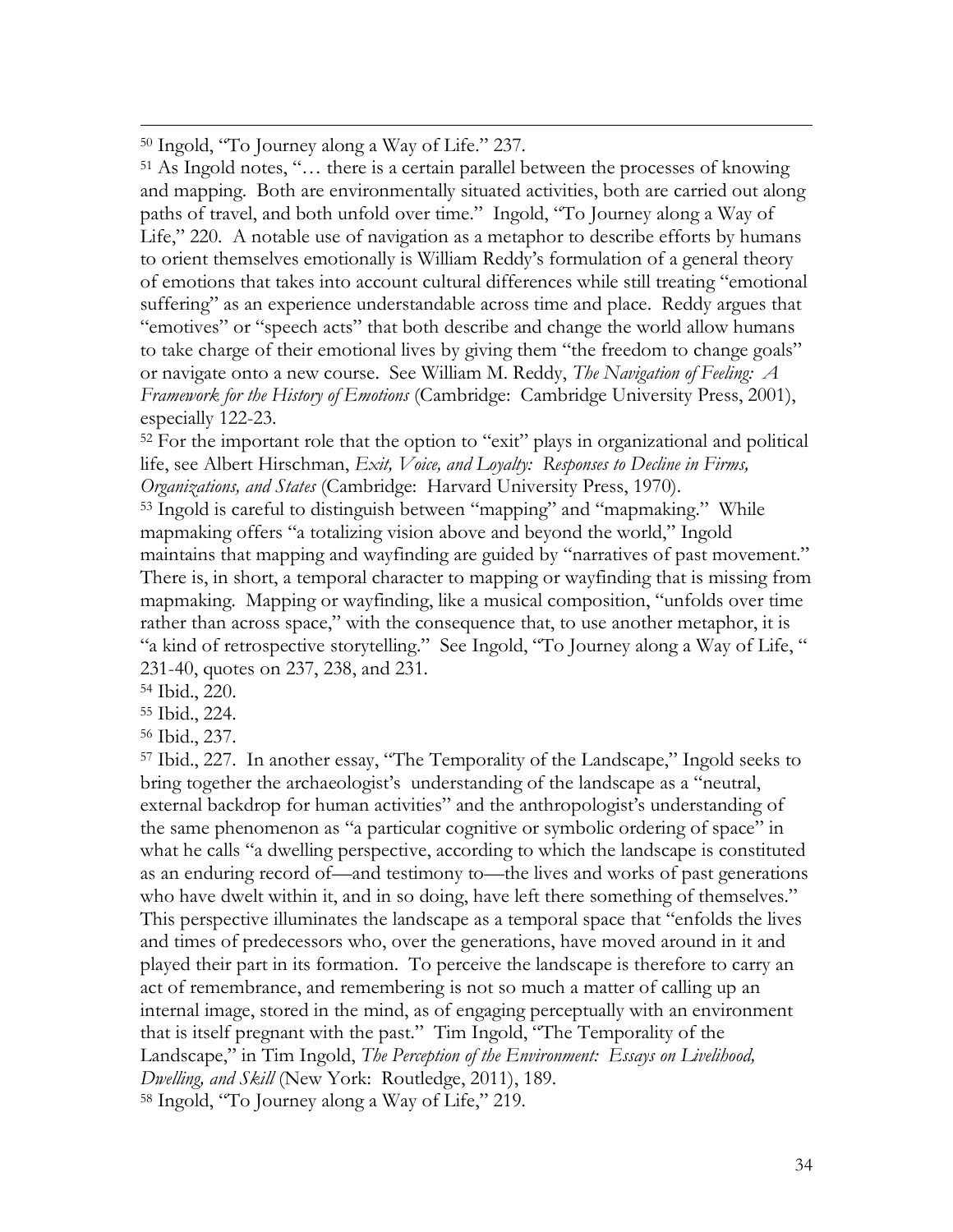<sup>59</sup> What Emery calls "old-style journalism" emulated science, which, Ingold contends, suggests it is vertically integrated by maintaining that it can "produce accurate and objective representations of the world 'out there.'" The truth is, however, according to Ingold, that science is also a laterally integrated enterprise, in which "it is unclear where data collection ends and theory building begins [and] there is no unified body of theory under which all of experience can be subsumed." Much of the labor of science "lies in attempts to establish the connectivity and equivalence that would render procedures developed and rules obtained in one local context applicable to another." Ibid., 227 and 229.

<sup>60</sup> Ibid., 219. This effort to learn the landscape by moving through it also, according to Ingold, changes the landscape itself: the "forms of the landscape are generated in movement," forms that "are congealed in a solid medium: with the consequence that "features of the landscape remain available for inspection long after the movement that gave rise to them has ceased." Ingold, "The Temporality of the Landscape," 198.

<sup>61</sup> Ingold, "To Journey along a Way of Life," 219.

<sup>62</sup> Ibid., 219.

 $\overline{a}$ 

<sup>63</sup> In *The Mill on the Floss*, George Eliot draws a parallel between the claim that even the most apparently insignificant of lives contain within them "the suffering, whether of martyr or of victim, which belongs to every historical advance of mankind" and science's ostensible ability to "unite the small things with the great" in one totalizing vision: "… For does not science tell us that the highest striving is after the ascertainment of a unity which shall bind the smallest things with the greatest? In natural science, I have understood, there is nothing petty to the mind that has a large vision of relations, and to which every single object suggests a vast sum of conditions. It is surely the same with the observation of human life." George Eliot, *The Mill on the Floss*, (Boston: Little, Brown, and Company, 1930), 286.

<sup>64</sup> Ingold, "To Journey along a Way of Life," 224.

<sup>65</sup> Ibid., 224.

<sup>66</sup> Ibid., 230.

<sup>67</sup> While editors became increasingly interested in interpretative reporting in the post World War II era as a an approach that could help their readers manage, as Michael Schudson suggests, "a world grown suddenly very complex," by providing them with "the meaning' of the news and the context of events," there was broad and often intense disagreement about both what were interpretative reporting's critical properties and whether or not it belonged in the news columns. As David Randall Davies notes in his unpublished dissertation, editors did not agree on "exactly what interpretative reporting was. Some believed it was an objective accounting of events with additional background. Others took interpretation as including 'the writer's definition of what a given development or statement may mean, a subjective judgment of the writer, according to George E. Stansfield of *The Hartford Courant*. The debate was evident in a University of Oregon poll of fifty editors across the country. While most of the editors favored the use of some interpretative news articles, the survey found most also believed that such articles should be signed and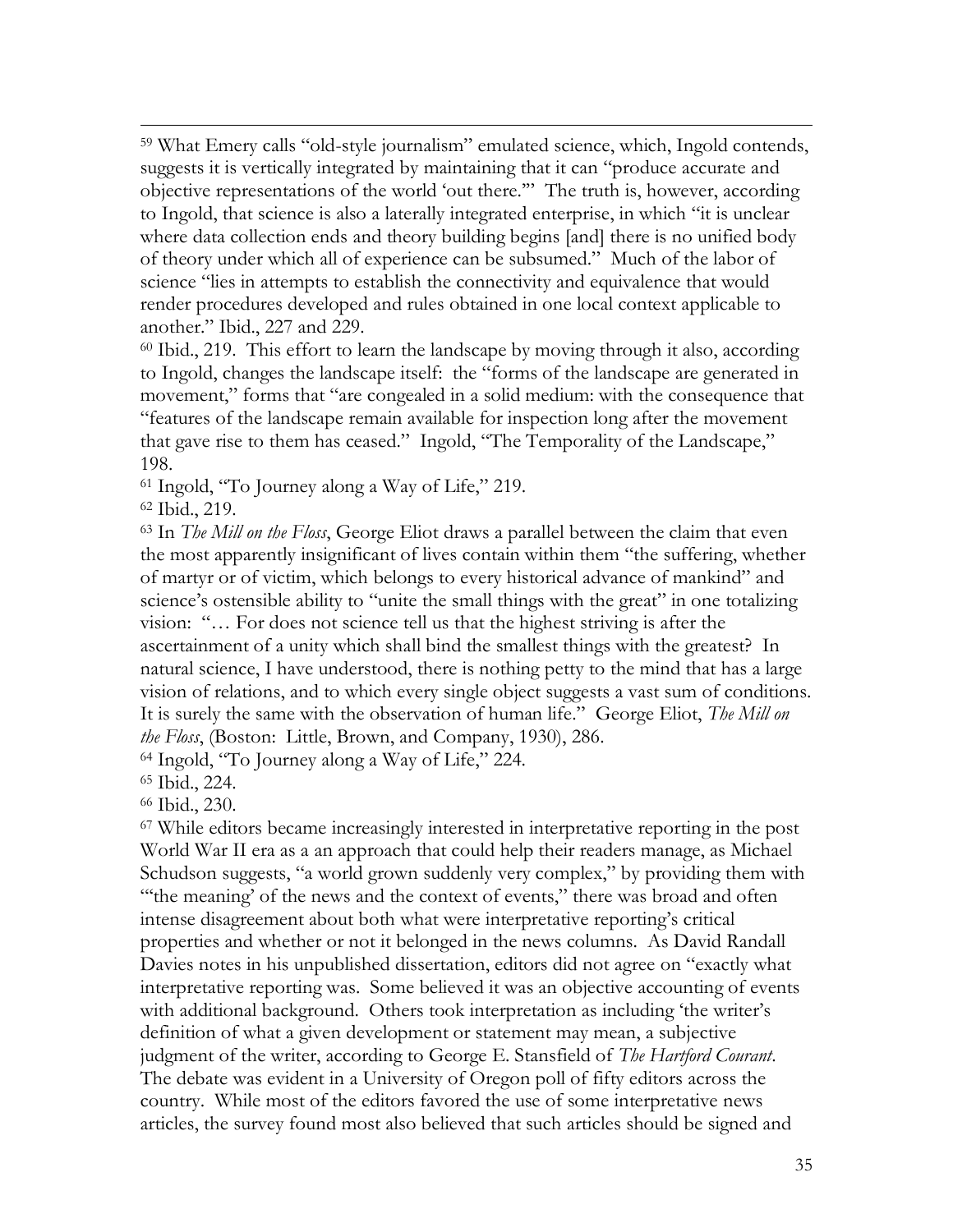that use of objective news articles should be preferred." See Michael Schudson, *Discovering the News*, 148 and David Randall Davies, "An Industry in Transition: Major Trends in American Newspaper, 1945-1965," (Unpublished Ph.D. dissertation, School of Communication, University of Alabama, 1997), 68-69.

<sup>68</sup> Lester Markel, "Interpretation—Yes!" *The Bulletin of the American Society of Newspaper Editors*, No. 438 (January 1, 1961). *The Bulletin* printed six responses, only one of which, that offered by Herbert Brucker of *The Hartford Courant*, gave unflinching support to Markel's position. Brucker began by stating that he was "shocked, surprised, and outraged that Lester Markel had to come back to *The Bulletin* again with another defense of interpretative reporting, and that there are still some troglodytes out there who don't understand it." Brucker went on to state that he shared Markel's position that interpretative reporting was not a retreat from objectivity or a "retrogression into opinion." Its pursuit was instead merely an acknowledgement that "in today's anfractuous world we have to go beyond the superficial and attributable opinions into underlying causes and meanings." Herbert Brucker, "Actually, Isn't It Just a Matter of Semantics?" *The Bulletin of the American Society of Newspaper Editors*, No. 438 (January 1, 1961), 4-5.

<sup>69</sup> James Pope, "This Noisy Confusion Holds Some Dangers for Newspapers," *The Bulletin of the American Society of Newspaper Editors*, No. 438 (January 1, 1961), 4. <sup>70</sup> As quoted in Patterson, *Grand Expectations*, 165.

<sup>71</sup> Ibid., 165. A sign of the erosion of this American confidence can be seen in the 1954 film *Sabrina*, which features the patriarch of the entrepreneurial, "can do" Larrabee family telling one of his sons,  $T$ he  $20<sup>th</sup>$  century? I could pull a better century out of a hat, blindfolded, than the  $20<sup>th</sup>$  century." An interesting alternative reading of the politics of the 1950s is offered by Jennifer Delton in *Rethinking the 1950s*. Delton argues that liberal policies continued throughout the decade not despite but because of anti-communism. "Anticommunism justified liberal reforms, including civil rights." Jennifer A. Delton, *Rethinking the 1950s: How Anticommunism and the Cold War Made America Liberal* (New York: Cambridge University Press, 2013), 3.

<sup>72</sup> It is not by coincidence that Fred Siebert, Theodore Peterson, and Wilbur Schramm published their seminal work, *Four Theories of the Press*, in 1956, when what they called the new "social responsibility theory of the press" was beginning to take hold in the United States. One of the most important functions of the press in this model was "enlightening the public so as to make it capable of self-government," a sentiment consistent with Markel's campaign for "self-control." See Fred S. Seibert, Theodore Peterson, and Wilbur Schramm, *Four Theories of the Press: The Authoritarian, Libertarian, Social Responsibility and Soviet Communist Concepts of What the Press Should Be and Do* (Urbana: University of Illinois Press, 1956), 73-103, quote on 74. <sup>73</sup> The Commission on the Freedom of the Press, *A Free and Responsible Press*, 4.

<sup>74</sup> Ibid., 12.

 $\overline{a}$ 

<sup>75</sup> Ibid., 12.

<sup>76</sup> Ibid., 20.

<sup>77</sup> Ibid., 22.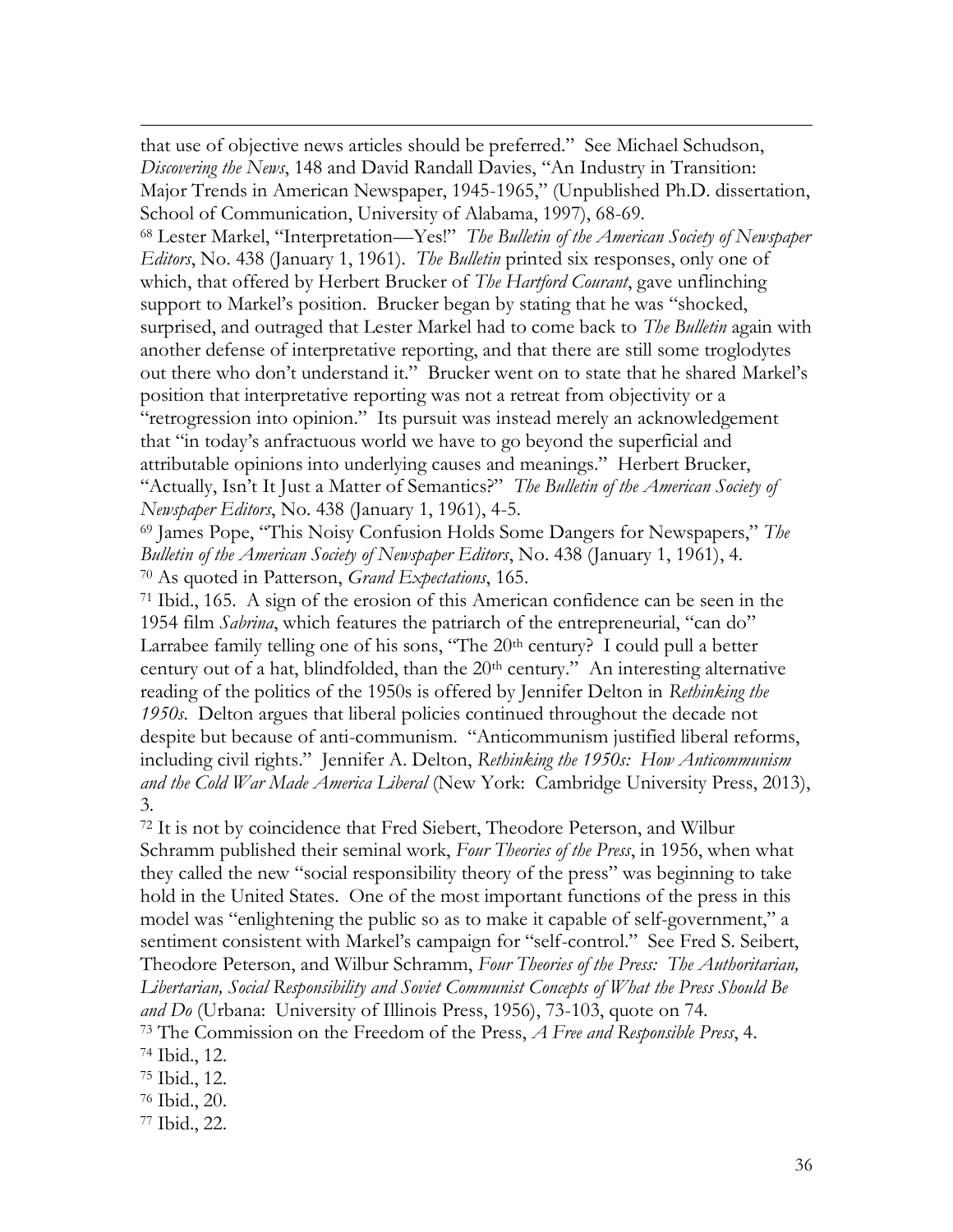<sup>78</sup> Ibid., 23.

 $\overline{a}$ 

<sup>79</sup> Letter from Lester Markel to George W. Healy, Jr. February 28, 1958, Box #9, Folder: American Society of Newspaper Editors, January-April 1958, New York Times Company Records: Lester Markel Papers, The New York Public Library. <sup>80</sup> Markel is quoted in a press release issued by the Organizing Committee of the American Press Institute as stating that he had "always found the [American Society of Newspaper Editors'] meetings of great value in that they provide knowledge of the viewpoint in other parts of the country and insight into common newspaper problems. I felt that if the idea of the A.S.N.E. could be translated into international forms, there might evolve an organization with large potentialities as a force for world peace. Press Release from the Organizing Committee of the International Press Institute, April 16, 1951 Box #17, Folder: International Press Institute, 1949- 1951, New York Times Company Records: Lester Markel Papers, The New York Public Library.

<sup>81</sup> Ibid.

<sup>82</sup> Ibid.

<sup>83</sup> Ibid.

<sup>84</sup> Outline for Organization of IPI.

<sup>85</sup> Ibid.

<sup>86</sup> Report to American Society of Newspaper Editors on an International Press Institute by Lester Markel, Chairman of the ASNE Committee, April 20, 1950, Box #17, Folder: International Press Institute, 1949-1951, New York Times Company Records: Lester Markel Papers, The New York Public Library.

<sup>87</sup> Ibid.

<sup>88</sup> Ibid.

<sup>89</sup> While Markel claimed that the IPI was not designed "to fortify our side in the Cold War," he had made it clear only a few months earlier in a letter to Arthur Sulzberger his willingness to participate in "the propaganda war." See Ibid. and Memo from Lester Markel to Arthur Sulzberger, February 10, 1950, Box #17, Folder: International Relations, 1950 New York Times Company Records: Lester Markel Papers, The New York Public Library.

<sup>90</sup> "An Informed Public Opinion," Bates College Commencement Address, June 1953, Box #11, Folder: Bates College, 1953-1963, New York Times Company Records: Lester Markel Papers, The New York Public Library.

<sup>91</sup> Letter from Lester Markel to Jenkin Lloyd Jones, July 18, 1962, Box #15, Folder: International Press Institute, 1962, New York Times Company Records: Lester Markel Papers, The New York Public Library.

<sup>92</sup> Memorandum from Lester Markel to the Members of the American Committee, Undated, Box #16, Folder: International Press Institute, May-August 1954, New York Times Company Records: Lester Markel Papers, The New York Public Library. <sup>93</sup> Ibid.

<sup>94</sup> Draft of Letter from Lester Markel to W. McNeil Lowry, Undated, Box #16, Folder: International Press Institute, 1956-1957, New York Times Company Records: Lester Markel Papers, The New York Public Library.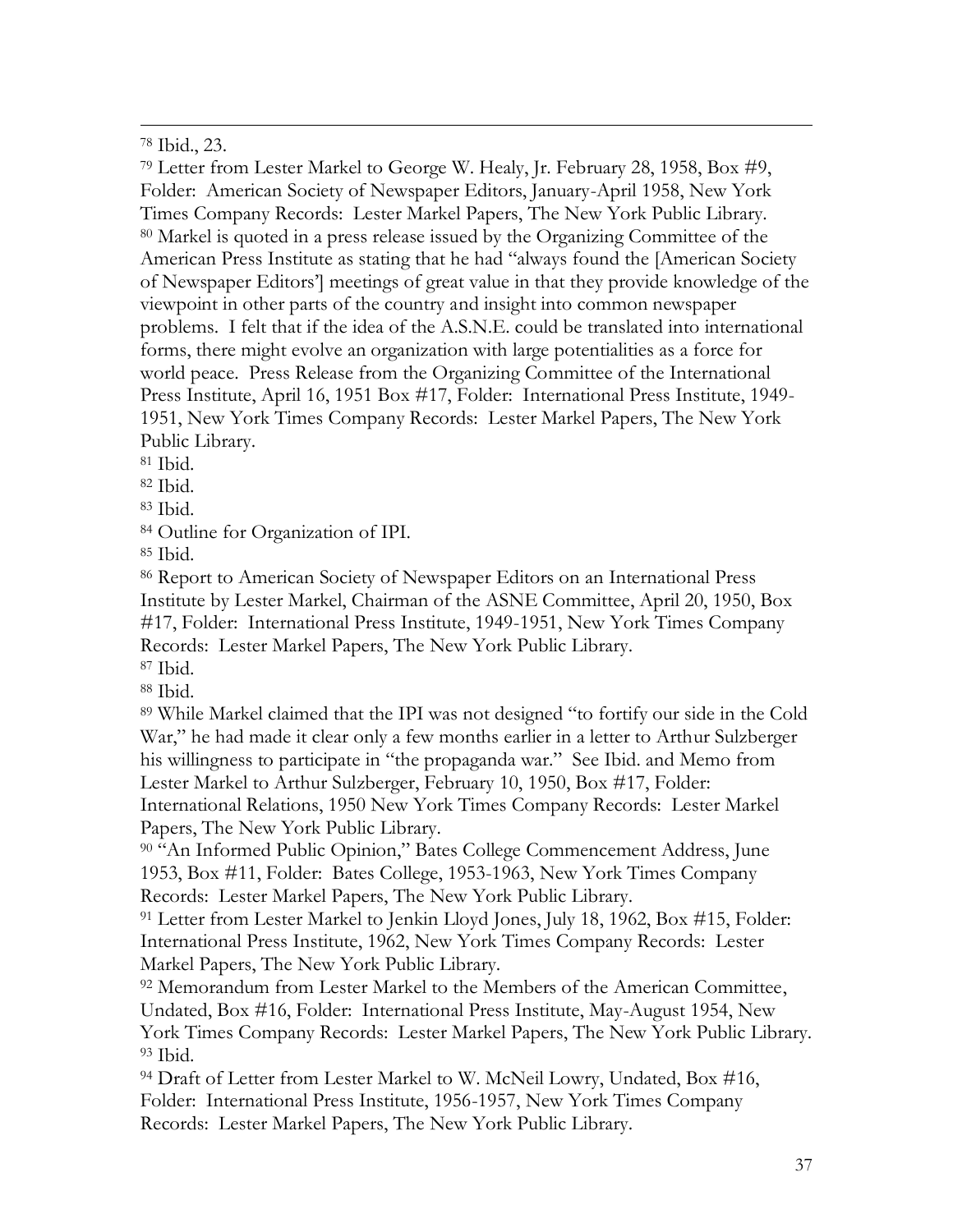<sup>95</sup> Report to the American Society of Newspaper Editors on an International Press Institute.

<sup>96</sup> Ibid.

 $\overline{a}$ 

<sup>97</sup> Minutes of the First Session of the Initiating Group for an International Press Institute,

<sup>98</sup> See Lester Markel, Memorandum on Original IPI Concept, July 27, 1957, Box #16, Folder: International Press Institute, 1956-1957, New York Times Company Records: Lester Markel Papers, The New York Public Library.

<sup>99</sup> Opening Address to the Second General Assembly of the International Press Institute. Markel described the purposes of *The Flow of the News Study* on this occasion as follows: "The Flow of the News project is designed to discover why the news among nations is not better, why it is not as understandable as it needs to be, [and] what can be done about it."

<sup>100</sup> "An Informed Public Opinion."

<sup>101</sup> *The Flow of the News: A Study by the International Press Institute* (Zurich: International Press Institute, 1953), 3.

<sup>102</sup> Ibid, 3.

<sup>103</sup> Ibid.*,* 11-12.

<sup>104</sup> The published study's treatment of the flow of the news in the United States devoted more text to improving interpretative reporting in that country than to any of the other recommendations proposed in "Suggestions for Improvement"—about five pages to an average of three pages devoted to the other recommendations—and the discussion of interpretative reporting was the only one that included new information in the form of a transcript of an exchange between wire service editors at the 1953 General Assembly of the International Press Institute, an exchange that will be discussed below.

<sup>105</sup> *The Flow of the News*, 73.

<sup>106</sup> Ibid., 73.

<sup>107</sup> Ibid., 75.

<sup>108</sup> Ibid.*,* 9.

<sup>109</sup> Ibid., 75.

<sup>110</sup> Markel had actually been the one who championed Rose's candidacy to direct the IPI. In a letter to Oskar Pollak on October 22, 1951, Markel asked Pollak to approve his choice of Markel to head the IPI. Markel testified that it took only one conversation with Rose to convince him that Rose "was a chap who had the three qualities I felt were essential [in a Director]—first, a sense of dedication; second, a good deal of news imagination; and, third, a considerable measure of executive ability." It would take less than three years for Markel to move from heaping garlands on Rose to stating that he could not even sit down for a meeting with him. For Markel's endorsement of Rose, see Letter from Lester Markel to Oskar Pollak, October 22, 1951, Box #17 , Folder: International Press Institute, 1949-1951, New York Times Company Records: Lester Markel Papers, The New York Public Library. For Markel's fracture with Rose, see Letter from Lester Markel to Ejas Eriko, June 4, 1954, Box #16, Folder: International Press Institute, May-August, 1954, New York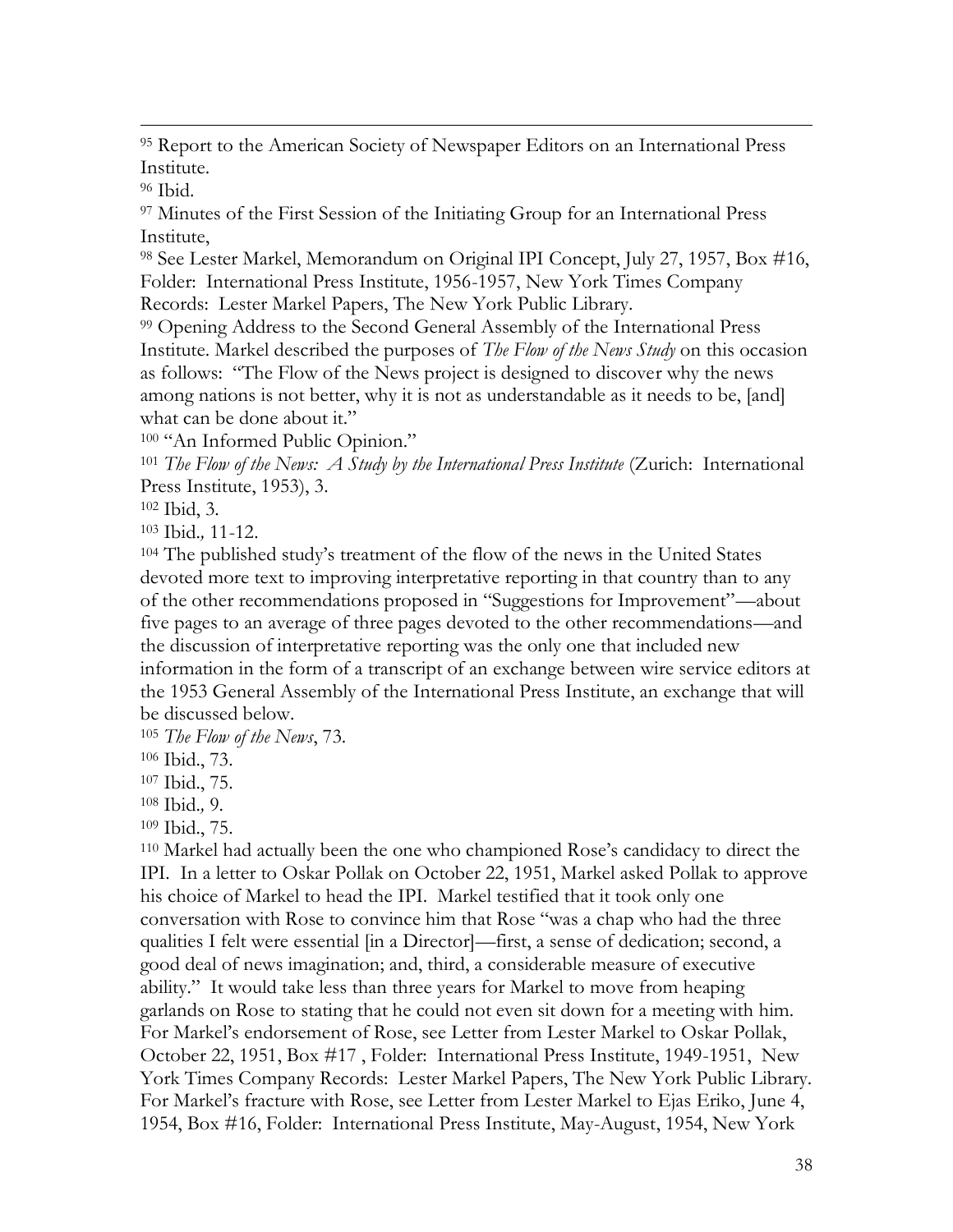Times Company Records: Lester Markel Papers, The New York Public Library and Letter from Lester Markel to A.P. Wadsworth, March 1, 1954, Box #16, Folder; International Press Institute, January-March 1954, New York Times Company Records: Lester Markel Papers, The New York Public Library.

<sup>111</sup> Letter from Lester Markel to E.J.B. Rose, September 17, 1953, Box #17, Folder: International Press Institute, 1953, New York Times Company Records: Lester Markel Papers, The New York Public Library, 1.

<sup>112</sup> Ibid., 2.

 $\overline{a}$ 

<sup>113</sup> Letter from Lester Markel to E.J.B. Rose, December 7, 1953, Box #17, Folder: International Press Institute, 1953, New York Times Company Records: Lester Markel Papers, The New York Public Library.

<sup>114</sup> See letter from E.J.B. Rose to Lester Markel, April 9, 1954, Box #16 , Folder: International Press Institute, April 1954, New York Times Company Records: Lester Markel Papers, The New York Public Library and Memo from Lester Markel to Members of the American Committee.

<sup>115</sup> Lester Markel, Memorandum on the Flow of the News Project, April 20, 1954, Box #16, Folder: International Press Institute, April 1954, New York Times Company Records: Lester Markel Papers, The New York Public Library. Four years later Markel was still struggling to justify staying in the IPI: "I am up against a black and mysterious barrier. I am intent on realizing the original objectives of the IPI and I want to do it through IPI. I am ready to collaborate, but I cannot continue to buck my head up against a stone wall built of intrigue and prejudice." Letter from Lester Markel to Oskar Pollak, February 12, 1958, Box #15, Folder: International Press Institute (1958), New York Times Company Records: Lester Markel Papers, The New York Public Library.

<sup>116</sup> Letter from Lester Markel to A.P. Wadsworth.

<sup>117</sup> Letter from Lester Markel to E.J.B. Rose, March 24, 1958, Box #15, Folder: International Press Institute (1958), New York Times Company Records: Lester Markel Papers, The New York Public Library.

<sup>118</sup> IPI Memorandum by Lester Markel, April 21, 1958, Box #15, Folder: International Press Institute (1958), New York Times Company Records: Lester Markel Papers, The New York Public Library.

<sup>119</sup> Letter from Lester Markel to Mark Ethridge, April 4, 1958, Box #15, Folder: International Press Institute (1958), New York Times Company Records: Lester Markel Papers, The New York Public Library. Markel wrote to Dean Rusk to disabuse Rusk of any notion he might have that Markel's "whole objective" in requesting funding for a follow-up to *The Flow of the News Study* was "to do away with Rose and, thereby, the IPI. I say to you again that my objective is not to kill, but to save what was an important idea in 1951 and 1952 (when you heartily endorsed it) and which is more important than ever today." Letter from Lester Markel to Dean Rusk, August 13, 1958, Box #15, Folder: International Press Institute (1958), New York Times Company Records: Lester Markel Papers, The New York Public Library. <sup>120</sup> Letter from Lester Markel to Jenkin Lloyd Jones. <sup>121</sup> Ibid.